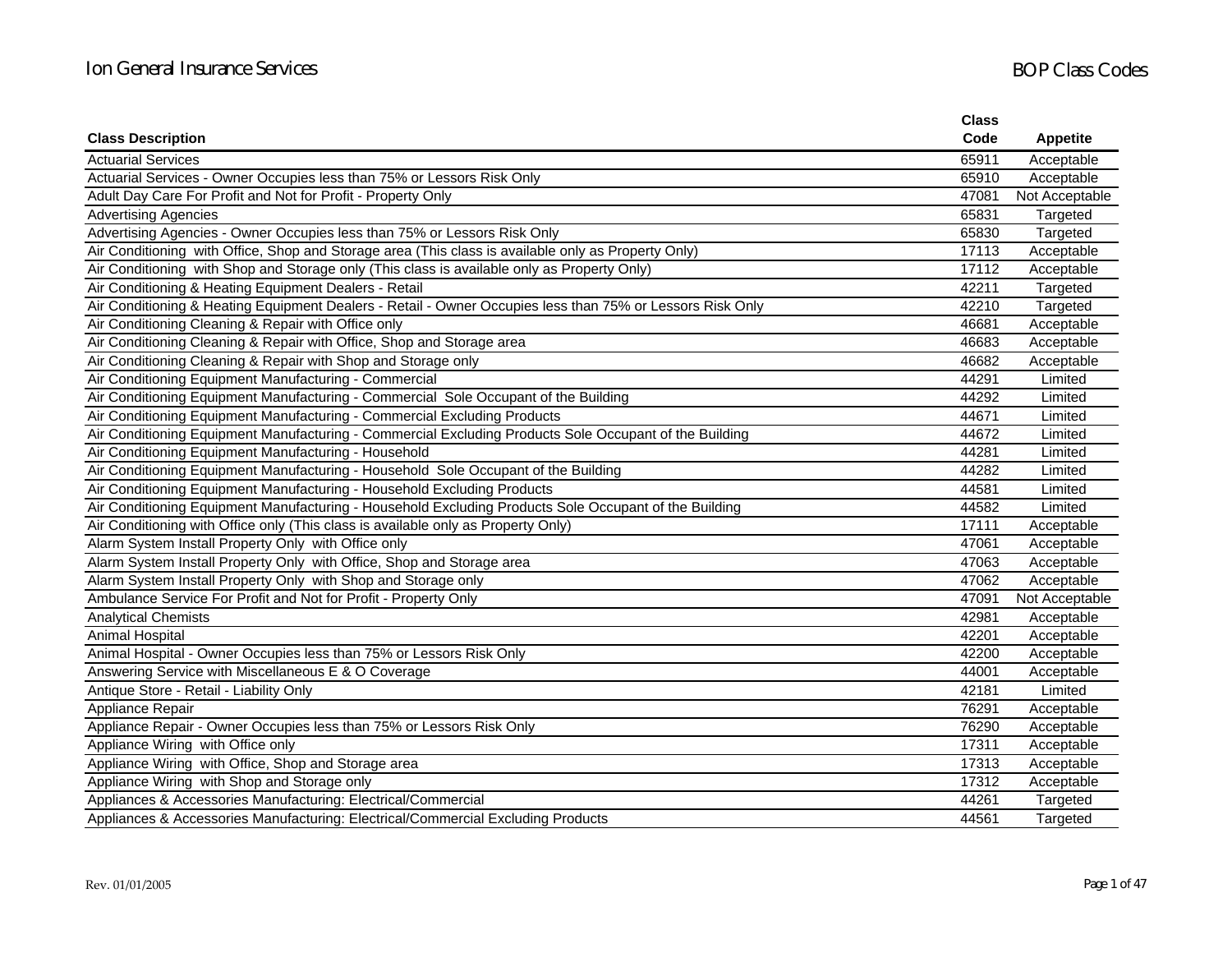|                                                                                                                                     | <b>Class</b> |                 |
|-------------------------------------------------------------------------------------------------------------------------------------|--------------|-----------------|
| <b>Class Description</b>                                                                                                            | Code         | <b>Appetite</b> |
| Appliances & Accessories Manufacturing: Electrical/Commercial Excluding Products Sole Occupant of the Building                      | 44562        | Targeted        |
| Appliances & Accessories Manufacturing: Electrical/Commercial Sole Occupant of the Building                                         | 44262        | Targeted        |
| Appliances & Accessories Manufacturing: Electrical/Household                                                                        | 44271        | Targeted        |
| Appliances & Accessories Manufacturing: Electrical/Household Excluding Products                                                     | 44571        | Targeted        |
| Appliances & Accessories Manufacturing: Electrical/Household Excluding Products Sole Occupant of the Building                       | 44572        | Targeted        |
| Appliances & Accessories Manufacturing: Electrical/Household Sole Occupant of the Building                                          | 44272        | Targeted        |
| Application Service Providers General Business Applications                                                                         | 11011        | Targeted        |
| Application Service Providers Industry Verticals                                                                                    | 11021        | Targeted        |
| Appraisers: Auto                                                                                                                    | 42841        | Acceptable      |
| Appraisers: Auto - Owner Occupies less than 75% or Lessors Risk Only                                                                | 42840        | Acceptable      |
| Appraisers: Auto with Miscellaneous E & O Coverage                                                                                  | 44002        | Acceptable      |
| Appraisers: Personal Property                                                                                                       | 42851        | Acceptable      |
| Appraisers: Personal Property - Owner Occupies less than 75% or Lessors Risk Only                                                   | 42850        | Acceptable      |
| Archery Equipment & Supplies - Retail                                                                                               | 42221        | Targeted        |
| Archery Equipment & Supplies - Retail - Owner Occupies less than 75% or Lessors Risk Only                                           | 42220        | Targeted        |
| Architect's Professional Office - Owner Occupies less than 75% or Lessors Risk Only (This class is available only as Property Only) | 65760        | Targeted        |
| Architect's Professional Office (This class is available only as Property Only)                                                     | 65761        | Targeted        |
| Army & Navy Stores - Retail                                                                                                         | 42231        | Acceptable      |
| Army & Navy Stores - Retail - Owner Occupies less than 75% or Lessors Risk Only                                                     | 42230        | Acceptable      |
| Art & Drafting Supplies - Retail                                                                                                    | 59601        | Acceptable      |
| Art & Drafting Supplies - Retail - Owner Occupies less than 75% or Lessors Risk Only                                                | 59600        | Acceptable      |
| <b>Art Conservators</b>                                                                                                             | 10681        | Acceptable      |
| Art Gallery: For Profit, Exhibit Only with Building Coverage                                                                        | 49021        | Acceptable      |
| Art Gallery: For Profit, Exhibit Only with No Building Coverage                                                                     | 49061        | Acceptable      |
| Art Gallery: For Profit, with Sale of Art, with Building Coverage                                                                   | 49041        | Acceptable      |
| Art Gallery: For Profit, with Sale of Art, with No Building Coverage                                                                | 49081        | Acceptable      |
| Art Gallery: Non Profit, Exhibit Only with Building Coverage                                                                        | 49011        | Acceptable      |
| Art Gallery: Non Profit, Exhibit Only with No Building Coverage                                                                     | 49051        | Acceptable      |
| Art Gallery: Non Profit, with Sale of Art, with Building Coverage                                                                   | 49031        | Acceptable      |
| Art Gallery: Non Profit, with Sale of Art, with No Building Coverage                                                                | 49071        | Acceptable      |
| Art Studios Including Art Lessons                                                                                                   | 44831        | Targeted        |
| Art Studios Including Art Lessons - Owner Occupies less than 75% or Lessors Risk Only                                               | 44830        | Targeted        |
| Art, Pictures & Posters - Original and Reproduced Work - Retail                                                                     | 42241        | Acceptable      |
| Art, Pictures & Posters - Original and Reproduced Work - Retail - Owner Occupies less than 75% or Lessors Risk Only                 | 42240        | Acceptable      |
| <b>Artificial Flowers - Retail</b>                                                                                                  | 59651        | Acceptable      |
| Artificial Flowers - Retail - Owner Occupies less than 75% or Lessors Risk Only                                                     | 59650        | Acceptable      |
| <b>Artificial Flowers - Wholesale</b>                                                                                               | 51121        | Acceptable      |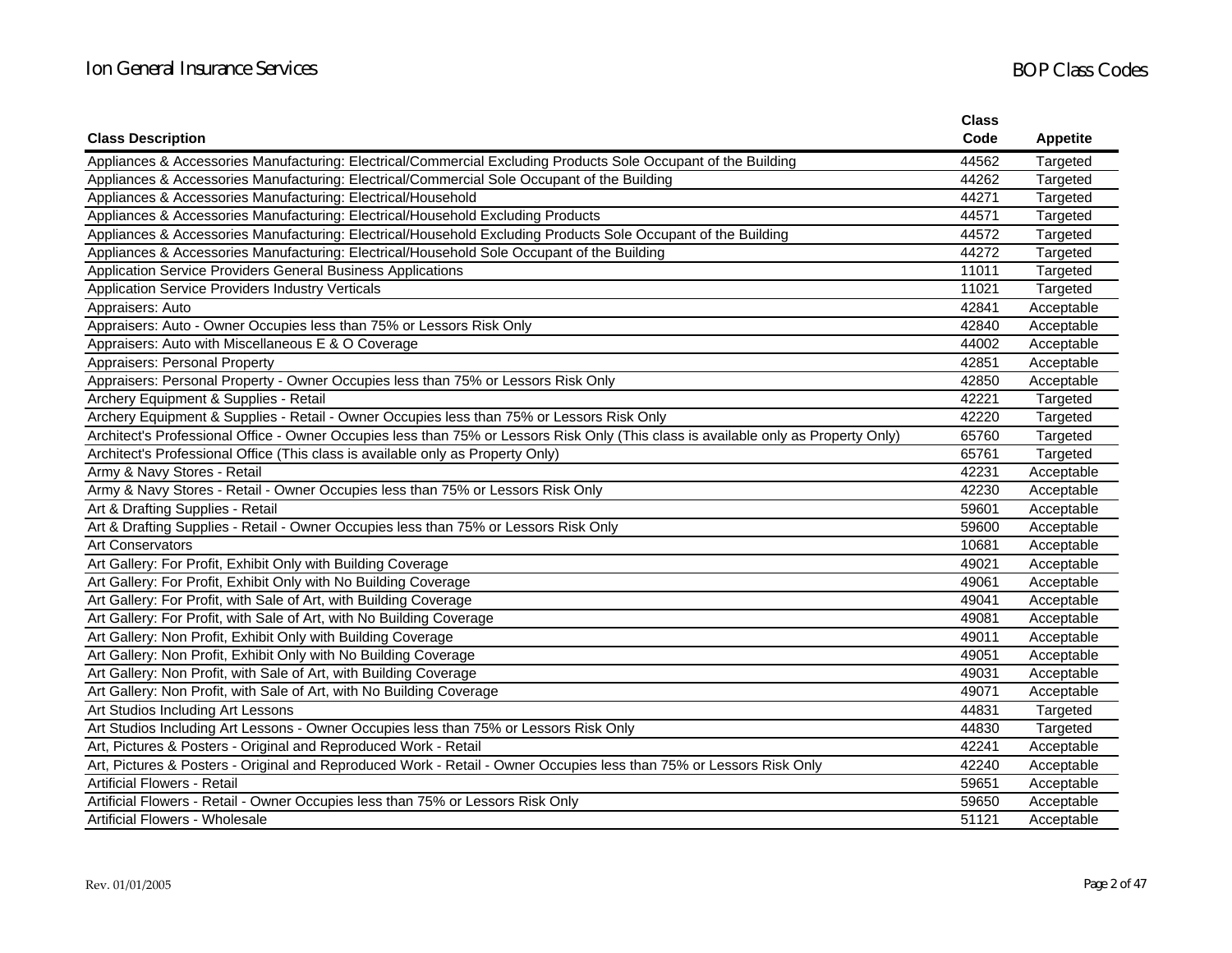|                                                                                                                                           | <b>Class</b> |                 |
|-------------------------------------------------------------------------------------------------------------------------------------------|--------------|-----------------|
| <b>Class Description</b>                                                                                                                  | Code         | <b>Appetite</b> |
| Artificial Flowers - Wholesale - Owner Occupies less than 75% or Lessors Risk Only                                                        | 51120        | Acceptable      |
| Artists Supplies - Retail                                                                                                                 | 59961        | Acceptable      |
| Artists Supplies - Retail - Owner Occupies less than 75% or Lessors Risk Only                                                             | 59960        | Acceptable      |
| Artists Supplies & Picture Frames - Wholesale                                                                                             | 51991        | Acceptable      |
| Artists Supplies & Picture Frames - Wholesale - Owner Occupies less than 75% or Lessors Risk Only                                         | 51990        | Acceptable      |
| Asphalt Floor Tile with Office only (This class is available only as Property Only)                                                       | 17811        | Limited         |
| Asphalt Floor Tile with Office, Shop and Storage area (This class is available only as Property Only)                                     | 17813        | Limited         |
| Asphalt Floor Tile with Shop and Storage only (This class is available only as Property Only)                                             | 17812        | Limited         |
| Asphalt or Blacktop (Including: Driveways, sidewalks, and tennis courts) with Office only (This class is available only as Property Only) | 17911        | Limited         |
| Asphalt or Blacktop (Including: Driveways, sidewalks, and tennis courts) with Office, Shop and Storage area (This class is available only |              |                 |
| as Property Only)                                                                                                                         | 17913        | Limited         |
| Asphalt or Blacktop (Including: Driveways, sidewalks, and tennis courts) with Shop and Storage only (This class is available only as      |              |                 |
| Property Only)                                                                                                                            | 17912        | Limited         |
| Assembly Work & Packaging for Direct Consumer Distribution-Electronics Only                                                               | 43691        | Targeted        |
| Assembly Work & Packaging for Direct Consumer Distribution-Electronics Only Excluding Products                                            | 43701        | Targeted        |
| Assembly Work & Packaging for Direct Consumer Distribution-Electronics Only Excluding Products Sole Occupant of the Building              | 43702        | Targeted        |
| Assembly Work & Packaging for Direct Consumer Distribution-Electronics Only Sole Occupant of the Building                                 | 43692        | Targeted        |
| Assembly Work & Subassembly of Electronic Parts for another Manufacturer                                                                  | 43671        | Targeted        |
| Assembly Work & Subassembly of Electronic Parts for another Manufacturer Excluding Products                                               | 43681        | Targeted        |
| Assembly Work & Subassembly of Electronic Parts for another Manufacturer Excluding Products Sole Occupant of the Building                 | 43682        | Targeted        |
| Assembly Work & Subassembly of Electronic Parts for another Manufacturer Sole Occupant of the Building                                    | 43672        | Targeted        |
| Association Alumni: Non Profit                                                                                                            | 49201        | Limited         |
| Association Alumni: Non Profit - Owner Occupies less than 75% or Lessors Risk Only                                                        | 49200        | Limited         |
| <b>Association Business: Non Profit</b>                                                                                                   | 49181        | Targeted        |
| Association Business: Non Profit - Owner Occupies less than 75% or Lessors Risk Only                                                      | 49180        | Targeted        |
| <b>Association Professional: Non Profit</b>                                                                                               | 49191        | Targeted        |
| Association Professional: Non Profit - Owner Occupies less than 75% or Lessors Risk Only                                                  | 49190        | Targeted        |
| <b>Association Trade: Non Profit</b>                                                                                                      | 49171        | Targeted        |
| Association Trade: Non Profit - Owner Occupies less than 75% or Lessors Risk Only                                                         | 49170        | Targeted        |
| <b>Associations Civic: Non Profit</b>                                                                                                     | 49221        | Limited         |
| Associations Civic: Non Profit - Owner Occupies less than 75% or Lessors Risk Only                                                        | 49220        | Limited         |
| Audio Visual Equipment Sales And Service - Retail                                                                                         | 42251        | Targeted        |
| Audio Visual Equipment Sales And Service - Retail - Owner Occupies less than 75% or Lessors Risk Only                                     | 42250        | Targeted        |
| Audio, Video & Photographic Equipment Manufacturing                                                                                       | 36511        | Targeted        |
| Audio, Video & Photographic Equipment Manufacturing Excluding Products                                                                    | 43641        | Targeted        |
| Audio, Video & Photographic Equipment Manufacturing Excluding Products Sole Occupant of the Building                                      | 43642        | Targeted        |
| Audio, Video & Photographic Equipment Manufacturing Sole Occupant of the Building                                                         | 36512        | Targeted        |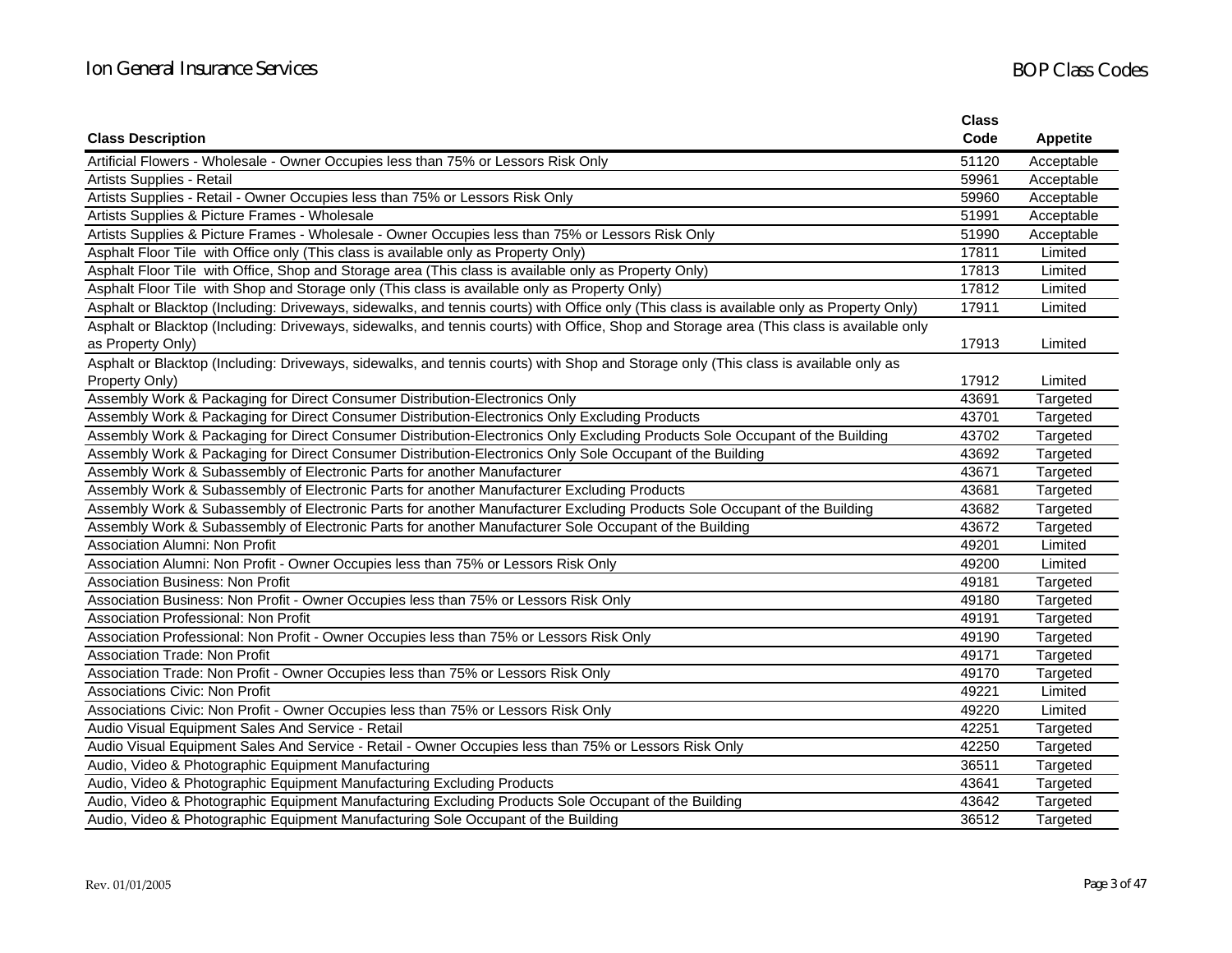|                                                                                                                    | <b>Class</b> |                 |
|--------------------------------------------------------------------------------------------------------------------|--------------|-----------------|
| <b>Class Description</b>                                                                                           | Code         | <b>Appetite</b> |
| Auditing & Accounting                                                                                              | 65111        | Targeted        |
| Auditing & Accounting - Owner Occupies less than 75% or Lessors Risk Only                                          | 65110        | Targeted        |
| Author                                                                                                             | 10661        | Acceptable      |
| Auto Leasing - Property Only                                                                                       | 47121        | Not Acceptable  |
| Auto Parts & Accessories - Retail                                                                                  | 55313        | Targeted        |
| Auto Parts & Accessories - Retail - Owner Occupies less than 75% or Lessors Risk Only                              | 55310        | Targeted        |
| Auto Parts & Accessories - Wholesale                                                                               | 50131        | Acceptable      |
| Auto Parts & Accessories - Wholesale - Owner Occupies less than 75% or Lessors Risk Only                           | 50130        | Acceptable      |
| Auto Repair - Self Service - Property Only                                                                         | 47111        | Not Acceptable  |
| Automobile Services: Air Conditioning Service - Automotive Installation & Repair                                   | 46671        | Not Acceptable  |
| Automobile Services: Alignment                                                                                     | 46371        | Not Acceptable  |
| Automobile Services: Auto Systems Stores: Franchise                                                                | 46631        | Not Acceptable  |
| Automobile Services: Auto Systems Stores: Meineke                                                                  | 46641        | Not Acceptable  |
| Automobile Services: Auto Systems Stores: Midas                                                                    | 46651        | Not Acceptable  |
| Automobile Services: Auto Systems Stores: Monro                                                                    | 46661        | Not Acceptable  |
| Automobile Services: Auto Systems Stores: Non-Franchise                                                            | 46621        | Not Acceptable  |
| Automobile Services: Body Repair and Collision Shops -Including Paint Room                                         | 46381        | Not Acceptable  |
| Automobile Services: Brakes, Shocks and Struts, Exhaust Systems and Alignment Installation & Repair: Franchise     | 46611        | Not Acceptable  |
| Automobile Services: Brakes, Shocks and Struts, Exhaust Systems and Alignment Installation & Repair: Non-Franchise | 46391        | Not Acceptable  |
| Automobile Services: Dent Removal                                                                                  | 46401        | Not Acceptable  |
| Automobile Services: Detail Shops                                                                                  | 46411        | Not Acceptable  |
| Automobile Services: Electrical Repair                                                                             | 46421        | Not Acceptable  |
| Automobile Services: Exhaust Systems                                                                               | 46431        | Not Acceptable  |
| Automobile Services: General Automotive Repair With Gas Sales (with 1-4 pumps)                                     | 46441        | Not Acceptable  |
| Automobile Services: General Automotive Repair With Gas Sales (with more than 4 pumps)                             | 46451        | Not Acceptable  |
| Automobile Services: General Automotive Repair With No Gas Sales                                                   | 46461        | Not Acceptable  |
| Automobile Services: General Gasoline Service Station With 1-4 pumps                                               | 46471        | Not Acceptable  |
| Automobile Services: General Gasoline Service Station With more than 4 pumps                                       | 46481        | Not Acceptable  |
| Automobile Services: Painting                                                                                      | 46491        | Not Acceptable  |
| Automobile Services: Rustproofing & Undercoating                                                                   | 46501        | Not Acceptable  |
| Automobile Services: Shocks and Struts                                                                             | 46511        | Not Acceptable  |
| Automobile Services: Sun Roof Installation                                                                         | 46521        | Not Acceptable  |
| Automobile Services: Tire Center - Franchise                                                                       | 46591        | Not Acceptable  |
| Automobile Services: Tire Center - Goodyear Auto Service Center                                                    | 46601        | Not Acceptable  |
| Automobile Services: Tire Center - Non-Franchise                                                                   | 46581        | Not Acceptable  |
| Automobile Services: Tire Shop - Including Alignment                                                               | 46531        | Not Acceptable  |
| Automobile Services: Tops (Canvas / Plastic) - Automotive                                                          | 46541        | Not Acceptable  |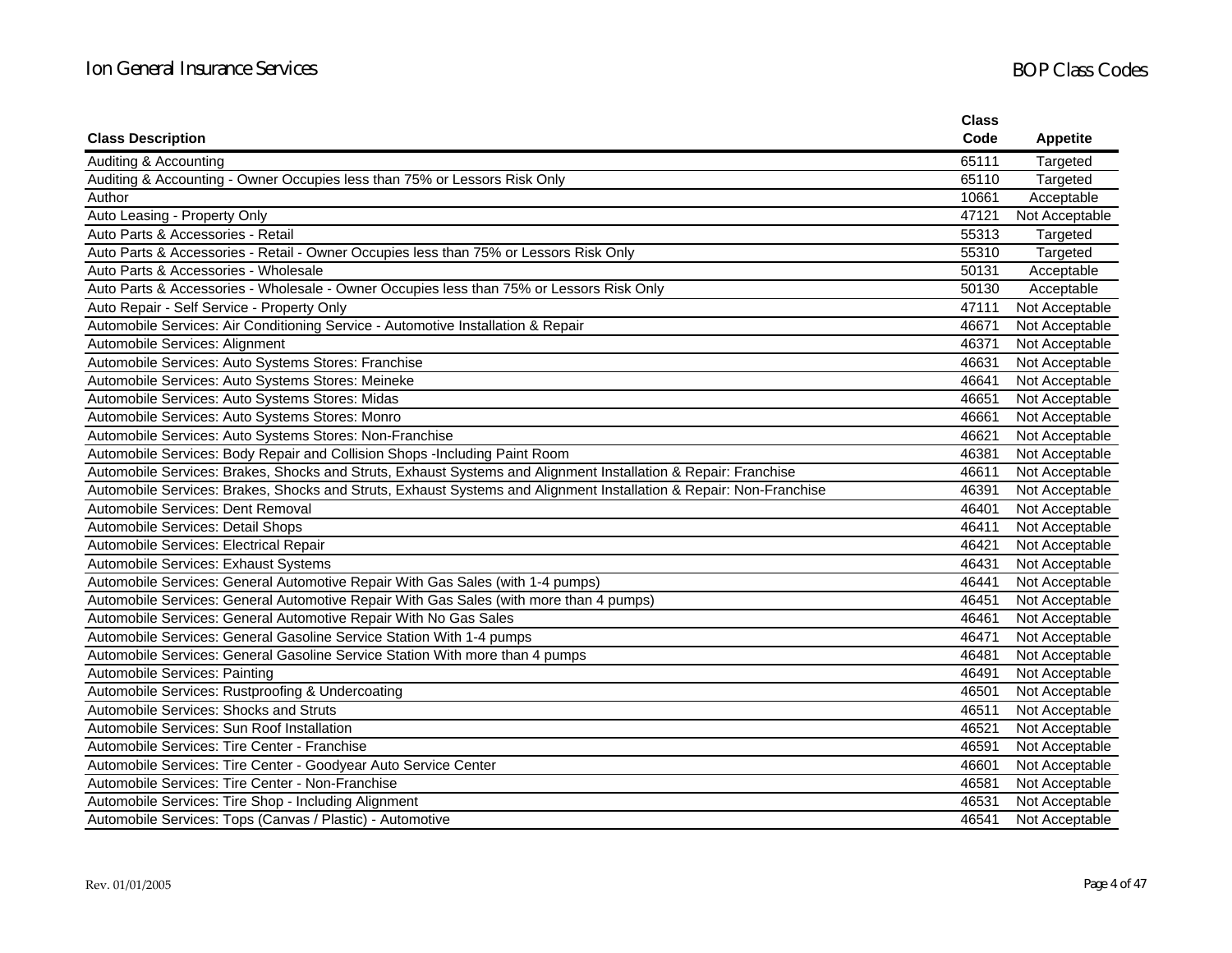|                                                                                                        | <b>Class</b> |                 |
|--------------------------------------------------------------------------------------------------------|--------------|-----------------|
| <b>Class Description</b>                                                                               | Code         | <b>Appetite</b> |
| Automobile Services: Transmission                                                                      | 46551        | Not Acceptable  |
| Automobile Services: Tune-Up and Emissions Testing                                                     | 46561        | Not Acceptable  |
| Automobile Services: Upholstery Shop                                                                   | 46571        | Not Acceptable  |
| Automotive Glass Replacement                                                                           | 75361        | Not Acceptable  |
| Automotive Stamping: Fenders, Hubcaps and Body Parts Excluding Products                                | 43171        | Targeted        |
| Automotive Stamping: Fenders, Hubcaps and Body Parts Excluding Products Sole Occupant of the Building  | 43172        | Targeted        |
| Automotive Stamping: Fenders, Hubcaps and Body Parts Manufacturing                                     | 34651        | Targeted        |
| Automotive Stamping: Fenders, Hubcaps and Body Parts Manufacturing Sole Occupant of the Building       | 34652        | Targeted        |
| Awning Installation with Office only (This class is available only as Property Only)                   | 46691        | Acceptable      |
| Awning Installation with Office, Shop and Storage area (This class is available only as Property Only) | 46693        | Acceptable      |
| Awning Installation with Shop and Storage only (This class is available only as Property Only)         | 46692        | Acceptable      |
| Bagel Shops with baking - Retail                                                                       | 11461        | Acceptable      |
| Bagel Shops with baking - Retail - Owner Occupies less than 75% or Lessors Risk Only                   | 11460        | Acceptable      |
| Bagel Shops with no baking - Retail                                                                    | 11451        | Acceptable      |
| Bagel Shops with no baking - Retail - Owner Occupies less than 75% or Lessors Risk Only                | 11450        | Acceptable      |
| Bakeries with Cooking - Retail                                                                         | 54621        | Acceptable      |
| Bakeries with Cooking - Retail - Owner Occupies less than 75% or Lessors Risk Only                     | 54620        | Acceptable      |
| Bakeries with Cooking - Wholesale                                                                      | 51931        | Limited         |
| Bakeries with Cooking - Wholesale - Owner Occupies less than 75% or Lessors Risk Only                  | 51930        | Limited         |
| Bakeries without Cooking - Retail                                                                      | 54631        | Acceptable      |
| Bakeries without Cooking - Retail - Owner Occupies less than 75% or Lessors Risk Only                  | 54630        | Acceptable      |
| Bakeries without Cooking - Wholesale                                                                   | 51921        | Limited         |
| Bakeries without Cooking - Wholesale - Owner Occupies less than 75% or Lessors Risk Only               | 51920        | Limited         |
| Balloons - Novelty - Retail                                                                            | 42261        | Targeted        |
| Balloons - Novelty - Retail - Owner Occupies less than 75% or Lessors Risk Only                        | 42260        | Targeted        |
| <b>Banks &amp; Other Financial Institutions</b>                                                        | 10421        | Acceptable      |
| Banners & Flags Shops - Retail                                                                         | 42271        | Acceptable      |
| Banners & Flags Shops - Retail - Owner Occupies less than 75% or Lessors Risk Only                     | 42270        | Acceptable      |
| Barber & Beauty Supplies - Wholesale                                                                   | 50851        | Targeted        |
| Barber & Beauty Supplies - Wholesale - Owner Occupies less than 75% or Lessors Risk Only               | 50850        | Targeted        |
| <b>Barber Shops</b>                                                                                    | 72411        | Targeted        |
| Barber Shops - Owner Occupies less than 75% or Lessors Risk Only                                       | 72410        | Targeted        |
| <b>Baskin Robbins Stores</b>                                                                           | 40041        | Limited         |
| Baskin Robbins Stores - Owner Occupies less than 75% or Lessors Risk Only                              | 40040        | Limited         |
| Bath Shops - Retail                                                                                    | 59531        | Acceptable      |
| Bath Shops - Retail - Owner Occupies less than 75% or Lessors Risk Only                                | 59530        | Acceptable      |
| Beauty - Nails                                                                                         | 72351        | Targeted        |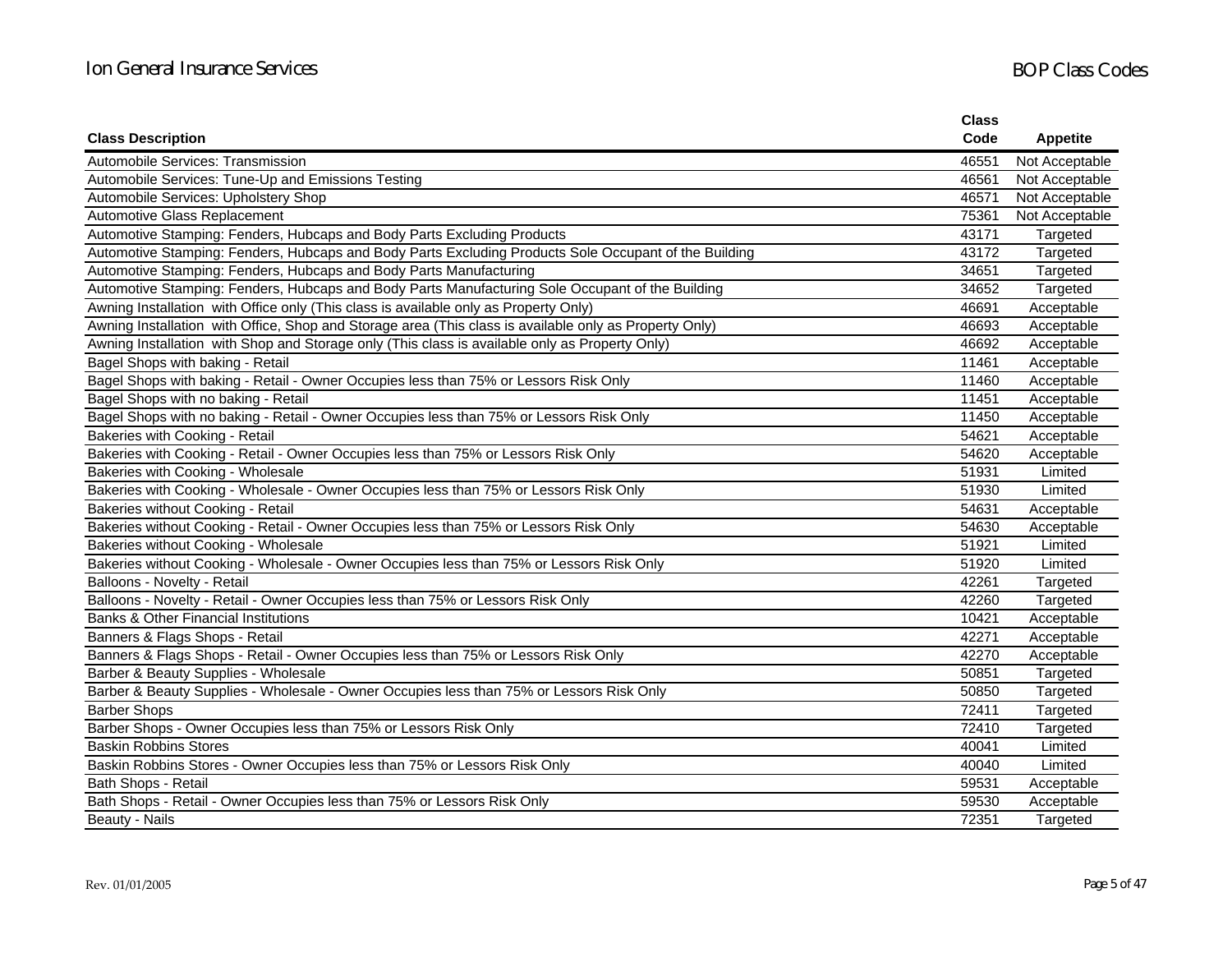|                                                                                                                             | <b>Class</b> |                 |
|-----------------------------------------------------------------------------------------------------------------------------|--------------|-----------------|
| <b>Class Description</b>                                                                                                    | Code         | <b>Appetite</b> |
| Beauty - Nails - Owner Occupies less than 75% or Lessors Risk Only                                                          | 72350        | Targeted        |
| <b>Beauty Parlors</b>                                                                                                       | 72311        | Targeted        |
| Beauty Parlors - Owner Occupies less than 75% or Lessors Risk Only                                                          | 72310        | Targeted        |
| Beauty Supplies - Wholesale                                                                                                 | 42281        | Targeted        |
| Beauty Supplies - Wholesale - Owner Occupies less than 75% or Lessors Risk Only                                             | 42280        | Targeted        |
| Beer Distributors - Wholesale                                                                                               | 51811        | Limited         |
| Beer Distributors - Wholesale - Owner Occupies less than 75% or Lessors Risk Only                                           | 51810        | Limited         |
| Beer, Liquor & Wine - Retail                                                                                                | 59211        | Acceptable      |
| Beer, Liquor & Wine - Retail - Owner Occupies less than 75% or Lessors Risk Only                                            | 59210        | Acceptable      |
| <b>Bicycle Sales - Retail</b>                                                                                               | 42291        | Targeted        |
| Bicycle Sales - Retail - Owner Occupies less than 75% or Lessors Risk Only                                                  | 42290        | Targeted        |
| <b>Binderies</b>                                                                                                            | 27891        | Targeted        |
| Binderies - Owner Occupies less than 75% or Lessors Risk Only                                                               | 27890        | Targeted        |
| Blankets & Bedspreads - Retail                                                                                              | 59621        | Targeted        |
| Blankets & Bedspreads - Retail - Owner Occupies less than 75% or Lessors Risk Only                                          | 59620        | Targeted        |
| Boiler & Furnace (Installation & Repair) with Office only (This class is available only as Property Only)                   | 46011        | Acceptable      |
| Boiler & Furnace (Installation & Repair) with Office, Shop and Storage area (This class is available only as Property Only) | 46013        | Acceptable      |
| Boiler & Furnace (Installation & Repair) with Shop and Storage only (This class is available only as Property Only)         | 46012        | Acceptable      |
| Bolts, Nuts and Rivets Excluding Products                                                                                   | 43051        | Targeted        |
| Bolts, Nuts and Rivets Excluding Products Sole Occupant of the Building                                                     | 43052        | Targeted        |
| Bolts, Nuts and Rivets Manufacturing                                                                                        | 34521        | Targeted        |
| Bolts, Nuts and Rivets Manufacturing Sole Occupant of the Building                                                          | 34522        | Targeted        |
| <b>Bookkeepers</b>                                                                                                          | 65121        | Targeted        |
| Bookkeepers - Owner Occupies less than 75% or Lessors Risk Only                                                             | 65120        | Targeted        |
| Books & Magazines - Retail                                                                                                  | 59421        | Targeted        |
| Books & Magazines - Retail - Owner Occupies less than 75% or Lessors Risk Only                                              | 59420        | Targeted        |
| Books & Magazines - Wholesale                                                                                               | 51951        | Acceptable      |
| Books & Magazines - Wholesale - Owner Occupies less than 75% or Lessors Risk Only                                           | 51950        | Acceptable      |
| <b>Bottled Water Sales - Retail</b>                                                                                         | 42301        | Limited         |
| Bottled Water Sales - Retail - Owner Occupies less than 75% or Lessors Risk Only                                            | 42300        | Limited         |
| Brass Specialty Items - Wholesale                                                                                           | 11401        | Acceptable      |
| Brass Specialty Items - Wholesale - Owner Occupies less than 75% or Lessors Risk Only                                       | 11400        | Acceptable      |
| <b>Brass Specialty Store - Retail</b>                                                                                       | 42311        | Targeted        |
| Brass Specialty Store - Retail - Owner Occupies less than 75% or Lessors Risk Only                                          | 42310        | Targeted        |
| Bread & Other Bakery Products Manufacturing except Cookies and Crackers                                                     | 20511        | Acceptable      |
| Bread & Other Bakery Products Manufacturing except Cookies and Crackers Sole Occupant of the Building                       | 20512        | Acceptable      |
| Bread & Other Bakery Products Manufacturing except Cookies and Crackers Excluding Products                                  | 43391        | Acceptable      |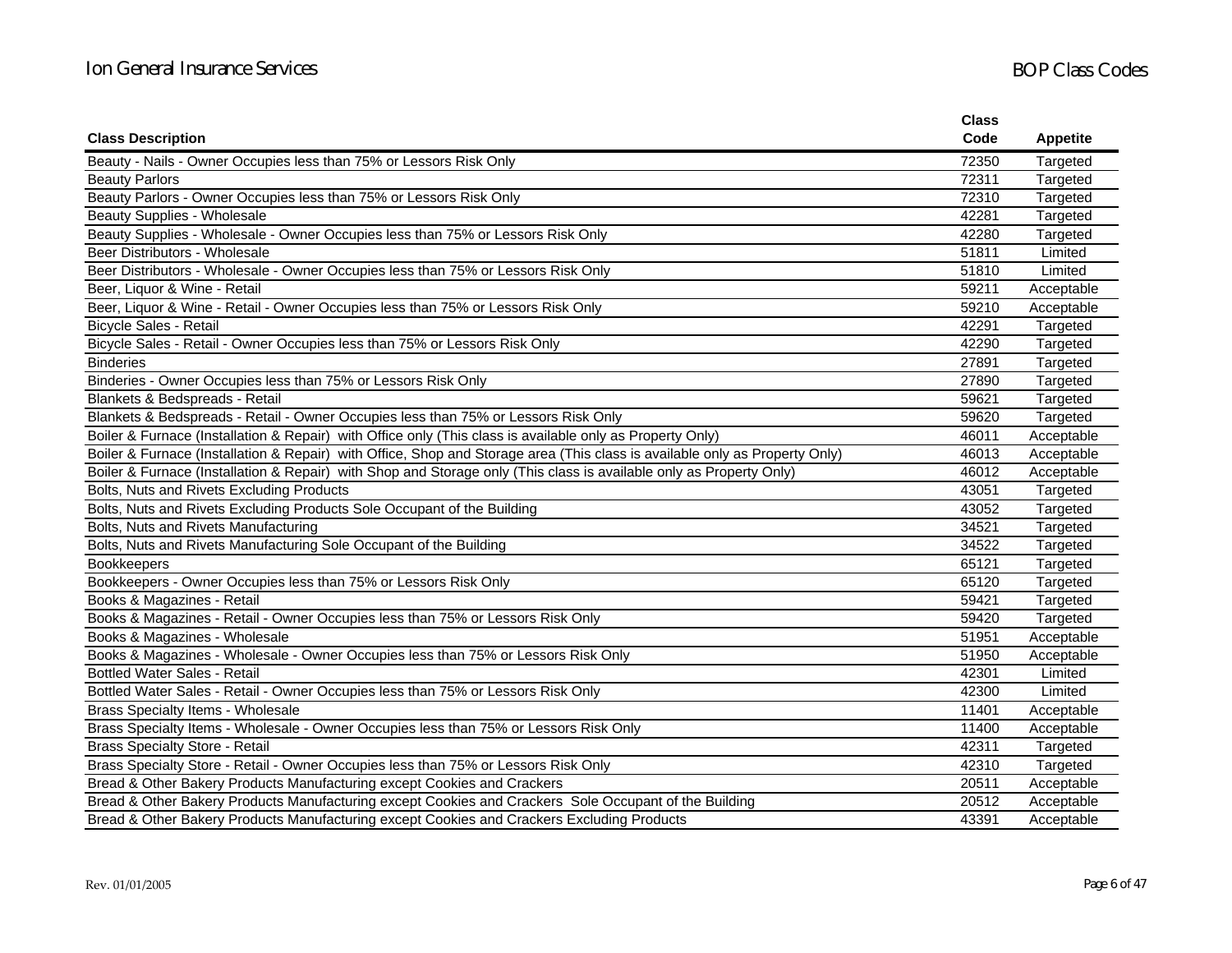|                                                                                                                          | <b>Class</b> |                 |
|--------------------------------------------------------------------------------------------------------------------------|--------------|-----------------|
| <b>Class Description</b>                                                                                                 | Code         | <b>Appetite</b> |
| Bread & Other Bakery Products Manufacturing except Cookies and Crackers Excluding Products Sole Occupant of the Building | 43392        | Acceptable      |
| Bricklaying & Tuckpointing with Office only (This class is available only as Property Only)                              | 17411        | Limited         |
| Bricklaying & Tuckpointing with Office, Shop and Storage area (This class is available only as Property Only)            | 17413        | Limited         |
| Bricklaying & Tuckpointing with Shop and Storage only (This class is available only as Property Only)                    | 17412        | Limited         |
| <b>Bridal Shops - Retail</b>                                                                                             | 56221        | Acceptable      |
| Bridal Shops - Retail - Owner Occupies less than 75% or Lessors Risk Only                                                | 56220        | Acceptable      |
| Building: Art Gallery Lessors Risk Only                                                                                  | 49010        | Targeted        |
| Building: Artisan Contractor Occupancy - Office with Shop or Storage - Lessors Risk Only                                 | 45210        | Targeted        |
| Building: Artisan Contractor Occupancy - With Office Only - Lessors Risk Only                                            | 45200        | Targeted        |
| Building: Automobile Services Occupancy Lessors Risk Only                                                                | 45190        | Not Acceptable  |
| <b>Building: Electronics Lessors Risk Only</b>                                                                           | 45130        | Targeted        |
| Building: Food Processors Lessors Risk Only                                                                              | 45120        | Targeted        |
| Building: Government (Building Only)                                                                                     | 65130        | Not Acceptable  |
| Building: Janitorial Services Occupancy Lessors Risk Only                                                                | 45220        | Targeted        |
| Building: Metal Workers Lessors Risk Only                                                                                | 45100        | Targeted        |
| Building: Multiple Occupancy - Office Lessors Risk Only                                                                  | 45070        | Targeted        |
| Building: Multiple Occupancy - Retail Lessors Risk Only                                                                  | 45040        | Targeted        |
| Building: Multiple Occupancy - Service Lessors Risk Only                                                                 | 45060        | Targeted        |
| Building: Multiple Occupancy - Wholesale Lessors Risk Only                                                               | 45050        | Targeted        |
| Building: Other Manufacturers Lessors Risk Only                                                                          | 45230        | Targeted        |
| Building: Plastic Workers Lessors Risk Only                                                                              | 45110        | Targeted        |
| Building: Post Office Occupancy Lessors Risk Only                                                                        | 65730        | Targeted        |
| Building: Restaurant Sole Occupant of the Building Lessors Risk Only                                                     | 45030        | Targeted        |
| Building: Shopping Centers Less 10 Stores Lessors Risk Only                                                              | 45010        | Targeted        |
| Building: Shopping Centers More 10 Stores Lessors Risk Only                                                              | 45020        | Targeted        |
| Burial Caskets, Coffins & Shipping Cases - Retail                                                                        | 42321        | Acceptable      |
| Burial Caskets, Coffins & Shipping Cases - Retail - Owner Occupies less than 75% or Lessors Risk Only                    | 42320        | Acceptable      |
| Business Managers with Miscellaneous E & O Coverage                                                                      | 44033        | Targeted        |
| Cabinet - Building and Installation with Office only (This class is available only as Property Only)                     | 46221        | Limited         |
| Cabinet - Building and Installation with Office, Shop and Storage area (This class is available only as Property Only)   | 46223        | Limited         |
| Cabinet - Building and Installation with Shop and Storage only (This class is available only as Property Only)           | 46222        | Limited         |
| <b>Cabinet Sales - Retail</b>                                                                                            | 42331        | Acceptable      |
| Cabinet Sales - Retail - Owner Occupies less than 75% or Lessors Risk Only                                               | 42330        | Acceptable      |
| Cable Laying for Computer Networks With Office only (This class is available only as Property Only)                      | 48801        | Acceptable      |
| Cable Laying for Computer Networks With Office, Shop and Storage area (This class is available only as Property Only)    | 48803        | Acceptable      |
| Cable Laying for Computer Networks With Shop and Storage only (This class is available only as Property Only)            | 48802        | Acceptable      |
| Cable Television Installation with Office only (This class is available only as Property Only)                           | 46071        | Acceptable      |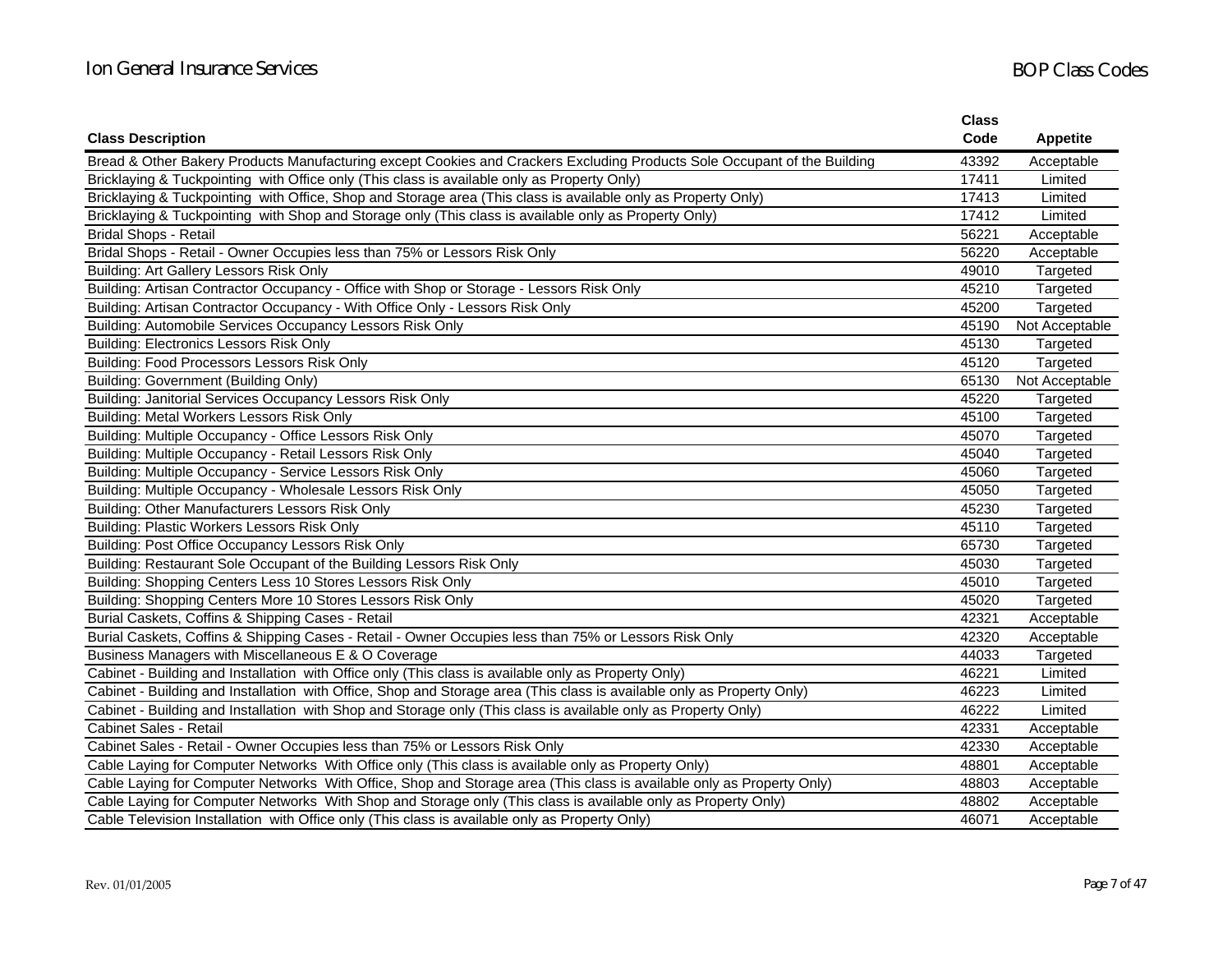|                                                                                                                     | <b>Class</b> |                 |
|---------------------------------------------------------------------------------------------------------------------|--------------|-----------------|
| <b>Class Description</b>                                                                                            | Code         | <b>Appetite</b> |
| Cable Television Installation with Office, Shop and Storage area (This class is available only as Property Only)    | 46073        | Acceptable      |
| Cable Television Installation with Shop and Storage only (This class is available only as Property Only)            | 46072        | Acceptable      |
| <b>Cable/Subscription Television Companies</b>                                                                      | 42021        | Targeted        |
| Calculating & Accounting Equipment Manufacturing                                                                    | 35781        | Targeted        |
| Calculating & Accounting Equipment Manufacturing Sole Occupant of the Building                                      | 35782        | Targeted        |
| Calculating & Accounting Equipment Manufacturing Excluding Products                                                 | 43541        | Targeted        |
| Calculating & Accounting Equipment Manufacturing Excluding Products Sole Occupant of the Building                   | 43542        | Targeted        |
| <b>Calculator Stores - Retail</b>                                                                                   | 59741        | Acceptable      |
| Calculator Stores - Retail - Owner Occupies less than 75% or Lessors Risk Only                                      | 59740        | Acceptable      |
| Camera Repair                                                                                                       | 76321        | Acceptable      |
| Camera Repair - Owner Occupies less than 75% or Lessors Risk Only                                                   | 76320        | Acceptable      |
| Cameras & Photo Equipment - Retail                                                                                  | 59461        | Targeted        |
| Cameras & Photo Equipment - Retail - Owner Occupies less than 75% or Lessors Risk Only                              | 59460        | Targeted        |
| Cameras & Photo Supplies - Wholesale                                                                                | 50431        | Targeted        |
| Cameras & Photo Supplies - Wholesale - Owner Occupies less than 75% or Lessors Risk Only                            | 50430        | Targeted        |
| Camping Equipment - Retail                                                                                          | 42341        | Targeted        |
| Camping Equipment - Retail - Owner Occupies less than 75% or Lessors Risk Only                                      | 42340        | Targeted        |
| Candle Shop - Retail                                                                                                | 42351        | Acceptable      |
| Candle Shop - Retail - Owner Occupies less than 75% or Lessors Risk Only                                            | 42350        | Acceptable      |
| Candy and Other Confectionery Products Manufacturing                                                                | 20641        | Limited         |
| Candy and Other Confectionery Products Manufacturing Excluding Products                                             | 43411        | Limited         |
| Candy and Other Confectionery Products Manufacturing Excluding Products Sole Occupant of the Building               | 43412        | Limited         |
| Candy and Other Confectionery Products Manufacturing Sole Occupant of the Building                                  | 20642        | Limited         |
| Candy Shops with Cooking - Retail                                                                                   | 54411        | Targeted        |
| Candy Shops with Cooking - Retail - Owner Occupies less than 75% or Lessors Risk Only                               | 54410        | Targeted        |
| Candy Shops without Cooking - Retail                                                                                | 54421        | Targeted        |
| Candy Shops without Cooking - Retail - Owner Occupies less than 75% or Lessors Risk Only                            | 54420        | Targeted        |
| Candy Stores without Cooking - Wholesale                                                                            | 51459        | Limited         |
| Candy Stores without Cooking - Wholesale - Owner Occupies less than 75% or Lessors Risk Only                        | 51450        | Limited         |
| Canned Fruits, Vegetables, Preserves, Jams & Jellies Manufacturing                                                  | 20331        | Limited         |
| Canned Fruits, Vegetables, Preserves, Jams & Jellies Manufacturing Excluding Products                               | 43361        | Limited         |
| Canned Fruits, Vegetables, Preserves, Jams & Jellies Manufacturing Excluding Products Sole Occupant of the Building | 43362        | Limited         |
| Canned Fruits, Vegetables, Preserves, Jams & Jellies Manufacturing Sole Occupant of the Building                    | 20332        | Limited         |
| <b>Canned Specialties Manufacturing</b>                                                                             | 20321        | Limited         |
| <b>Canned Specialties Manufacturing Excluding Products</b>                                                          | 43351        | Limited         |
| Canned Specialties Manufacturing Excluding Products Sole Occupant of the Building                                   | 43352        | Limited         |
| Canned Specialties Manufacturing Sole Occupant of the Building                                                      | 20322        | Limited         |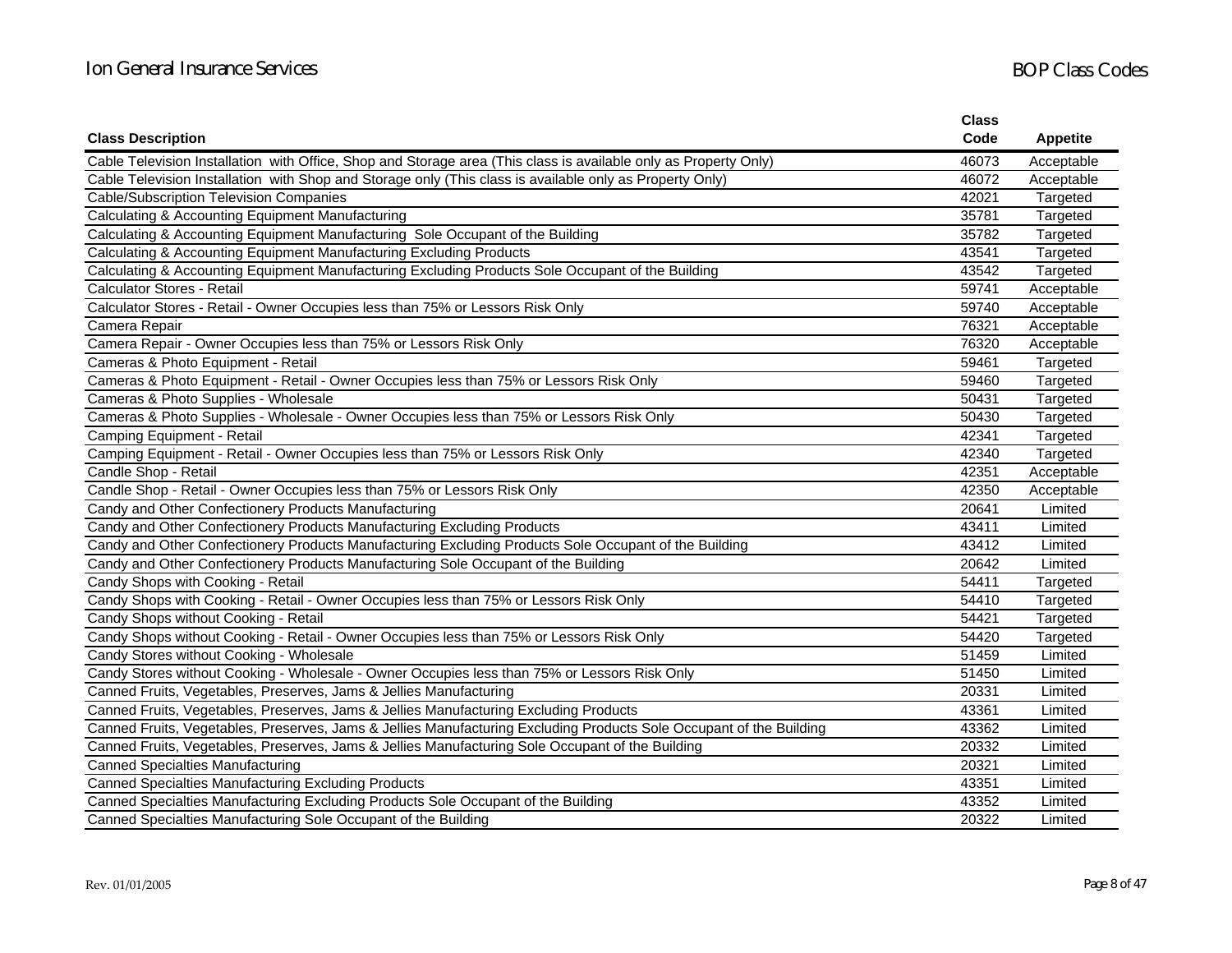|                                                                                                                    | <b>Class</b> |                 |
|--------------------------------------------------------------------------------------------------------------------|--------------|-----------------|
| <b>Class Description</b>                                                                                           | Code         | <b>Appetite</b> |
| Car Radio & CD Sales, Installation & Repair                                                                        | 40821        | Acceptable      |
| Carpentry - Exterior with Office only (This class is available only as Property Only)                              | 17721        | Limited         |
| Carpentry - Exterior with Office, Shop and Storage area (This class is available only as Property Only)            | 17723        | Limited         |
| Carpentry - Exterior with Shop and Storage only (This class is available only as Property Only)                    | 17722        | Limited         |
| Carpentry - Interior with Office only (This class is available only as Property Only)                              | 17711        | Limited         |
| Carpentry - Interior with Office, Shop and Storage area (This class is available only as Property Only)            | 17713        | Limited         |
| Carpentry - Interior with Shop and Storage only (This class is available only as Property Only)                    | 17712        | Limited         |
| Carpentry- Finish & Trim only with Office only (This class is available only as Property Only)                     | 46231        | Limited         |
| Carpentry- Finish & Trim only with Office, Shop and Storage area (This class is available only as Property Only)   | 46233        | Limited         |
| Carpentry- Finish & Trim only with Shop and Storage only (This class is available only as Property Only)           | 46232        | Limited         |
| Carpet & Furniture Cleaning at the Customer Premises                                                               | 40121        | Acceptable      |
| Carpet & Furniture Cleaning at the Customer Premises                                                               | 42991        | Acceptable      |
| Carpet Cleaning - Shop                                                                                             | 42031        | Acceptable      |
| Carpet Laying & Removal with Office only (This class is available only as Property Only)                           | 17821        | Limited         |
| Carpet Laying & Removal with Office, Shop and Storage area (This class is available only as Property Only)         | 17823        | Limited         |
| Carpet Laying & Removal with Shop and Storage only (This class is available only as Property Only)                 | 17822        | Limited         |
| Carpets, Rugs & Floor Covering - Retail                                                                            | 57131        | Targeted        |
| Carpets, Rugs & Floor Covering - Retail - Owner Occupies less than 75% or Lessors Risk Only                        | 57130        | Targeted        |
| <b>Catering Operations</b>                                                                                         | 42951        | Limited         |
| Ceiling Acoustical Installation with Office only (This class is available only as Property Only)                   | 17511        | Limited         |
| Ceiling Acoustical Installation with Office, Shop and Storage area (This class is available only as Property Only) | 17513        | Limited         |
| Ceiling Acoustical Installation with Shop and Storage only (This class is available only as Property Only)         | 17512        | Limited         |
| Cellular Phone Sales, Installation and Repair                                                                      | 40801        | Acceptable      |
| Cemeteries, Associated with a Church                                                                               | 10271        | Limited         |
| Cemeteries, Independent for Profit                                                                                 | 10261        | Limited         |
| Ceramic Floor Tile Installation with Office only (This class is available only as Property Only)                   | 46211        | Limited         |
| Ceramic Floor Tile Installation with Office, Shop and Storage area (This class is available only as Property Only) | 46213        | Limited         |
| Ceramic Floor Tile Installation with Shop and Storage only (This class is available only as Property Only)         | 46212        | Limited         |
| Ceramic Tile Installation with Office only (This class is available only as Property Only)                         | 46201        | Limited         |
| Ceramic Tile Installation with Office, Shop and Storage area (This class is available only as Property Only)       | 46203        | Limited         |
| Ceramic Tile Installation with Shop and Storage only (This class is available only as Property Only)               | 46202        | Limited         |
| Cheese Shops - Retail                                                                                              | 54521        | Targeted        |
| Cheese Shops - Retail - Owner Occupies less than 75% or Lessors Risk Only                                          | 54520        | Targeted        |
| Chicken Chaser with Office only                                                                                    | 46701        | Not Acceptable  |
| Chicken Chaser with Office, Shop and Storage area                                                                  | 46703        | Not Acceptable  |
| Chicken Chaser with Shop and Storage only                                                                          | 46702        | Not Acceptable  |
| Chimney Construction and Maintenance with Office only (This class is available only as Property Only)              | 46151        | Limited         |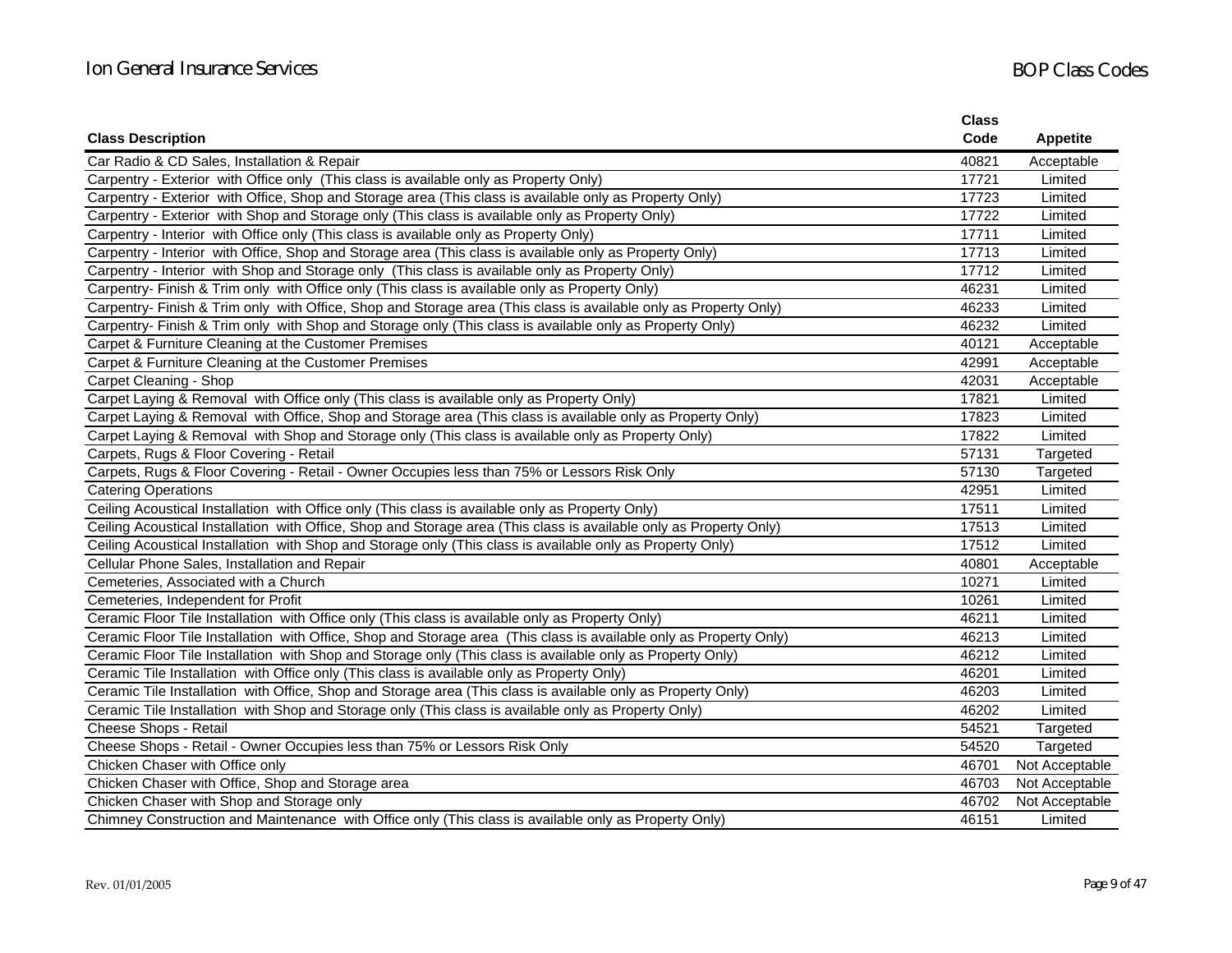|                                                                                                                         | <b>Class</b> |                 |
|-------------------------------------------------------------------------------------------------------------------------|--------------|-----------------|
| <b>Class Description</b>                                                                                                | Code         | <b>Appetite</b> |
| Chimney Construction and Maintenance with Office, Shop and Storage area (This class is available only as Property Only) | 46153        | Limited         |
| Chimney Construction and Maintenance with Shop and Storage only (This class is available only as Property Only)         | 46152        | Limited         |
| China, Porcelain, Pottery, E-ware Manufacturing                                                                         | 44161        | Limited         |
| China, Porcelain, Pottery, E-ware Manufacturing Sole Occupant of the Building                                           | 44162        | Limited         |
| China, Porcelain, Pottery, E-Ware Manufacturing Excluding Products                                                      | 44791        | Limited         |
| China, Porcelain, Pottery, E-Ware Manufacturing Excluding Products Sole Occupant of the Building                        | 44792        | Limited         |
| Chocolate & Cocoa Products Manufacturing                                                                                | 20661        | Limited         |
| Chocolate & Cocoa Products Manufacturing Excluding Products                                                             | 43421        | Limited         |
| Chocolate & Cocoa Products Manufacturing Excluding Products Sole Occupant of the Building                               | 43422        | Limited         |
| Chocolate & Cocoa Products Manufacturing Sole Occupant of the Building                                                  | 20662        | Limited         |
| Church Hall (separate building)                                                                                         | 10351        | Limited         |
| Church Office (separate building)                                                                                       | 10341        | Limited         |
| Church Supplies - Retail                                                                                                | 59471        | Acceptable      |
| Church Supplies - Retail - Owner Occupies less than 75% or Lessors Risk Only                                            | 59470        | Acceptable      |
| Churches and Other Houses of Worship                                                                                    | 10251        | Limited         |
| Claim Adjusters: Independent Or Public                                                                                  | 42871        | Acceptable      |
| Claim Adjusters: Independent Or Public - Owner Occupies less than 75% or Lessors Risk Only                              | 42870        | Acceptable      |
| Claim Adjusters: Independent Or Public Only with Miscellaneous E & O Coverage                                           | 44018        | Acceptable      |
| Clock & Clock Parts Manufacturing                                                                                       | 44131        | Acceptable      |
| Clock & Clock Parts Manufacturing Sole Occupant of the Building                                                         | 44132        | Acceptable      |
| Clock & Clock Parts Manufacturing Excluding Products                                                                    | 44761        | Acceptable      |
| Clock & Clock Parts Manufacturing Excluding Products Sole Occupant of the Building                                      | 44762        | Acceptable      |
| Clocks - Retail                                                                                                         | 59481        | Targeted        |
| Clocks - Retail - Owner Occupies less than 75% or Lessors Risk Only                                                     | 59480        | Targeted        |
| Clothing & Tuxedo Rental                                                                                                | 72991        | Acceptable      |
| Clothing & Tuxedo Rental - Owner Occupies less than 75% or Lessors Risk Only                                            | 72990        | Acceptable      |
| Clothing Manufacturing - children's wear                                                                                | 43941        | Limited         |
| Clothing Manufacturing - children's wear Sole Occupant of the Building                                                  | 43942        | Limited         |
| Clothing Manufacturing - children's wear Excluding Products                                                             | 44511        | Limited         |
| Clothing Manufacturing - children's wear Excluding Products Sole Occupant of the Building                               | 44512        | Limited         |
| Clothing Manufacturing - no children's wear                                                                             | 43931        | Limited         |
| Clothing Manufacturing - no children's wear Sole Occupant of the Building                                               | 43932        | Limited         |
| Clothing Manufacturing - no children's wear Excluding Products                                                          | 44501        | Limited         |
| Clothing Manufacturing - no children's wear Excluding Products Sole Occupant of the Building                            | 44502        | Limited         |
| Clothing: Children & Infants Wear - Retail                                                                              | 56411        | Acceptable      |
| Clothing: Children & Infants Wear - Retail - Owner Occupies less than 75% or Lessors Risk Only                          | 56410        | Acceptable      |
| Clothing: Childrens & Infants Wear - Wholesale                                                                          | 51351        | Targeted        |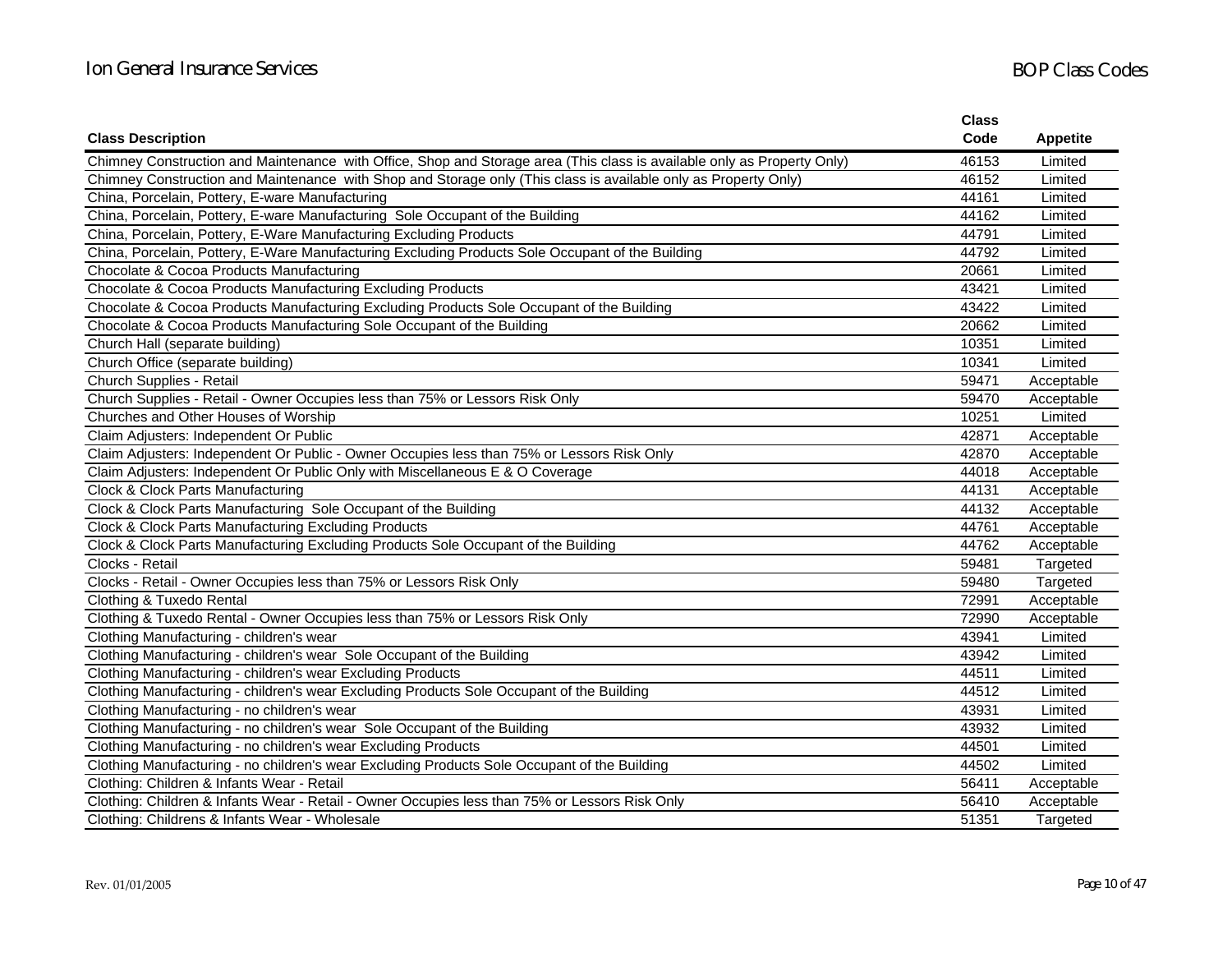|                                                                                                                            | <b>Class</b> |                 |
|----------------------------------------------------------------------------------------------------------------------------|--------------|-----------------|
| <b>Class Description</b>                                                                                                   | Code         | <b>Appetite</b> |
| Clothing: Childrens & Infants Wear - Wholesale - Owner Occupies less than 75% or Lessors Risk Only                         | 51350        | Targeted        |
| Clothing: Ladies & Girls - Retail                                                                                          | 56211        | Acceptable      |
| Clothing: Ladies & Girls - Retail - Owner Occupies less than 75% or Lessors Risk Only                                      | 56210        | Acceptable      |
| Clothing: Ladies & Girls - Wholesale                                                                                       | 51371        | Targeted        |
| Clothing: Ladies & Girls - Wholesale - Owner Occupies less than 75% or Lessors Risk Only                                   | 51370        | Targeted        |
| Clothing: Men & Boys - Retail                                                                                              | 56111        | Acceptable      |
| Clothing: Men & Boys - Retail - Owner Occupies less than 75% or Lessors Risk Only                                          | 56110        | Acceptable      |
| Clothing: Men & Boys - Wholesale                                                                                           | 51361        | Targeted        |
| Clothing: Men & Boys - Wholesale - Owner Occupies less than 75% or Lessors Risk Only                                       | 51360        | Targeted        |
| Clothing: Sports (Official Sports Team Apparel & Accessories) - Retail                                                     | 42361        | Targeted        |
| Clothing: Sports (Official Sports Team Apparel & Accessories) - Retail - Owner Occupies less than 75% or Lessors Risk Only | 42360        | Targeted        |
| Clubs: Political                                                                                                           | 49231        | Not Acceptable  |
| Clubs: Political - Owner Occupies less than 75% or Lessors Risk Only                                                       | 49230        | Not Acceptable  |
| <b>Clubs: Recreation - Non Profit</b>                                                                                      | 49241        | Limited         |
| Clubs: Recreation - Non Profit - Owner Occupies less than 75% or Lessors Risk Only                                         | 49240        | Limited         |
| Coffee & Tea Supplies - Retail                                                                                             | 59401        | Limited         |
| Coffee & Tea Supplies - Retail - Owner Occupies less than 75% or Lessors Risk Only                                         | 59400        | Limited         |
| Coffee and Tea Supplies - Wholesale                                                                                        | 11411        | Limited         |
| Coffee and Tea Supplies - Wholesale - Owner Occupies less than 75% or Lessors Risk Only                                    | 11410        | Limited         |
| Coffee Shop With No Cooking - Retail                                                                                       | 42381        | Limited         |
| Coffee Shop With No Cooking - Retail - Owner Occupies less than 75% or Lessors Risk Only                                   | 42380        | Limited         |
| Coin-Op Laundries                                                                                                          | 72151        | Acceptable      |
| Coin-Op Laundries - Owner Occupies less than 75% or Lessors Risk Only                                                      | 72150        | Acceptable      |
| Cold Metal Stamping: Component Parts Manufacturing                                                                         | 34691        | Targeted        |
| Cold Metal Stamping: Component Parts Manufacturing Excluding Products                                                      | 43131        | Targeted        |
| Cold Metal Stamping: Component Parts Manufacturing Excluding Products Sole Occupant of the Building                        | 43132        | Targeted        |
| Cold Metal Stamping: Component Parts Manufacturing Sole Occupant of the Building                                           | 34692        | Targeted        |
| Collectibles: New Merchandise Only - Retail                                                                                | 42391        | Targeted        |
| Collectibles: New Merchandise Only - Retail - Owner Occupies less than 75% or Lessors Risk Only                            | 42390        | Targeted        |
| <b>Commercial Condominium Associations (Buildings)</b>                                                                     | 65271        | Targeted        |
| Commercial Condominium Unit Owners (Business Personal Property)                                                            | 65281        | Targeted        |
| <b>Commodity Brokers</b>                                                                                                   | 62211        | Targeted        |
| Commodity Brokers - Owner Occupies less than 75% or Lessors Risk Only                                                      | 62210        | Targeted        |
| Communication Equipment Installation with Office only (This class is available only as Property Only)                      | 46711        | Acceptable      |
| Communication Equipment Installation with Office, Shop and Storage area (This class is available only as Property Only)    | 46713        | Acceptable      |
| Communication Equipment Installation with Shop and Storage only (This class is available only as Property Only)            | 46712        | Acceptable      |
| <b>Communication Tower</b>                                                                                                 | 45140        | Targeted        |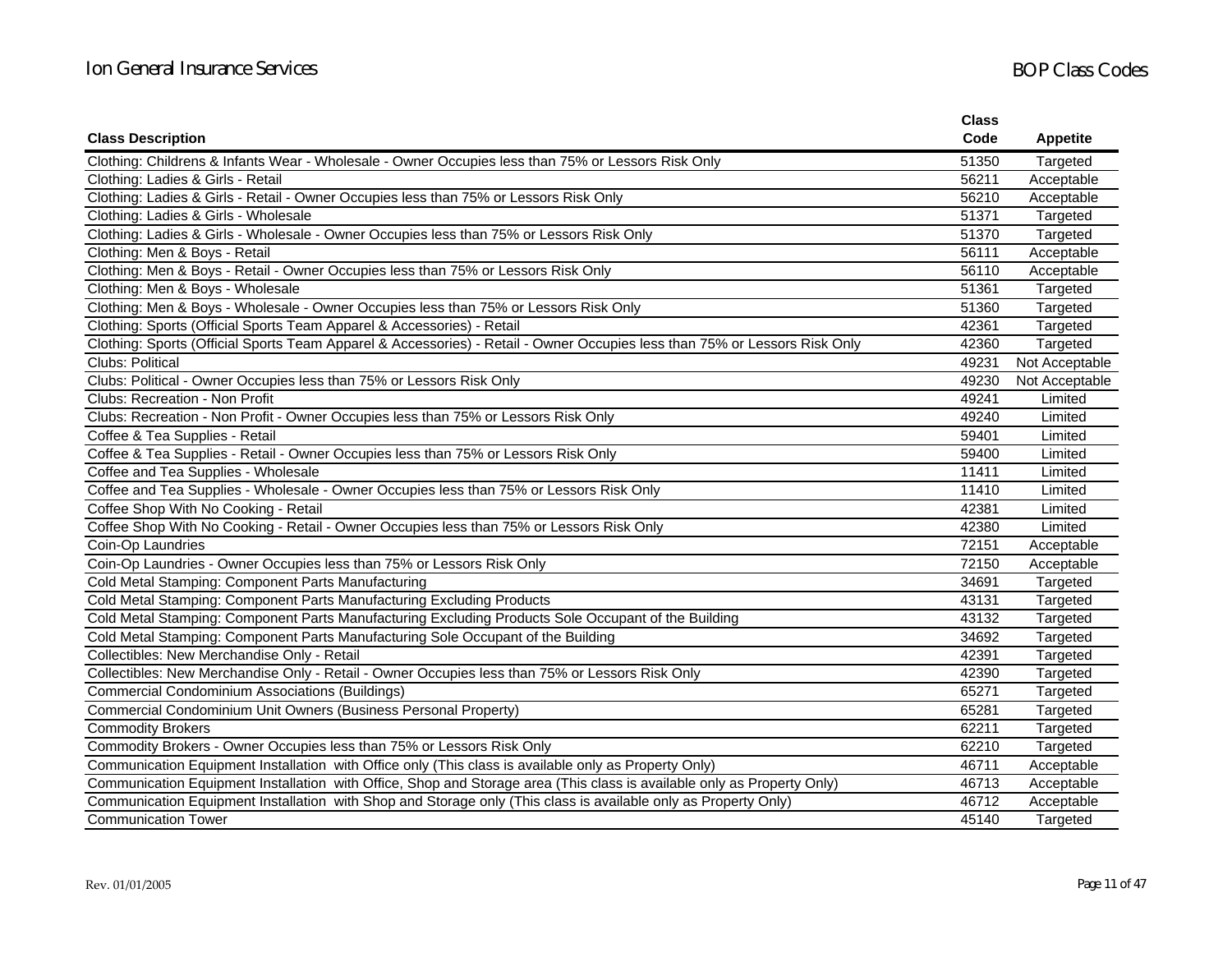|                                                                                                                                          | <b>Class</b> |                 |
|------------------------------------------------------------------------------------------------------------------------------------------|--------------|-----------------|
| <b>Class Description</b>                                                                                                                 | Code         | <b>Appetite</b> |
| <b>Computer Data Processing</b>                                                                                                          | 42071        | Targeted        |
| <b>Computer Facilities Management</b>                                                                                                    | 11121        | Targeted        |
| Computer Installation, Repair, Maintenance and Service Commercial                                                                        | 11131        | Targeted        |
| <b>Computer Peripheral Equipment Manufacturing</b>                                                                                       | 35771        | Targeted        |
| Computer Peripheral Equipment Manufacturing Sole Occupant of the Building                                                                | 35772        | Targeted        |
| <b>Computer Peripheral Equipment Manufacturing Excluding Products</b>                                                                    | 43531        | Targeted        |
| Computer Peripheral Equipment Manufacturing Excluding Products Sole Occupant of the Building                                             | 43532        | Targeted        |
| Computer Service or Repair With Office only                                                                                              | 48811        | Targeted        |
| Computer Service or Repair With Office, Shop & Storage                                                                                   | 48813        | Targeted        |
| Computer Service or Repair With Shop & Storage only                                                                                      | 48812        | Targeted        |
| <b>Computer Storage Devices Manufacturing</b>                                                                                            | 35721        | Targeted        |
| Computer Storage Devices Manufacturing Sole Occupant of the Building                                                                     | 35722        | Targeted        |
| <b>Computer Storage Devices Manufacturing Excluding Products</b>                                                                         | 43511        | Targeted        |
| Computer Storage Devices Manufacturing Excluding Products Sole Occupant of the Building                                                  | 43512        | Targeted        |
| Computer Stores - Retail                                                                                                                 | 59731        | Targeted        |
| Computer Stores - Retail - Owner Occupies less than 75% or Lessors Risk Only                                                             | 59730        | Targeted        |
| <b>Computer Systems Integration Services</b>                                                                                             | 11081        | Targeted        |
| <b>Computer Terminals Manufacturing</b>                                                                                                  | 35751        | Targeted        |
| Computer Terminals Manufacturing Sole Occupant of the Building                                                                           | 35752        | Targeted        |
| <b>Computer Terminals Manufacturing Excluding Products</b>                                                                               | 43521        | Targeted        |
| Computer Terminals Manufacturing Excluding Products Sole Occupant of the Building                                                        | 43522        | Targeted        |
| Concessionaires with no cooking                                                                                                          | 42731        | Acceptable      |
| Concessionaires with no cooking - Owner Occupies less than 75% or Lessors Risk Only                                                      | 42730        | Acceptable      |
| Concrete Block Laying with Office only (This class is available only as Property Only)                                                   | 17421        | Limited         |
| Concrete Block Laying with Office, Shop and Storage area (This class is available only as Property Only)                                 | 17423        | Limited         |
| Concrete Block Laying with Shop and Storage only (This class is available only as Property Only)                                         | 17422        | Limited         |
| Concrete Finishing (including footings, residential foundations, patios & sidewalks) with Office only (This class is available only as   |              |                 |
| Property Only)                                                                                                                           | 17921        | Limited         |
| Concrete Finishing (including footings, residential foundations, patios & sidewalks) with Office, Shop and Storage area (This class is   |              |                 |
| available only as Property Only)                                                                                                         | 17923        | Limited         |
| Concrete Finishing (including footings, residential foundations, patios & sidewalks) with Shop and Storage only (This class is available |              |                 |
| only as Property Only)                                                                                                                   | 17922        | Limited         |
| Consultant                                                                                                                               | 65781        | Targeted        |
| Consultant: Agricultural                                                                                                                 | 42831        | Targeted        |
| Consultant: Agricultural - Owner Occupies less than 75% or Lessors Risk Only                                                             | 42830        | Targeted        |
| Consultant: Agricultural with Miscellaneous E & O Coverage                                                                               | 44017        | Targeted        |
| Consultant: All Other Types with Miscellaneous E & O Coverage                                                                            | 44023        | Targeted        |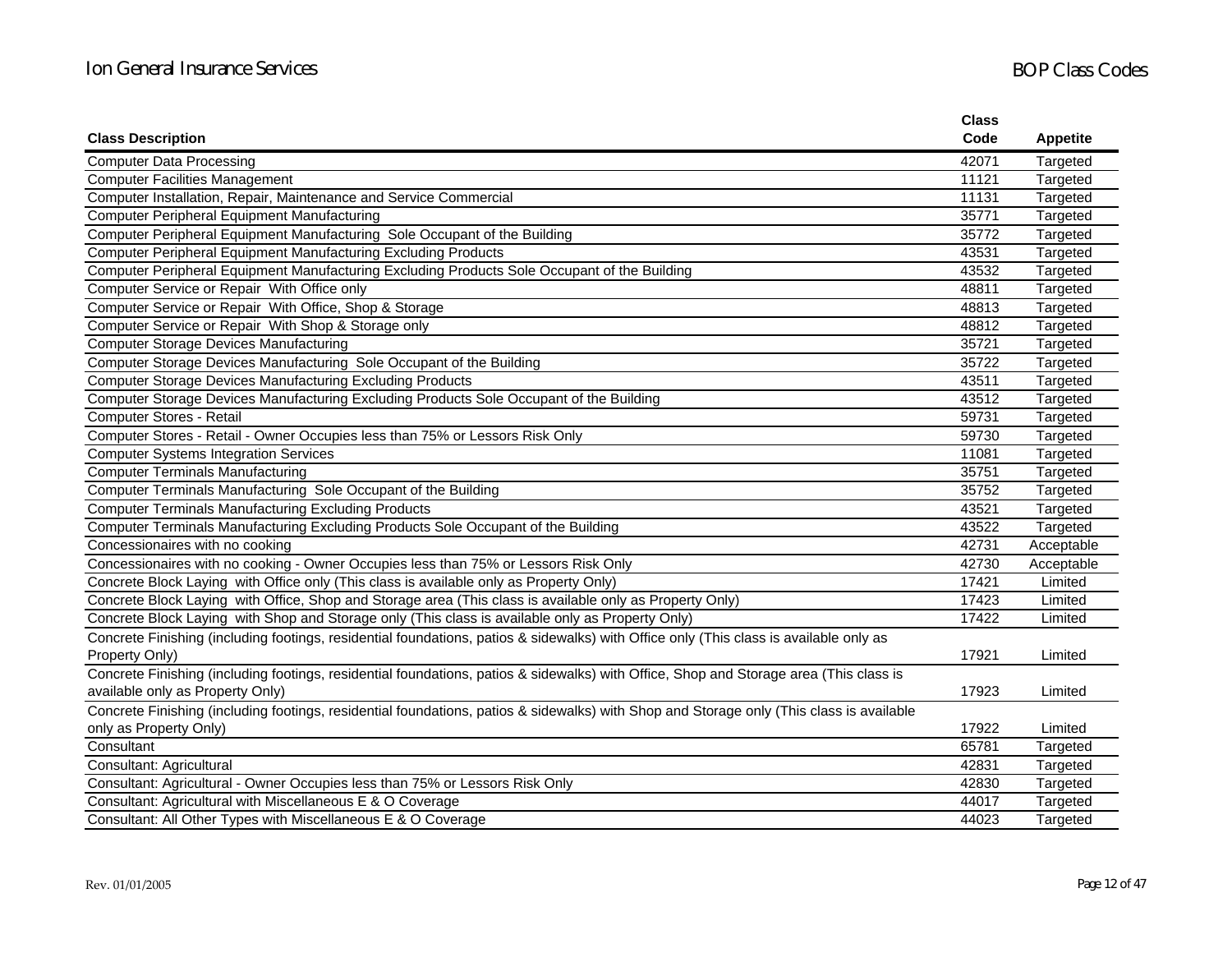|                                                                                                                                      | <b>Class</b> |                 |
|--------------------------------------------------------------------------------------------------------------------------------------|--------------|-----------------|
| <b>Class Description</b>                                                                                                             | Code         | <b>Appetite</b> |
| Consultant: Audio                                                                                                                    | 42861        | Targeted        |
| Consultant: Audio - Owner Occupies less than 75% or Lessors Risk Only                                                                | 42860        | Targeted        |
| Consultant: Computer                                                                                                                 | 65891        | Targeted        |
| Consultant: Computer - Owner Occupies less than 75% or Lessors Risk Only                                                             | 65890        | Targeted        |
| Consultant: Computer, Remote Offices                                                                                                 | 11071        | Targeted        |
| <b>Consultant: Financial Planning</b>                                                                                                | 65901        | Targeted        |
| Consultant: Financial Planning - Owner Occupies less than 75% or Lessors Risk Only                                                   | 65900        | Targeted        |
| <b>Consultant: Forestry</b>                                                                                                          | 42891        | Not Acceptable  |
| Consultant: Forestry - Owner Occupies less than 75% or Lessors Risk Only                                                             | 42890        | Not Acceptable  |
| Consultant: Forestry with Miscellaneous E & O Coverage                                                                               | 44041        | Not Acceptable  |
| Consultant: Management                                                                                                               | 65881        | Targeted        |
| Consultant: Management - Owner Occupies less than 75% or Lessors Risk Only                                                           | 65880        | Targeted        |
| Consultant: Market Research with Miscellaneous E & O Coverage                                                                        | 44034        | Targeted        |
| Consultant: Owner Occupies less than 75% or Lessors Risk Only                                                                        | 65780        | Targeted        |
| <b>Consultant: Structured Settlement</b>                                                                                             | 44691        | Targeted        |
| Consultant: Structured Settlement - Owner Occupies less than 75% or Lessors Risk Only                                                | 44690        | Targeted        |
| <b>Consultant: Wedding</b>                                                                                                           | 42941        | Targeted        |
| Consultant: Wedding - Owner Occupies less than 75% or Lessors Risk Only                                                              | 42940        | Targeted        |
| Consultant: Wedding with Miscellaneous E & O Coverage                                                                                | 44016        | Targeted        |
| Contract Work: Repair Work of Finished Product For a Manufacturer- Electronics Only                                                  | 43711        | Targeted        |
| Contract Work: Repair Work of Finished Product For a Manufacturer- Electronics Only Excluding Products                               | 43721        | Targeted        |
| Contract Work: Repair Work of Finished Product For a Manufacturer- Electronics Only Excluding Products Sole Occupant of the Building | 43722        | Targeted        |
| Contract Work: Repair Work of Finished Product For a Manufacturer- Electronics Only Sole Occupant of the Building                    | 43712        | Targeted        |
| <b>Contractors: Subcontracted Work</b>                                                                                               | 41821        | Acceptable      |
| Convenience Stores - Retail                                                                                                          | 54921        | Not Acceptable  |
| Convenience Stores - Retail Owner Occupies less than 75% or Lessors Risk Only                                                        | 54920        | Not Acceptable  |
| Convenience Stores With Gas Pumps - Retail                                                                                           | 54941        | Not Acceptable  |
| Convenience Stores With Gas Pumps - Retail Owner Occupies less than 75% or Lessors Risk Only                                         | 54940        | Not Acceptable  |
| <b>Cookies and Crackers Manufacturing</b>                                                                                            | 20521        | Acceptable      |
| Cookies and Crackers Manufacturing Excluding Products                                                                                | 43401        | Acceptable      |
| Cookies and Crackers Manufacturing Excluding Products Sole Occupant of the Building                                                  | 43402        | Acceptable      |
| Cookies and Crackers Manufacturing Sole Occupant of the Building                                                                     | 20522        | Acceptable      |
| <b>Cosmetics &amp; Toiletries - Retail</b>                                                                                           | 59136        | Acceptable      |
| Cosmetics & Toiletries - Retail - Owner Occupies less than 75% or Lessors Risk Only                                                  | 59130        | Acceptable      |
| Cosmetics & Toiletries - Wholesale                                                                                                   | 51221        | Acceptable      |
| Cosmetics & Toiletries - Wholesale Owner occupies less 75% or Lessor Risk Only                                                       | 51220        | Acceptable      |
| <b>Counter Top Manufacturing</b>                                                                                                     | 48201        | Limited         |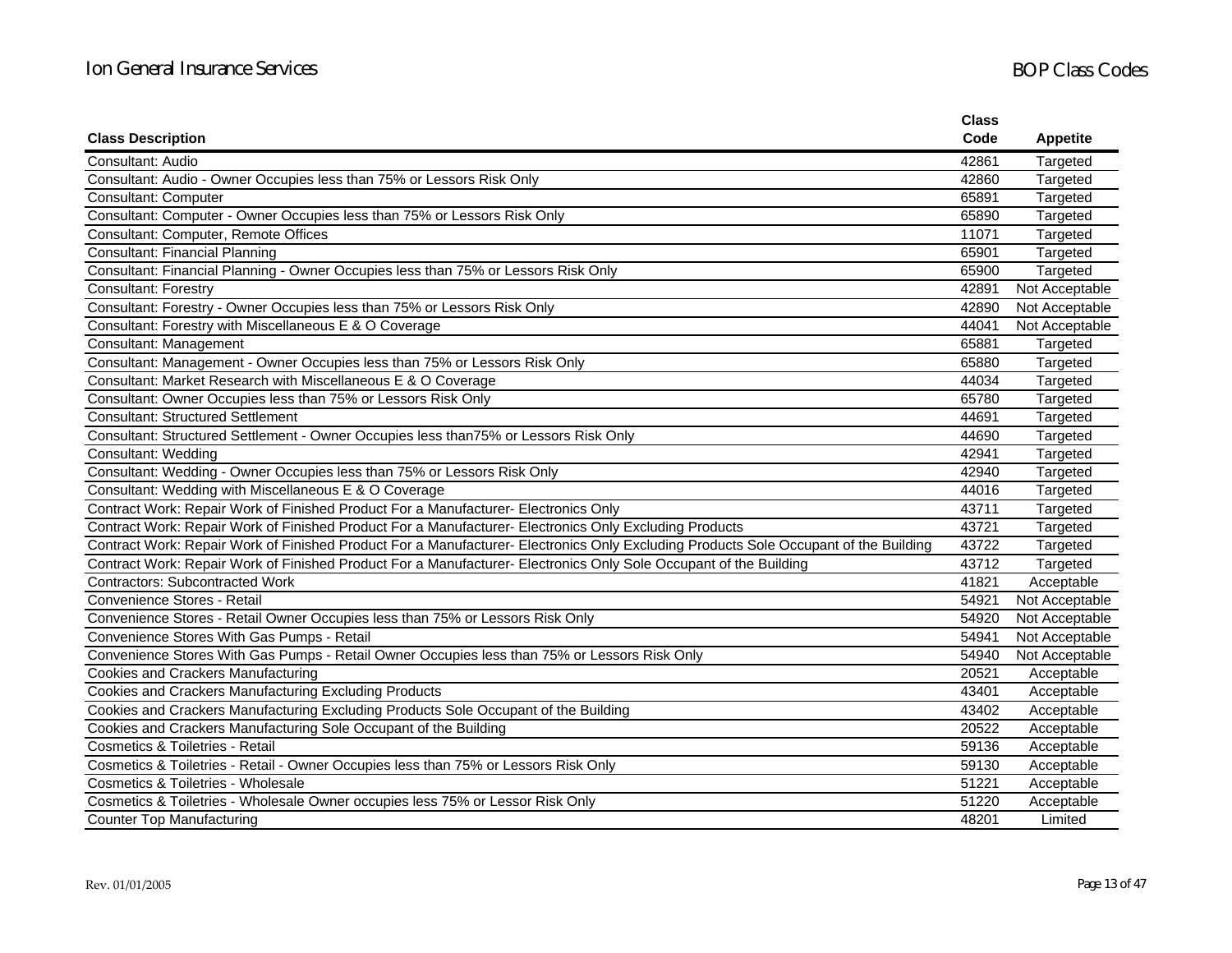|                                                                                                               | <b>Class</b> |                 |
|---------------------------------------------------------------------------------------------------------------|--------------|-----------------|
| <b>Class Description</b>                                                                                      | Code         | <b>Appetite</b> |
| Counter Top Manufacturing Sole Occupant of the Building                                                       | 48202        | Limited         |
| Counter Top Manufacturing, Excluding Products                                                                 | 48591        | Limited         |
| Counter Top Manufacturing, Excluding Products Sole Occupant of the Building                                   | 48592        | Limited         |
| Countertop Installation with Office only (This class is available only as Property Only)                      | 46721        | Acceptable      |
| Countertop Installation with Office, Shop and Storage area (This class is available only as Property Only)    | 46723        | Acceptable      |
| Countertop Installation with Shop and Storage only (This class is available only as Property Only)            | 46722        | Acceptable      |
| <b>Court Reporters</b>                                                                                        | 42761        | Targeted        |
| Court Reporters - Owner Occupies less than 75% or Lessors Risk Only                                           | 42760        | Targeted        |
| Craft Supplies - Wholesale                                                                                    | 50411        | Acceptable      |
| Craft Supplies - Wholesale - Owner Occupies less than 75% or Lessors Risk Only                                | 50410        | Acceptable      |
| <b>Creamery Butter Manufacturing</b>                                                                          | 20211        | Limited         |
| <b>Creamery Butter Manufacturing Excluding Products</b>                                                       | 43301        | Limited         |
| Creamery Butter Manufacturing Excluding Products Sole Occupant of the Building                                | 43302        | Limited         |
| Creamery Butter Manufacturing Sole Occupant of the Building                                                   | 20212        | Limited         |
| <b>Credit Unions</b>                                                                                          | 10411        | Acceptable      |
| Crematories                                                                                                   | 72621        | Targeted        |
| Crematories - Owner Occupies less than 75% or Lessors Risk Only                                               | 72620        | Targeted        |
| <b>Custom Computer Programming &amp; Application Services</b>                                                 | 42751        | Targeted        |
| Custom Computer Programming & Application Services - Owner Occupies less than 75% or Lessors Risk Only        | 42750        | Targeted        |
| Custom Computer Programming & Application Services Remote Offices                                             | 11061        | Targeted        |
| Cutlery - Retail                                                                                              | 42401        | Targeted        |
| Cutlery - Retail - Owner Occupies less than 75% or Lessors Risk Only                                          | 42400        | Targeted        |
| Cutting Tools, Machine Tools & Measuring Tools Manufacturing                                                  | 35451        | Targeted        |
| Cutting Tools, Machine Tools & Measuring Tools Manufacturing Excluding Products                               | 43121        | Targeted        |
| Cutting Tools, Machine Tools & Measuring Tools Manufacturing Excluding Products Sole Occupant of the Building | 43122        | Targeted        |
| Cutting Tools, Machine Tools & Measuring Tools Manufacturing Sole Occupant of the Building                    | 35452        | Targeted        |
| Dairy Products Manufacturing                                                                                  | 43841        | Limited         |
| Dairy Products Manufacturing Sole Occupant of the Building                                                    | 43842        | Limited         |
| Dairy Products Manufacturing Excluding Products                                                               | 44421        | Limited         |
| Dairy Products Manufacturing Excluding Products Sole Occupant of the Building                                 | 44422        | Limited         |
| Dairy, Eggs & Ice Cream - Retail                                                                              | 54516        | Targeted        |
| Dairy, Eggs & Ice Cream - Retail - Owner Occupies less than 75% or Lessors Risk Only                          | 54510        | Targeted        |
| Dairy, Eggs & Ice Cream - Wholesale                                                                           | 51431        | Limited         |
| Dairy, Eggs & Ice Cream - Wholesale - Owner Occupies less than 75% or Lessors Risk Only                       | 51430        | Limited         |
| Dance Schools                                                                                                 | 11481        | Acceptable      |
| Day Care Centers - Property Only                                                                              | 47311        | Not Acceptable  |
| Day Spas                                                                                                      | 10611        | Targeted        |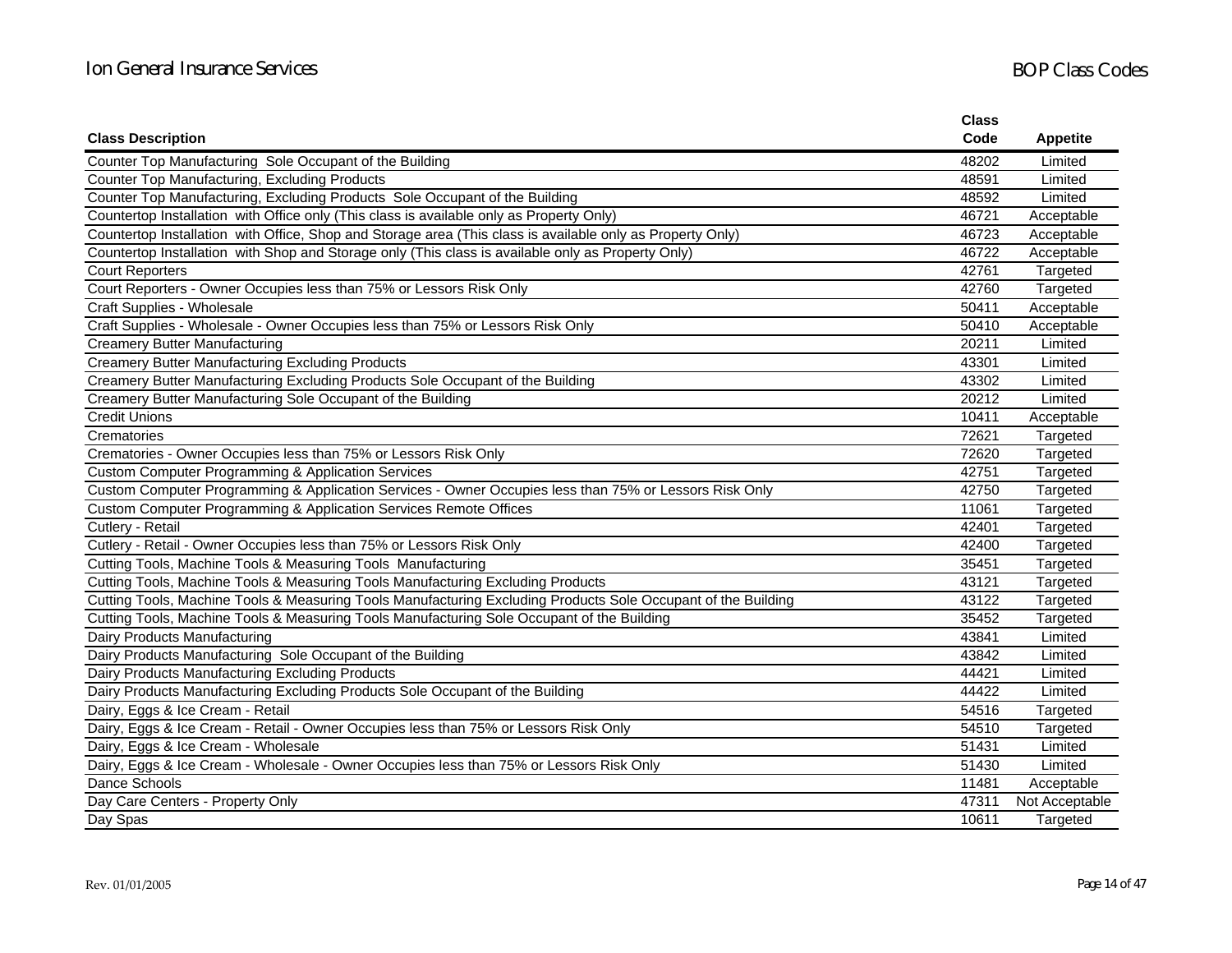|                                                                                                                                        | <b>Class</b> |                 |
|----------------------------------------------------------------------------------------------------------------------------------------|--------------|-----------------|
| <b>Class Description</b>                                                                                                               | Code         | <b>Appetite</b> |
| Deli - Retail                                                                                                                          | 54121        | Limited         |
| Deli - Retail - Owner Occupies less than 75% or Lessors Risk Only                                                                      | 54120        | Limited         |
| Dental Repair                                                                                                                          | 80721        | Targeted        |
| Dental Repair - Owner Occupies less than 75% or Lessors Risk Only                                                                      | 80720        | Targeted        |
| Department Stores - Retail                                                                                                             | 53111        | Acceptable      |
| Department Stores - Retail - Owner Occupies less than 75% or Lessors Risk Only                                                         | 53110        | Acceptable      |
| Detective Agency, Property Only                                                                                                        | 47141        | Acceptable      |
| <b>Diaper Service</b>                                                                                                                  | 72141        | Acceptable      |
| Diaper Service - Owner Occupies less than 75% or Lessors Risk Only                                                                     | 72140        | Acceptable      |
| Dies, Jigs & Fixtures Manufacturing                                                                                                    | 35441        | Targeted        |
| Dies, Jigs & Fixtures Manufacturing Excluding Products                                                                                 | 43081        | Targeted        |
| Dies, Jigs & Fixtures Manufacturing Excluding Products Sole Occupant of the Building                                                   | 43082        | Targeted        |
| Dies, Jigs & Fixtures Manufacturing Sole Occupant of the Building                                                                      | 35442        | Targeted        |
| Door & Window Manufacturing - Residential - Wood                                                                                       | 43991        | Not Acceptable  |
| Door & Window Manufacturing - Residential - Wood Sole Occupant of the Building                                                         | 43992        | Not Acceptable  |
| Door & Window Manufacturing - Residential - Wood Excluding Products                                                                    | 44721        | Not Acceptable  |
| Door & Window Manufacturing - Residential - Wood Excluding Products Sole Occupant of the Building                                      | 44722        | Not Acceptable  |
| Door, Window, Garage Door Installation - Metal Only with Office only (This class is available only as Property Only)                   | 46731        | Limited         |
| Door, Window, Garage Door Installation - Metal Only with Office, Shop and Storage area (This class is available only as Property Only) | 46733        | Limited         |
| Door, Window, Garage Door Installation - Metal Only with Shop and Storage only (This class is available only as Property Only)         | 46732        | Limited         |
| Doughnut Shops - Retail                                                                                                                | 54611        | Acceptable      |
| Doughnut Shops - Retail - Owner Occupies less than 75% or Lessors Risk Only                                                            | 54610        | Acceptable      |
| Draftsmen                                                                                                                              | 42771        | Targeted        |
| Draftsmen - Owner Occupies less than 75% or Lessors Risk Only                                                                          | 42770        | Targeted        |
| Draperies - Retail                                                                                                                     | 57141        | Targeted        |
| Draperies - Retail - Owner Occupies less than 75% or Lessors Risk Only                                                                 | 57140        | Targeted        |
| Draperies - Wholesale                                                                                                                  | 50271        | Acceptable      |
| Draperies - Wholesale - Owner Occupies less than 75% or Lessors Risk Only                                                              | 50270        | Acceptable      |
| Drapery & Shades Manufacturing                                                                                                         | 43951        | Limited         |
| Drapery & Shades Manufacturing Sole Occupant of the Building                                                                           | 43952        | Limited         |
| Drapery & Shades Manufacturing Excluding Products                                                                                      | 44521        | Limited         |
| Drapery & Shades Manufacturing Excluding Products Sole Occupant of the Building                                                        | 44522        | Limited         |
| Drapery Hardware, Window Blinds and Shades Manufacturing                                                                               | 25911        | Limited         |
| Drapery Hardware, Window Blinds and Shades Manufacturing Excluding Products                                                            | 43201        | Limited         |
| Drapery Hardware, Window Blinds and Shades Manufacturing Excluding Products Sole Occupant of the Building                              | 43202        | Limited         |
| Drapery Hardware, Window Blinds and Shades Manufacturing Sole Occupant of the Building                                                 | 25912        | Limited         |
| Dressmakers/Tailors                                                                                                                    | 72191        | Targeted        |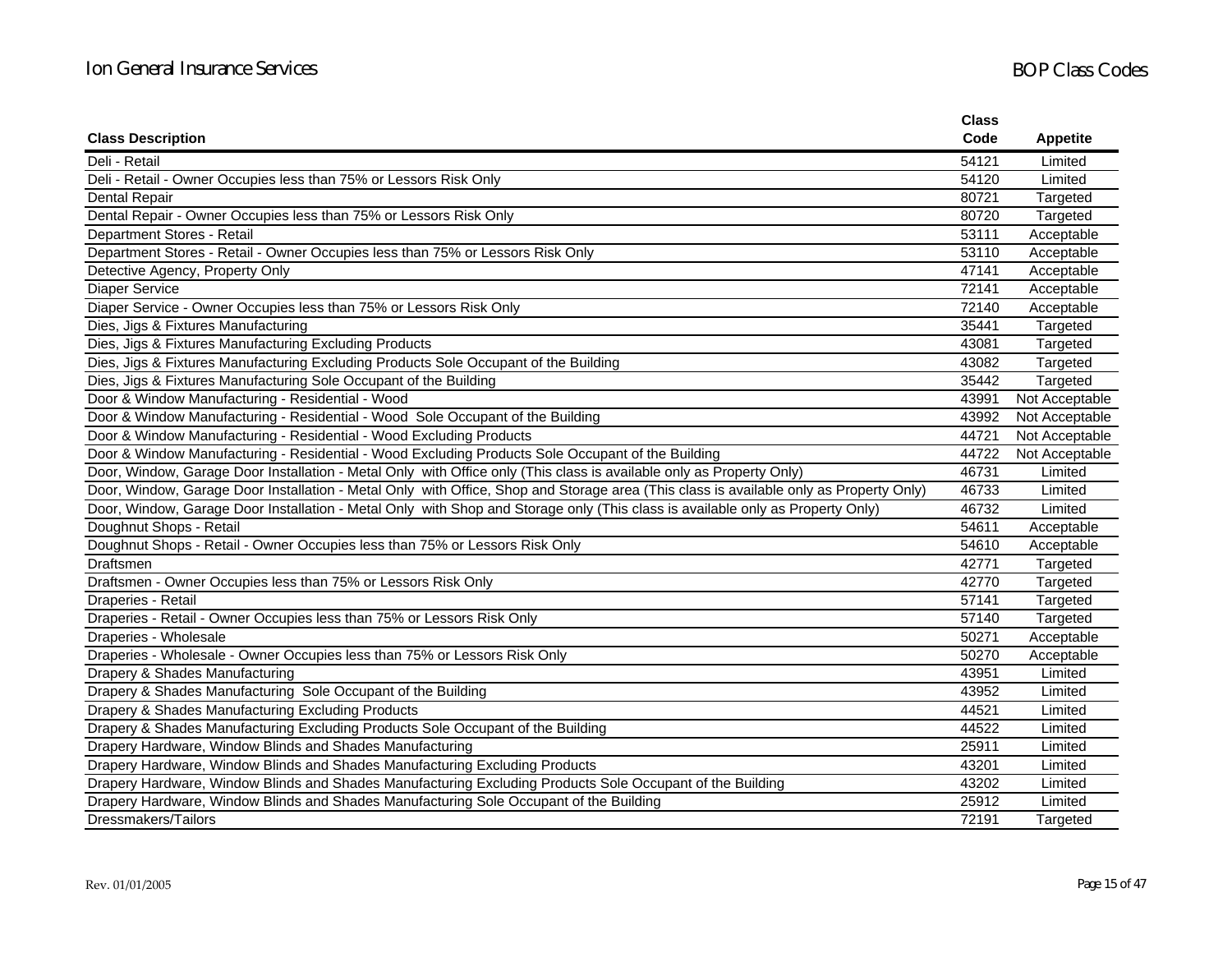|                                                                                                                   | <b>Class</b> |                 |
|-------------------------------------------------------------------------------------------------------------------|--------------|-----------------|
| <b>Class Description</b>                                                                                          | Code         | <b>Appetite</b> |
| Dressmakers/Tailors - Owner Occupies less than 75% or Lessors Risk Only                                           | 72190        | Targeted        |
| Dried & Dehydrated Fruits, Vegetables & Soup Mixes Manufacturing Excluding Products                               | 43371        | Limited         |
| Dried & Dehydrated Fruits, Vegetables & Soup Mixes Manufacturing Excluding Products Sole Occupant of the Building | 43372        | Limited         |
| Dried & Dehydrated Fruits, Vegetables & Soup Mixes Manufacturing Sole Occupant of the Building                    | 20342        | Limited         |
| Dried & Dehydrated Fruits, Vegetables & Soup Mixes Manufacturing.                                                 | 20341        | Limited         |
| Drug Stores with Food - Retail                                                                                    | 59126        | Acceptable      |
| Drug Stores with Food - Retail - Owner Occupies less than 75% or Lessors Risk Only                                | 59120        | Acceptable      |
| Drug Stores without Food - Retail                                                                                 | 59116        | Acceptable      |
| Drug Stores without Food - Retail - Owner Occupies less than 75% or Lessors Risk Only                             | 59110        | Acceptable      |
| Dry Goods, Fabrics & Yarn - Retail                                                                                | 59491        | Targeted        |
| Dry Goods, Fabrics & Yarn - Retail - Owner Occupies less than 75% or Lessors Risk Only                            | 59490        | Targeted        |
| Dry Goods, Fabrics & Yarn - Wholesale                                                                             | 50261        | Targeted        |
| Dry Goods, Fabrics & Yarn - Wholesale - Owner Occupies less than 75% or Lessors Risk Only                         | 50260        | Targeted        |
| Dry, Condensed and Evaporated Milk Manufacturing                                                                  | 20231        | Limited         |
| Dry, Condensed and Evaporated Milk Manufacturing Excluding Products                                               | 43321        | Limited         |
| Dry, Condensed and Evaporated Milk Manufacturing Excluding Products Sole Occupant of the Building                 | 43322        | Limited         |
| Dry, Condensed and Evaporated Milk Manufacturing Sole Occupant of the Building                                    | 20232        | Limited         |
| <b>Drycleaning Plants</b>                                                                                         | 72161        | Acceptable      |
| Drycleaning Plants - Owner Occupies less than 75% or Lessors Risk Only                                            | 72160        | Acceptable      |
| Drywall Installation with Office only (This class is available only as Property Only)                             | 17521        | Limited         |
| Drywall Installation with Office, Shop and Storage area (This class is available only as Property Only)           | 17523        | Limited         |
| Drywall Installation with Shop and Storage only (This class is available only as Property Only)                   | 17522        | Limited         |
| <b>Dunkin Donuts Stores</b>                                                                                       | 40051        | Acceptable      |
| Dunkin Donuts Stores - Owner Occupies less than 75% or Lessors Risk Only                                          | 40050        | Acceptable      |
| Dwelling: 1 Family - Liability Exposure Charge Lessors Risk Only                                                  | 41701        | Limited         |
| Dwelling: 1 Family - Property & Liability Exposure                                                                | 45151        | Limited         |
| Dwelling: 2 Family - Liability Exposure Charge Lessors Risk Only                                                  | 41711        | Limited         |
| Dwelling: 2 Family - Property & Liability Exposure                                                                | 45161        | Limited         |
| Dwelling: 3 Family - Liability Exposure Charge Lessors Risk Only                                                  | 41721        | Limited         |
| Dwelling: 3 Family - Property & Liability Exposure                                                                | 45171        | Limited         |
| Dwelling: 4 Family - Liability Exposure Charge Lessors Risk Only                                                  | 41731        | Limited         |
| Dwelling: 4 Family - Property & Liability Exposure                                                                | 45181        | Limited         |
| Educational & School Supplies - Retail                                                                            | 42411        | Acceptable      |
| Educational & School Supplies - Retail - Owner Occupies less than 75% or Lessors Risk Only                        | 42410        | Acceptable      |
| Educational & School Supplies - Wholesale                                                                         | 42561        | Acceptable      |
| Educational & School Supplies - Wholesale - Owner Occupies less than 75% or Lessors Risk Only                     | 42560        | Acceptable      |
| Electrical Equipment - Wholesale                                                                                  | 42571        | Targeted        |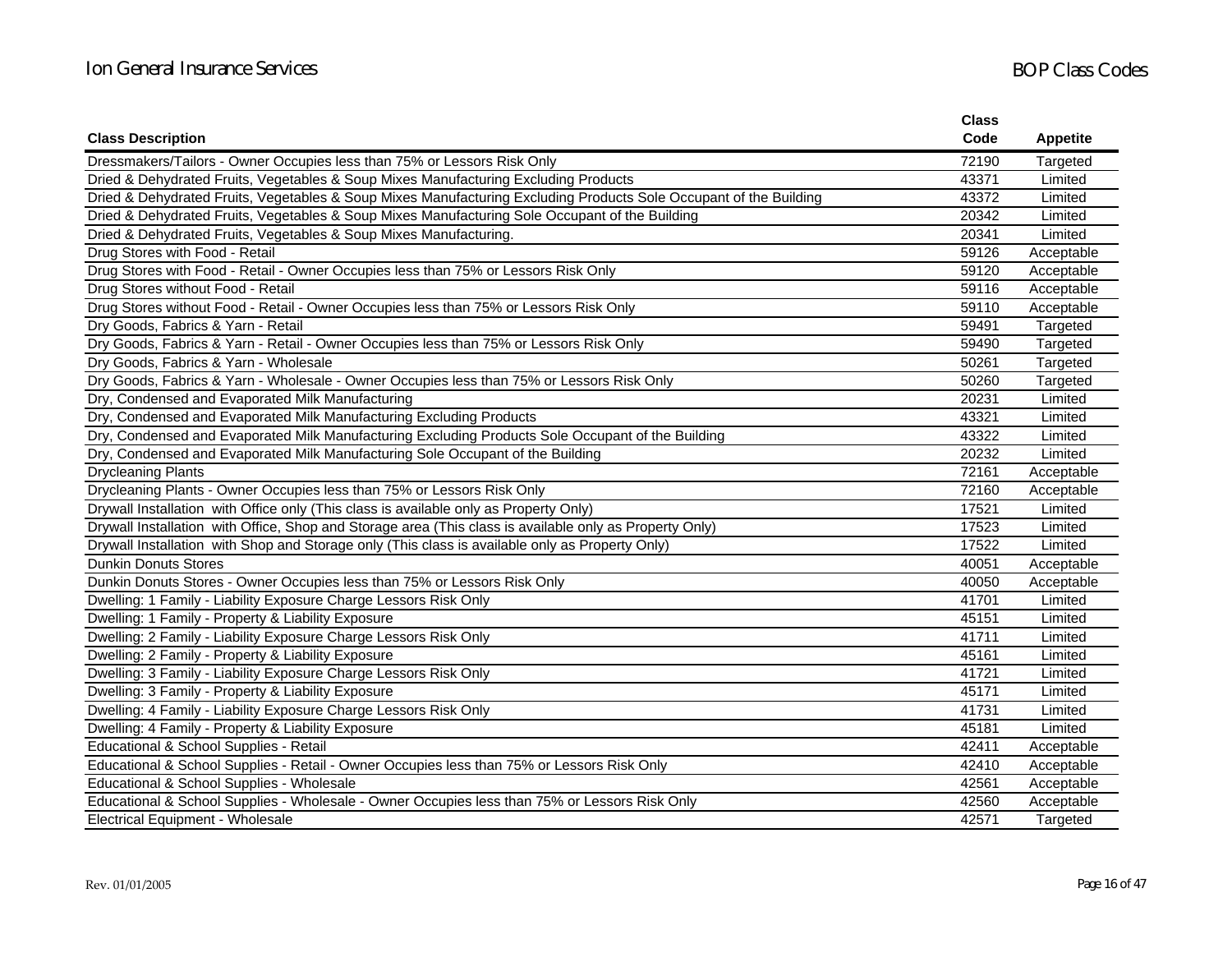|                                                                                                                                 | Class |                 |
|---------------------------------------------------------------------------------------------------------------------------------|-------|-----------------|
| <b>Class Description</b>                                                                                                        | Code  | <b>Appetite</b> |
| Electrical Equipment - Wholesale - Owner Occupies less than 75% or Lessors Risk Only                                            | 42570 | Targeted        |
| Electrical Parts, Components or Accessories Manufacturing - Metal                                                               | 44181 | Acceptable      |
| Electrical Parts, Components or Accessories Manufacturing - Metal Excluding Products                                            | 44811 | Acceptable      |
| Electrical Parts, Components or Accessories Manufacturing - Metal Excluding Products Sole Occupant of the Building              | 44812 | Acceptable      |
| Electrical Parts, Components or Accessories Manufacturing - Metal Sole Occupant of the Building                                 | 44182 | Acceptable      |
| Electrical Parts, Components or Accessories Manufacturing - Plastic                                                             | 44191 | Acceptable      |
| Electrical Parts, Components or Accessories Manufacturing - Plastic Excluding Products                                          | 44821 | Acceptable      |
| Electrical Parts, Components or Accessories Manufacturing - Plastic Excluding Products Sole Occupant of the Building            | 44822 | Acceptable      |
| Electrical Parts, Components or Accessories Manufacturing - Plastic Sole Occupant of the Building                               | 44192 | Acceptable      |
| <b>Electrical Supplies - Retail</b>                                                                                             | 52541 | Acceptable      |
| Electrical Supplies - Retail - Owner Occupies less than 75% or Lessors Risk Only                                                | 52540 | Acceptable      |
| Electrical Supplies - Wholesale                                                                                                 | 50631 | Targeted        |
| Electrical Supplies - Wholesale - Owner Occupies less than 75% or Lessors Risk Only                                             | 50630 | Targeted        |
| Electrical Wiring - Commercial & Residential with Office only (This class is available only as Property Only)                   | 17331 | Acceptable      |
| Electrical Wiring - Commercial & Residential with Office, Shop and Storage area (This class is available only as Property Only) | 17333 | Acceptable      |
| Electrical Wiring - Commercial & Residential with Shop and Storage only (This class is available only as Property Only)         | 17332 | Acceptable      |
| Electrical Wiring - Commercial Only with Office only (This class is available only as Property Only)                            | 17321 | Acceptable      |
| Electrical Wiring - Commercial Only with Office, Shop and Storage area (This class is available only as Property Only)          | 17323 | Acceptable      |
| Electrical Wiring - Commercial Only with Shop and Storage only (This class is available only as Property Only)                  | 17322 | Acceptable      |
| <b>Electron Tubes Manufacturing</b>                                                                                             | 36711 | Targeted        |
| Electron Tubes Manufacturing Sole Occupant of the Building                                                                      | 36712 | Targeted        |
| Electron Tubes Manufacturing Excluding Products                                                                                 | 43571 | Targeted        |
| Electron Tubes Manufacturing Excluding Products Sole Occupant of the Building                                                   | 43572 | Targeted        |
| <b>Electronic Capacitors Manufacturing</b>                                                                                      | 36751 | Targeted        |
| Electronic Capacitors Manufacturing Excluding Products                                                                          | 43591 | Targeted        |
| Electronic Capacitors Manufacturing Excluding Products Sole Occupant of the Building                                            | 43592 | Targeted        |
| Electronic Capacitors Manufacturing Sole Occupant of the Building                                                               | 36752 | Targeted        |
| <b>Electronic Components Manufacturing</b>                                                                                      | 36791 | Targeted        |
| Electronic Components Manufacturing Excluding Products                                                                          | 43621 | Targeted        |
| Electronic Components Manufacturing Excluding Products Sole Occupant of the Building                                            | 43622 | Targeted        |
| Electronic Components Manufacturing Sole Occupant of the Building                                                               | 36792 | Targeted        |
| <b>Electronic Computers Manufacturing</b>                                                                                       | 35711 | Targeted        |
| Electronic Computers Manufacturing Excluding Products                                                                           | 43501 | Targeted        |
| Electronic Computers Manufacturing Excluding Products Sole Occupant of the Building                                             | 43502 | Targeted        |
| Electronic Computers Manufacturing Sole Occupant of the Building                                                                | 35712 | Targeted        |
| <b>Electronic Connectors Manufacturing</b>                                                                                      | 36781 | Targeted        |
| <b>Electronic Connectors Manufacturing Excluding Products</b>                                                                   | 43611 | Targeted        |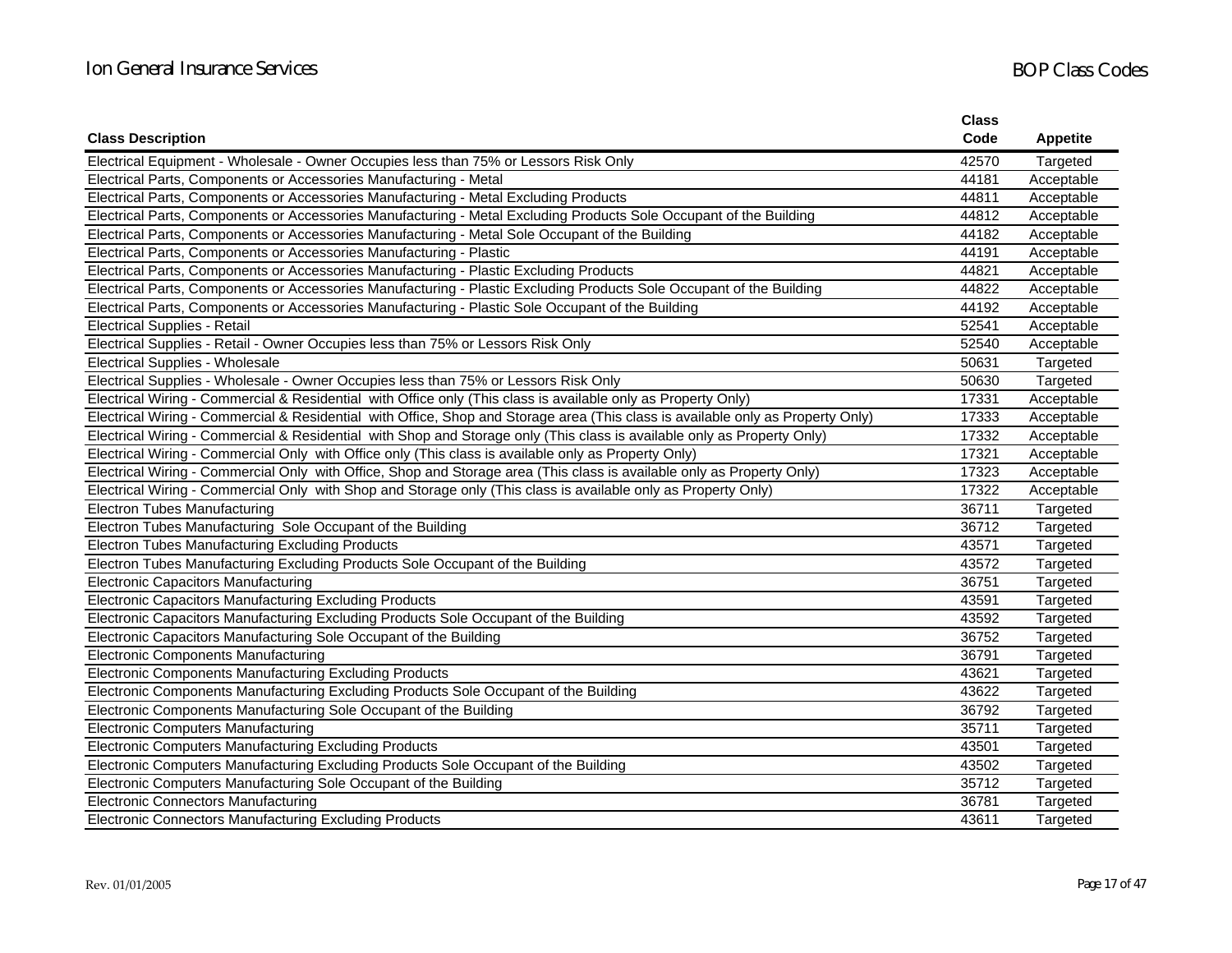|                                                                                                                                   | <b>Class</b> |                 |
|-----------------------------------------------------------------------------------------------------------------------------------|--------------|-----------------|
| <b>Class Description</b>                                                                                                          | Code         | <b>Appetite</b> |
| Electronic Connectors Manufacturing Excluding Products Sole Occupant of the Building                                              | 43612        | Targeted        |
| Electronic Connectors Manufacturing Sole Occupant of the Building                                                                 | 36782        | Targeted        |
| <b>Electronic Resistors Manufacturing</b>                                                                                         | 36761        | Targeted        |
| Electronic Resistors Manufacturing Excluding Products                                                                             | 43601        | Targeted        |
| Electronic Resistors Manufacturing Excluding Products Sole Occupant of the Building                                               | 43602        | Targeted        |
| Electronic Resistors Manufacturing Sole Occupant of the Building                                                                  | 36762        | Targeted        |
| Electronics Stores - Retail                                                                                                       | 42371        | Targeted        |
| Electronics Stores - Retail - Owner Occupies less than 75% or Lessors Risk Only                                                   | 42370        | Targeted        |
| Electrotyping                                                                                                                     | 27902        | Targeted        |
| Electrotyping - Owner Occupies less than 75% or Lessors Risk Only                                                                 | 27900        | Targeted        |
| <b>Embroidery Operations</b>                                                                                                      | 73981        | Acceptable      |
| Embroidery Operations - Owner Occupies less than 75% or Lessors Risk Only                                                         | 73980        | Acceptable      |
| <b>Employment Agencies</b>                                                                                                        | 42781        | Targeted        |
| Employment Agencies - Owner Occupies less than 75% or Lessors Risk Only                                                           | 42780        | Targeted        |
| Engineers Professional Office - Owner Occupies less than 75% or Lessors Risk Only (This class is available only as Property Only) | 65750        | Targeted        |
| Engineers Professional Office (This class is available only as Property Only)                                                     | 65751        | Targeted        |
| Engraving                                                                                                                         | 27531        | Targeted        |
| Engraving - Owner Occupies less than 75% or Lessors Risk Only                                                                     | 27530        | Targeted        |
| Equipment /Farm Appraisers with Miscellaneous E & O Coverage                                                                      | 44025        | Acceptable      |
| <b>Express Companies - Property Only</b>                                                                                          | 47151        | Not Acceptable  |
| Eyeglass Lens Manufacturing - Glass                                                                                               | 44151        | Acceptable      |
| Eyeglass Lens Manufacturing - Glass Sole Occupant of the Building                                                                 | 44152        | Acceptable      |
| Eyeglass Lens Manufacturing - Glass Excluding Products                                                                            | 44781        | Acceptable      |
| Eyeglass Lens Manufacturing - Glass Excluding Products Sole Occupant of the Building                                              | 44782        | Acceptable      |
| Eyeglass Lens Manufacturing - Plastic                                                                                             | 43831        | Acceptable      |
| Eyeglass Lens Manufacturing - Plastic Sole Occupant of the Building                                                               | 43832        | Acceptable      |
| Eyeglass Lens Manufacturing - Plastic Excluding Products                                                                          | 44411        | Acceptable      |
| Eyeglass Lens Manufacturing - Plastic Excluding Products Sole Occupant of the Building                                            | 44412        | Acceptable      |
| <b>Fabricated Pipe Manufacturing</b>                                                                                              | 34981        | Acceptable      |
| <b>Fabricated Pipe Manufacturing Excluding Products</b>                                                                           | 43221        | Acceptable      |
| Fabricated Pipe Manufacturing Excluding Products Sole Occupant of the Building                                                    | 43222        | Acceptable      |
| Fabricated Pipe Manufacturing Sole Occupant of the Building                                                                       | 34982        | Acceptable      |
| Fabricated Wire Products & Wire Shelves Manufacturing                                                                             | 34961        | Acceptable      |
| Fabricated Wire Products & Wire Shelves Manufacturing - Excluding Products                                                        | 43231        | Acceptable      |
| Fabricated Wire Products & Wire Shelves Manufacturing - Excluding Products Sole Occupant of the Building                          | 43232        | Acceptable      |
| Fabricated Wire Products & Wire Shelves Manufacturing Sole Occupant of the Building                                               | 34962        | Acceptable      |
| Fasteners, Buttons, Needles and Pins Manufacturing                                                                                | 39651        | Targeted        |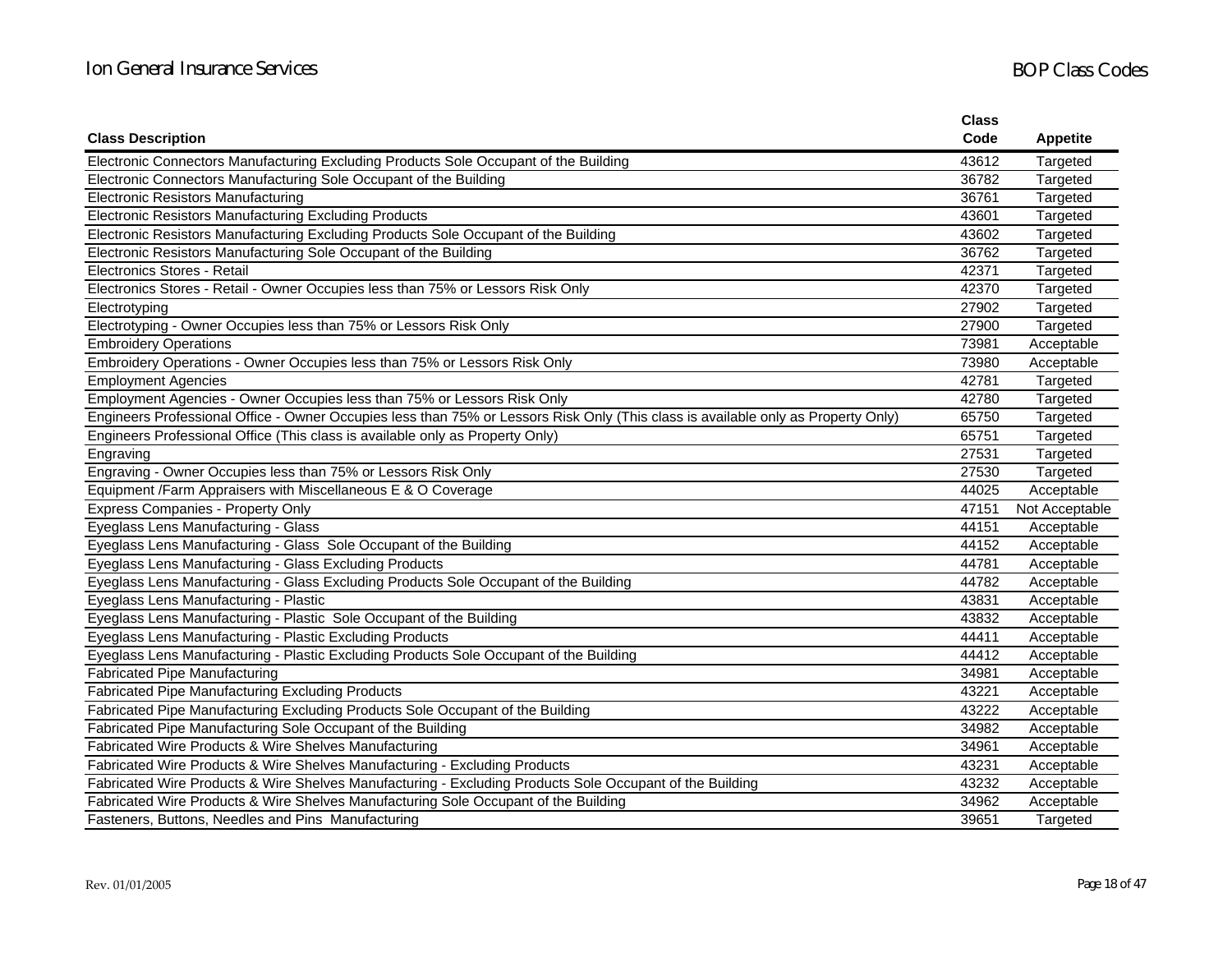|                                                                                                                   | <b>Class</b> |                 |
|-------------------------------------------------------------------------------------------------------------------|--------------|-----------------|
| <b>Class Description</b>                                                                                          | Code         | <b>Appetite</b> |
| Fasteners, Buttons, Needles and Pins Manufacturing - Excluding Products                                           | 43061        | Targeted        |
| Fasteners, Buttons, Needles and Pins Manufacturing - Excluding Products Sole Occupant of the Building             | 43062        | Targeted        |
| Fasteners, Buttons, Needles and Pins Manufacturing Sole Occupant of the Building                                  | 39652        | Targeted        |
| Fence Construction with Office only (This class is available only as Property Only)                               | 18011        | Acceptable      |
| Fence Construction with Office, Shop and Storage area (This class is available only as Property Only)             | 18013        | Acceptable      |
| Fence Construction with Shop and Storage only (This class is available only as Property Only)                     | 18012        | Acceptable      |
| Fence Dealers - Retail                                                                                            | 42421        | Limited         |
| Fence Dealers - Retail - Owner Occupies less than 75% or Lessors Risk Only                                        | 42420        | Limited         |
| Fence Dealers - Wholesale                                                                                         | 42581        | Limited         |
| Fence Dealers - Wholesale - Owner Occupies less than 75% or Lessors Risk Only                                     | 42580        | Limited         |
| Fiber Optic Cable Installation with Office only (This class is available only as Property Only)                   | 46081        | Acceptable      |
| Fiber Optic Cable Installation with Office, Shop and Storage area (This class is available only as Property Only) | 46083        | Acceptable      |
| Fiber Optic Cable Installation with Shop and Storage only (This class is available only as Property Only)         | 46082        | Acceptable      |
| <b>Film Production Studio</b>                                                                                     | 42101        | Acceptable      |
| Films - Post Production Studio                                                                                    | 41971        | Acceptable      |
| Finance Company - Business                                                                                        | 10401        | Limited         |
| Finance Company - Personal                                                                                        | 10391        | Limited         |
| <b>Financial Planner</b>                                                                                          | 11301        | Targeted        |
| Financial Planner - Owner Occupies less than 75% or Lessors Risk Only                                             | 11300        | Targeted        |
| <b>Fine Arts Appraisers</b>                                                                                       | 42881        | Acceptable      |
| Fine Arts Appraisers - Owner Occupies less than 75% or Lessors Risk Only                                          | 42880        | Acceptable      |
| Fire Department - Property Only                                                                                   | 47161        | Not Acceptable  |
| Fishing Equipment and Supplies - Retail                                                                           | 59581        | Targeted        |
| Fishing Equipment and Supplies - Retail - Owner Occupies less than 75% or Lessors Risk Only                       | 59580        | Targeted        |
| Flavored Extracts & Flavoring Syrups Manufacturing                                                                | 20871        | Acceptable      |
| Flavored Extracts & Flavoring Syrups Manufacturing Excluding Products                                             | 43471        | Acceptable      |
| Flavored Extracts & Flavoring Syrups Manufacturing Excluding Products Sole Occupant of the Building               | 43472        | Acceptable      |
| Flavored Extracts & Flavoring Syrups Manufacturing Sole Occupant of the Building                                  | 20872        | Acceptable      |
| Floor Coverings - Wholesale                                                                                       | 50231        | Acceptable      |
| Floor Coverings - Wholesale - Owner Occupies less than 75% or Lessors Risk Only                                   | 50230        | Acceptable      |
| Florists - Retail                                                                                                 | 59921        | Acceptable      |
| Florists - Retail - Owner Occupies less than 75% or Lessors Risk Only                                             | 59920        | Acceptable      |
| Florists - Wholesale                                                                                              | 51971        | Acceptable      |
| Florists - Wholesale - Owner Occupies less than 75% or Lessors Risk Only                                          | 51970        | Acceptable      |
| Fluid Milk Manufacturing                                                                                          | 20261        | Limited         |
| Fluid Milk Manufacturing Excluding Products                                                                       | 43341        | Limited         |
| Fluid Milk Manufacturing Excluding Products Sole Occupant of the Building                                         | 43342        | Limited         |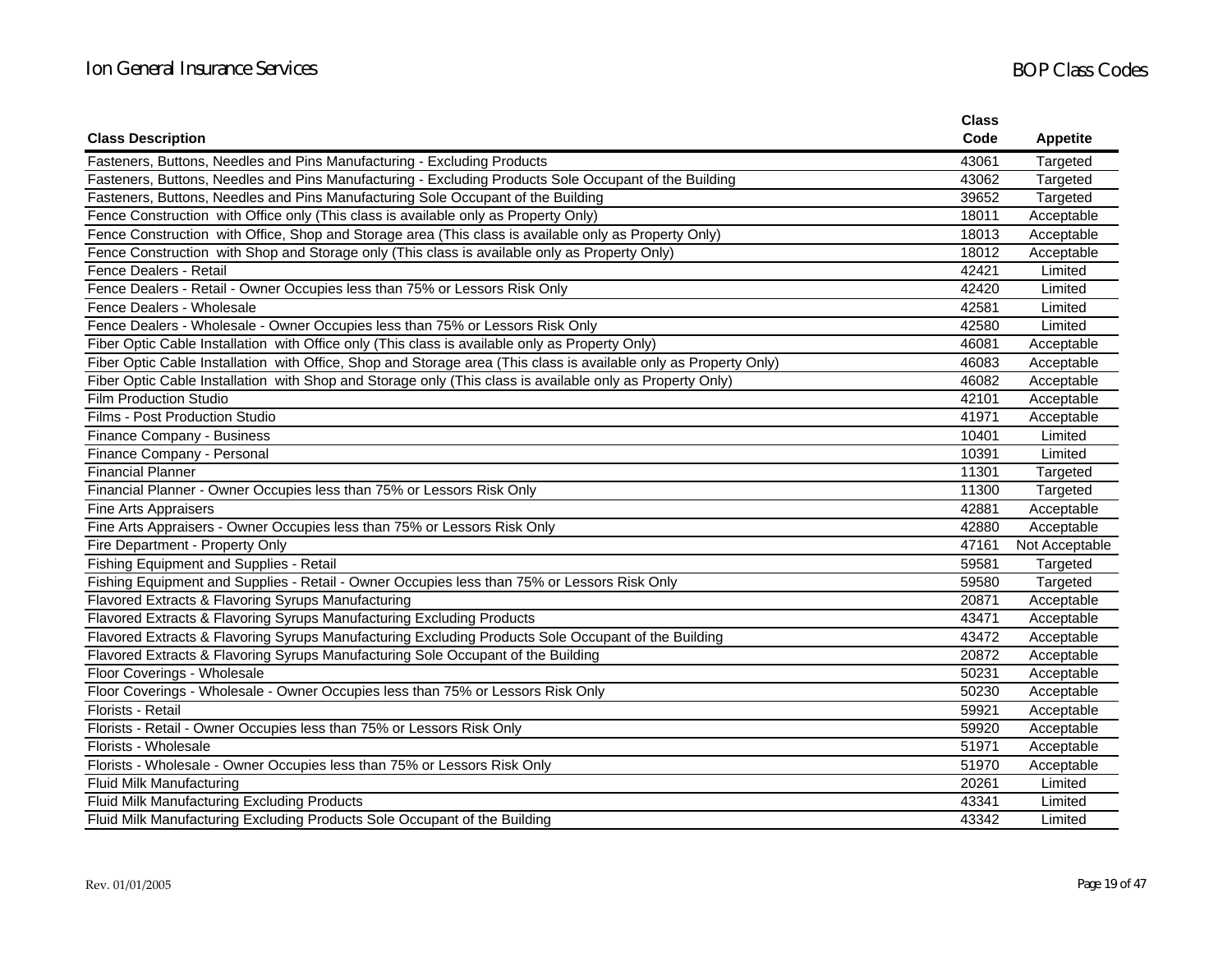|                                                                                                                                     | <b>Class</b> |                 |
|-------------------------------------------------------------------------------------------------------------------------------------|--------------|-----------------|
| <b>Class Description</b>                                                                                                            | Code         | <b>Appetite</b> |
| Fluid Milk Manufacturing Sole Occupant of the Building                                                                              | 20262        | Limited         |
| Food Products Manufacturing - Dry, no Frying                                                                                        | 43861        | Limited         |
| Food Products Manufacturing - Dry, no Frying Sole Occupant of the Building                                                          | 43862        | Limited         |
| Food Products Manufacturing - Dry, no Frying Excluding Products                                                                     | 44441        | Limited         |
| Food Products Manufacturing - Dry, no Frying Excluding Products Sole Occupant of the Building                                       | 44442        | Limited         |
| Food Products Manufacturing - Dry, with Frying                                                                                      | 43871        | Limited         |
| Food Products Manufacturing - Dry, with Frying Sole Occupant of the Building                                                        | 43872        | Limited         |
| Food Products Manufacturing - Dry, with Frying Excluding Products                                                                   | 44451        | Limited         |
| Food Products Manufacturing - Dry, with Frying Excluding Products Sole Occupant of the Building                                     | 44452        | Limited         |
| Framing Work with Office only (This class is available only as Property Only)                                                       | 46271        | Limited         |
| Framing Work with Office, Shop and Storage area (This class is available only as Property Only)                                     | 46273        | Limited         |
| Framing Work with Shop and Storage only (This class is available only as Property Only)                                             | 46272        | Limited         |
| Fresco Work with Office only (This class is available only as Property Only)                                                        | 46161        | Limited         |
| Fresco Work with Office, Shop and Storage area (This class is available only as Property Only)                                      | 46163        | Limited         |
| Fresco Work with Shop and Storage only (This class is available only as Property Only)                                              | 46162        | Limited         |
| Fruit & Vegetable Juices Manufacturing in Paper Containers, Cartons, Juice Boxes or Pouches                                         | 43851        | Acceptable      |
| Fruit & Vegetable Juices Manufacturing In Paper Containers, Cartons, Juice Boxes or Pouches Excluding Products                      | 44431        | Acceptable      |
| Fruit & Vegetable Juices Manufacturing In Paper Containers, Cartons, Juice Boxes or Pouches Excluding Products Sole Occupant of the |              |                 |
| <b>Building</b>                                                                                                                     | 44432        | Acceptable      |
| Fruit & Vegetable Juices Manufacturing in Paper Containers, Cartons, Juice Boxes or Pouches Sole Occupant of the Building           | 43852        | Acceptable      |
| Fruits & Vegetables                                                                                                                 | 43881        | Limited         |
| Fruits & Vegetables Excluding Products                                                                                              | 44711        | Limited         |
| Fruits & Vegetables Excluding Products Sole Occupant of the Building                                                                | 44712        | Limited         |
| Fruits & Vegetables Sole Occupant of the Building                                                                                   | 43882        | Limited         |
| <b>Funeral Homes or Directors</b>                                                                                                   | 72611        | Targeted        |
| Funeral Homes or Directors - Owner Occupies less than 75% or Lessors Risk Only                                                      | 72610        | Targeted        |
| Furniture - Wholesale                                                                                                               | 11421        | Acceptable      |
| Furniture - Wholesale - Owner Occupies less than 75% or Lessors Risk Only                                                           | 11420        | Acceptable      |
| Furniture & Fixture Installation - Portable with Office only                                                                        | 46741        | Acceptable      |
| Furniture & Fixture Installation - Portable with Office, Shop and Storage area                                                      | 46743        | Acceptable      |
| Furniture & Fixture Installation - Portable with Shop and Storage only                                                              | 46742        | Acceptable      |
| Furniture Manufacturing & Assembly - Metal                                                                                          | 43801        | Limited         |
| Furniture Manufacturing & Assembly - Metal Excluding Products                                                                       | 44381        | Limited         |
| Furniture Manufacturing & Assembly - Metal Excluding Products Sole Occupant of the Building                                         | 44382        | Limited         |
| Furniture Manufacturing & Assembly - Metal Sole Occupant of the Building                                                            | 43802        | Limited         |
| Furniture Manufacturing & Assembly - Wood                                                                                           | 43981        | Limited         |
| Furniture Manufacturing & Assembly - Wood Sole Occupant of the Building                                                             | 43982        | Limited         |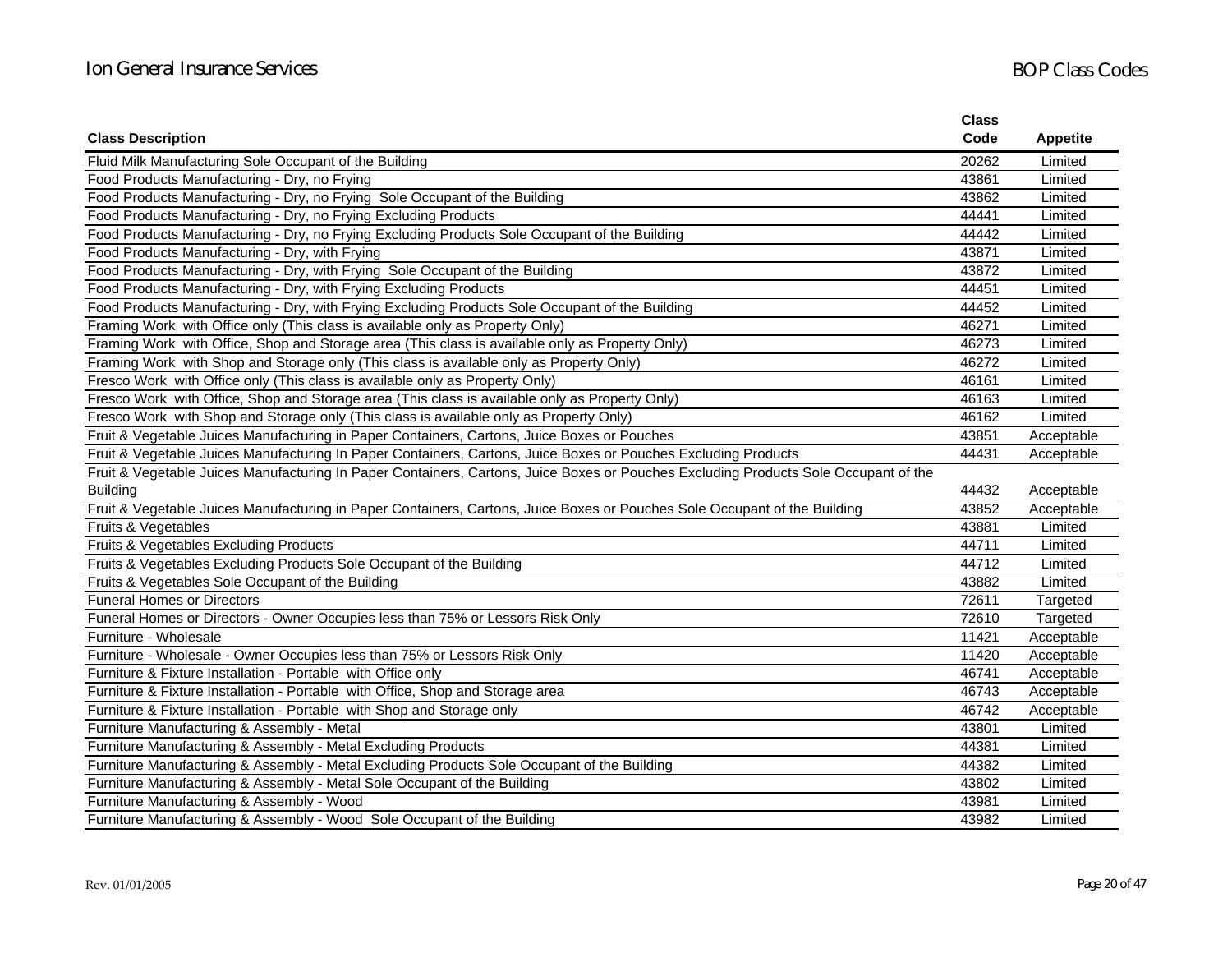|                                                                                                              | <b>Class</b> |                 |
|--------------------------------------------------------------------------------------------------------------|--------------|-----------------|
| <b>Class Description</b>                                                                                     | Code         | <b>Appetite</b> |
| Furniture Manufacturing & Assembly - Wood Excluding Products                                                 | 44551        | Limited         |
| Furniture Manufacturing & Assembly - Wood Excluding Products Sole Occupant of the Building                   | 44552        | Limited         |
| Furniture Stores - Dinette Sets Only - Retail                                                                | 42441        | Acceptable      |
| Furniture Stores - Dinette Sets Only - Retail - Owner Occupies less than 75% or Lessors Risk Only            | 42440        | Acceptable      |
| <b>Furniture Stores - Retail</b>                                                                             | 42431        | Acceptable      |
| Furniture Stores - Retail - Owner Occupies less than 75% or Lessors Risk Only                                | 42430        | Acceptable      |
| Gardening Tools Manufacturing - Hand type - No Power Tools                                                   | 43781        | Targeted        |
| Gardening Tools Manufacturing - Hand type - No Power Tools Excluding Products                                | 44361        | Targeted        |
| Gardening Tools Manufacturing - Hand type - No Power Tools Excluding Products Sole Occupant of the Building  | 44362        | Targeted        |
| Gardening Tools Manufacturing - Hand type - No Power Tools Sole Occupant of the Building                     | 43782        | Targeted        |
| General Contractor Property Only with Office only                                                            | 47071        | Acceptable      |
| General Contractor Property Only with Office, Shop and Storage area                                          | 47073        | Acceptable      |
| General Contractor Property Only with Shop and Storage only                                                  | 47072        | Acceptable      |
| <b>General Offices</b>                                                                                       | 65198        | Acceptable      |
| General Offices - Owner Occupies less than 75% or Lessors Risk Only                                          | 65190        | Acceptable      |
| <b>General Stores - Retail</b>                                                                               | 53991        | Acceptable      |
| General Stores - Retail - Owner Occupies less than 75% or Lessors Risk Only                                  | 53990        | Acceptable      |
| Gifts - Wholesale                                                                                            | 51131        | Acceptable      |
| Gifts - Wholesale - Owner Occupies less than 75% or Lessors Risk Only                                        | 51130        | Acceptable      |
| Gifts, Souvenirs & Curios - Retail                                                                           | 59521        | Targeted        |
| Gifts, Souvenirs & Curios - Retail - Owner Occupies less than 75% or Lessors Risk Only                       | 59520        | Targeted        |
| Glass (Window Plate Mirror) - Retail                                                                         | 52521        | Targeted        |
| Glass (Window Plate Mirror) - Retail - Owner Occupies less than 75% or Lessors Risk Only                     | 52520        | Targeted        |
| Glass (Window Plate Mirror) - Wholesale                                                                      | 50391        | Limited         |
| Glass (Window Plate Mirror) - Wholesale - Owner Occupies less than 75% or Lessors Risk Only                  | 50390        | Limited         |
| Glass and Glazing Work with Office only (This class is available only as Property Only)                      | 17931        | Acceptable      |
| Glass and Glazing Work with Office, Shop and Storage area (This class is available only as Property Only)    | 17933        | Acceptable      |
| Glass and Glazing Work with Shop and Storage only (This class is available only as Property Only)            | 17932        | Acceptable      |
| Glass Tinting - Building                                                                                     | 42111        | Acceptable      |
| <b>Glassware Manufacturing</b>                                                                               | 44141        | Limited         |
| <b>Glassware Manufacturing Excluding Products</b>                                                            | 44771        | Limited         |
| Glassware Manufacturing Excluding Products Sole Occupant of the Building                                     | 44772        | Limited         |
| Glassware Manufacturing Sole Occupant of the Building                                                        | 44142        | Limited         |
| Glassware, Ceramics, Pottery & China - Retail                                                                | 57191        | Targeted        |
| Glassware, Ceramics, Pottery & China - Retail - Owner Occupies less than 75% or Lessors Risk Only            | 57190        | Targeted        |
| Glassware, Ceramics, Pottery, China & Clocks - Wholesale                                                     | 50241        | Acceptable      |
| Glassware, Ceramics, Pottery, China & Clocks - Wholesale - Owner Occupies less than 75% or Lessors Risk Only | 50240        | Acceptable      |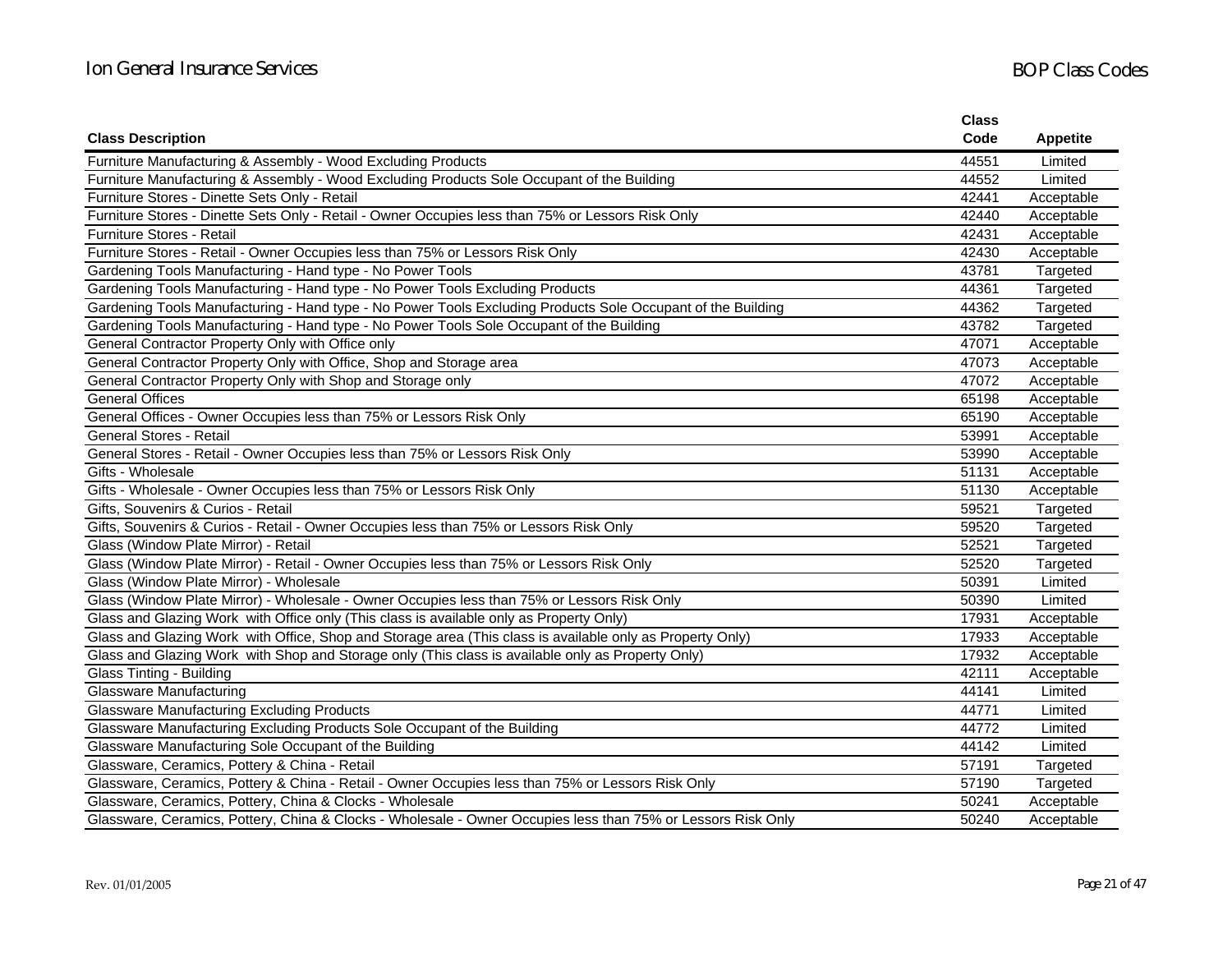|                                                                                                                                   | <b>Class</b> |                 |
|-----------------------------------------------------------------------------------------------------------------------------------|--------------|-----------------|
| <b>Class Description</b>                                                                                                          | Code         | <b>Appetite</b> |
| Golf Equipment - Wholesale                                                                                                        | 42591        | Acceptable      |
| Golf Equipment - Wholesale - Owner Occupies less than 75% or Lessors Risk Only                                                    | 42590        | Acceptable      |
| Golf Equipment and Supplies - Retail                                                                                              | 59571        | Targeted        |
| Golf Equipment and Supplies - Retail - Owner Occupies less than 75% or Lessors Risk Only                                          | 59570        | Targeted        |
| Gourmet & Specialty Food Shops - Retail                                                                                           | 42451        | Limited         |
| Gourmet & Specialty Food Shops - Retail - Owner Occupies less than 75% or Lessors Risk Only                                       | 42450        | Limited         |
| <b>Graphic Designers &amp; Commercial Artists</b>                                                                                 | 65841        | Targeted        |
| Graphic Designers & Commercial Artists - Owner Occupies less than 75% or Lessors Risk Only                                        | 65840        | Targeted        |
| Groceries - Owner Occupies less than 75% or Lessors Risk Only                                                                     | 54110        | Not Acceptable  |
| Groceries - Retail                                                                                                                | 54111        | Not Acceptable  |
| Groceries - Wholesale                                                                                                             | 51411        | Limited         |
| Groceries - Wholesale - Owner Occupies less than 75% or Lessors Risk Only                                                         | 51410        | Limited         |
| Gutter and Downspout Installation - No Roofing with Office only (This class is available only as Property Only)                   | 46751        | Not Acceptable  |
| Gutter and Downspout Installation - No Roofing with Office, Shop and Storage area (This class is available only as Property Only) | 46753        | Not Acceptable  |
| Gutter and Downspout Installation - No Roofing with Shop and Storage only (This class is available only as Property Only)         | 46752        | Not Acceptable  |
| Habitational - Apartments: Auxiliary Buildings                                                                                    | 65491        | Limited         |
| Habitational - Apartments: Commercial Occupancy 11-30 Units                                                                       | 65631        | Limited         |
| Habitational - Apartments: Commercial Occupancy 1-4 Units                                                                         | 65611        | Limited         |
| Habitational - Apartments: Commercial Occupancy 5-10 Units                                                                        | 65621        | Limited         |
| Habitational - Apartments: No Commercial Occupancy 11-30 Units                                                                    | 65531        | Limited         |
| Habitational - Apartments: No Commercial Occupancy 1-4 Units                                                                      | 65511        | Limited         |
| Habitational - Apartments: No Commercial Occupancy 5-10 Units                                                                     | 65521        | Limited         |
| Habitational - Condominiums: 1-4 Units                                                                                            | 65221        | Limited         |
| Habitational - Condominiums: Auxiliary Structures                                                                                 | 65291        | Limited         |
| Habitational - Condominiums: Habitational 11-30 Units                                                                             | 65241        | Limited         |
| Habitational - Condominiums: Habitational 5-10 Units                                                                              | 65231        | Limited         |
| <b>Hallmark Card Stores</b>                                                                                                       | 40011        | Targeted        |
| Hallmark Card Stores - Owner Occupies less than 75% or Lessors Risk Only                                                          | 40010        | Targeted        |
| Hardware - Retail                                                                                                                 | 52511        | Acceptable      |
| Hardware - Retail - Owner Occupies less than 75% or Lessors Risk Only                                                             | 52510        | Acceptable      |
| Hardware - Wholesale                                                                                                              | 50721        | Targeted        |
| Hardware - Wholesale - Owner Occupies less than 75% or Lessors Risk Only                                                          | 50720        | Targeted        |
| Health Food Stores - Retail                                                                                                       | 11231        | Limited         |
| Health Food Stores - Retail - Owner Occupies less than 75% or Lessors Risk Only                                                   | 11230        | Limited         |
| Hearing Aids - Retail                                                                                                             | 59974        | Acceptable      |
| Hearing Aids - Retail - Owner Occupies less than 75% or Lessors Risk Only                                                         | 59970        | Acceptable      |
| Hearing Aids - Wholesale                                                                                                          | 50651        | Targeted        |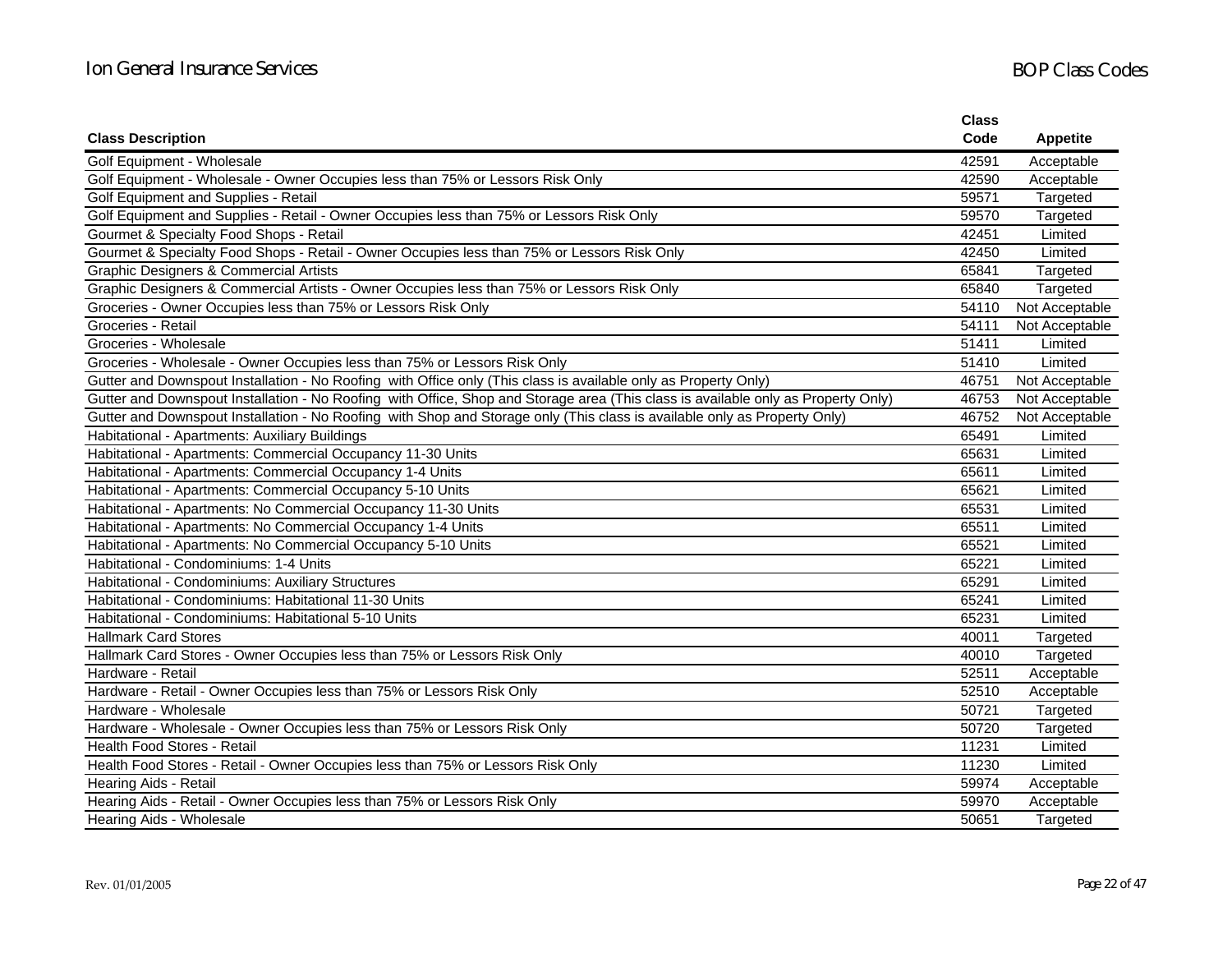|                                                                                                                                | <b>Class</b> |                 |
|--------------------------------------------------------------------------------------------------------------------------------|--------------|-----------------|
| <b>Class Description</b>                                                                                                       | Code         | <b>Appetite</b> |
| Hearing Aids - Wholesale - Owner Occupies less than 75% or Lessors Risk Only                                                   | 50650        | Targeted        |
| Heating & Air Conditioning - Wholesale                                                                                         | 50641        | Targeted        |
| Heating & Air Conditioning - Wholesale - Owner Occupies less than 75% or Lessors Risk Only                                     | 50640        | Targeted        |
| Heating (No LPG) with Office only (This class is available only as Property Only)                                              | 17131        | Acceptable      |
| Heating (No LPG) with Office, Shop and Storage area (This class is available only as Property Only)                            | 17133        | Acceptable      |
| Heating (No LPG) with Shop and Storage only (This class is available only as Property Only)                                    | 17132        | Acceptable      |
| Hobby & Model Shops - Retail                                                                                                   | 53211        | Targeted        |
| Hobby & Model Shops - Retail - Owner Occupies less than 75% or Lessors Risk Only                                               | 53210        | Targeted        |
| Hobby Supplies - Wholesale                                                                                                     | 50421        | Acceptable      |
| Hobby Supplies - Wholesale - Owner Occupies less than 75% or Lessors Risk Only                                                 | 50420        | Acceptable      |
| Home Appliance Installation with Office only                                                                                   | 18031        | Acceptable      |
| Home Appliance Installation with Office, Shop and Storage area                                                                 | 18033        | Acceptable      |
| Home Appliance Installation with Shop and Storage only                                                                         | 18032        | Acceptable      |
| Home Improvement Stores - Retail                                                                                               | 52571        | Acceptable      |
| Home Improvement Stores - Retail - Owner Occupies less than 75% or Lessors Risk Only                                           | 52570        | Acceptable      |
| Home Theater Installation & Maintenance with Office only (This class is available only as Property Only)                       | 46101        | Acceptable      |
| Home Theater Installation & Maintenance with Office, Shop and Storage area (This class is available only as Property Only)     | 46103        | Acceptable      |
| Home Theater Installation & Maintenance with Shop and Storage only (This class is available only as Property Only)             | 46102        | Acceptable      |
| Hosiery - Retail                                                                                                               | 56321        | Acceptable      |
| Hosiery - Retail - Owner Occupies less than 75% or Lessors Risk Only                                                           | 56320        | Acceptable      |
| Hosting Services Resellers (no hosting entities)                                                                               | 11031        | Acceptable      |
| Household Appliances - Retail                                                                                                  | 57211        | Targeted        |
| Household Appliances - Retail -Owner Occupies less than 75% or Lessors Risk Only                                               | 57210        | Targeted        |
| Household Appliances - Wholesale                                                                                               | 50661        | Targeted        |
| Household Appliances - Wholesale - Owner Occupies less than 75% or Lessors Risk Only                                           | 50660        | Targeted        |
| Hydroponics Heating (Installation & Repair) with Office only (This class is available only as Property Only)                   | 46021        | Acceptable      |
| Hydroponics Heating (Installation & Repair) with Office, Shop and Storage area (This class is available only as Property Only) | 46023        | Acceptable      |
| Hydroponics Heating (Installation & Repair) with Shop and Storage only (This class is available only as Property Only)         | 46022        | Acceptable      |
| Ice Cream and Frozen Desserts Manufacturing                                                                                    | 20241        | Limited         |
| Ice Cream and Frozen Desserts Manufacturing Excluding Products                                                                 | 43331        | Limited         |
| Ice Cream and Frozen Desserts Manufacturing Excluding Products Sole Occupant of the Building                                   | 43332        | Limited         |
| Ice Cream and Frozen Desserts Manufacturing Sole Occupant of the Building                                                      | 20242        | Limited         |
| Ice Cream Parlors - Retail                                                                                                     | 54431        | Limited         |
| Ice Cream Parlors - Retail - Owner Occupies less than 75% or Lessors Risk Only                                                 | 54430        | Limited         |
| Ice Dealers & Distributors - Wholesale                                                                                         | 42601        | Acceptable      |
| Ice Dealers & Distributors - Wholesale - Owner Occupies less than 75% or Lessors Risk Only                                     | 42600        | Acceptable      |
| Industrial Laundries                                                                                                           | 72181        | Acceptable      |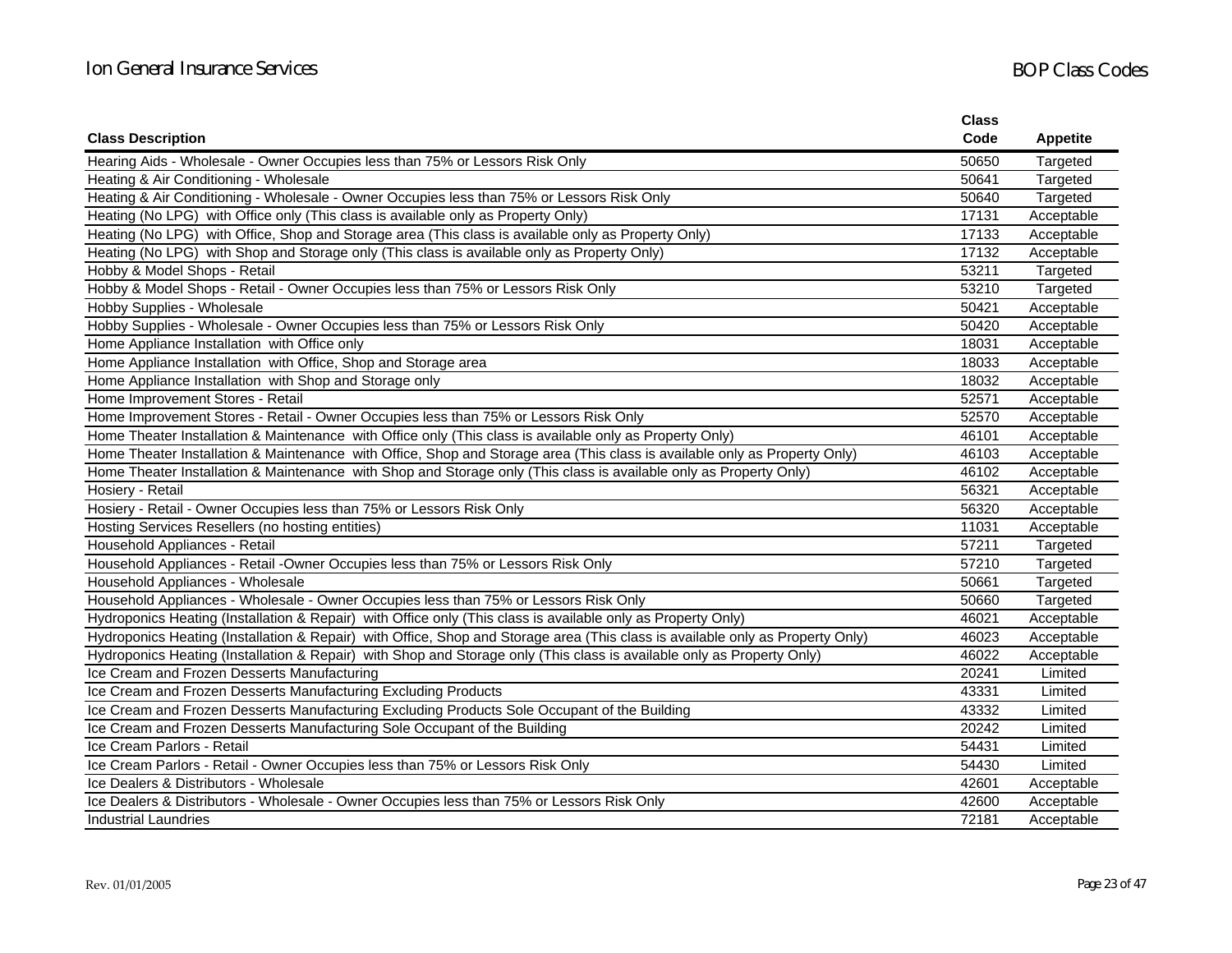|                                                                                                                             | <b>Class</b> |                 |
|-----------------------------------------------------------------------------------------------------------------------------|--------------|-----------------|
| <b>Class Description</b>                                                                                                    | Code         | <b>Appetite</b> |
| Industrial Laundries - Owner Occupies less than 75% or Lessors Risk Only                                                    | 72180        | Acceptable      |
| <b>Industrial Patterns Manufacturing</b>                                                                                    | 35431        | Targeted        |
| Industrial Patterns Manufacturing - Excluding Products                                                                      | 43091        | Targeted        |
| Industrial Patterns Manufacturing - Excluding Products Sole Occupant of the Building                                        | 43092        | Targeted        |
| Industrial Patterns Manufacturing Sole Occupant of the Building                                                             | 35432        | Targeted        |
| Inspection & Appraisal                                                                                                      | 65821        | Acceptable      |
| Inspection & Appraisal - Owner Occupies less than 75% or Lessors Risk Only                                                  | 65820        | Acceptable      |
| <b>Insurance Agents</b>                                                                                                     | 65181        | Targeted        |
| Insurance Agents - Owner Occupies less than 75% or Lessors Risk Only                                                        | 65180        | Targeted        |
| Insurance Agents Association                                                                                                | 65641        | Targeted        |
| Insurance Agents Association - Owner Occupies less than 75% or Lessors Risk Only                                            | 65640        | Targeted        |
| Insurance Companies - Life                                                                                                  | 63111        | Acceptable      |
| Insurance Companies - Life - Owner Occupies less than 75% or Lessors Risk Only                                              | 63110        | Acceptable      |
| Insurance Companies - Other                                                                                                 | 63321        | Targeted        |
| Insurance Companies - Other - Owner Occupies less than 75% or Lessors Risk Only                                             | 63320        | Targeted        |
| Insurance Companies - P&C                                                                                                   | 63311        | Targeted        |
| Insurance Companies - P&C - Owner Occupies less than 75% or Lessors Risk Only                                               | 63310        | Targeted        |
| <b>Interior Design</b>                                                                                                      | 65791        | Acceptable      |
| Interior Design - Owner Occupies less than 75% or Lessors Risk Only                                                         | 65790        | Acceptable      |
| Interior Design - Residential Only with Miscellaneous E & O Coverage                                                        | 44004        | Acceptable      |
| Internet Search & Indexing Tool Providers                                                                                   | 42161        | Targeted        |
| <b>Investment Company</b>                                                                                                   | 11111        | Targeted        |
| Iron Works - Decorative or artistic only with Office only (This class is available only as Property Only)                   | 46761        | Acceptable      |
| Iron Works - Decorative or artistic only with Office, Shop and Storage area (This class is available only as Property Only) | 46763        | Acceptable      |
| Iron Works - Decorative or artistic only with Shop and Storage only (This class is available only as Property Only)         | 46762        | Acceptable      |
| Janitorial Services - Franchise On Contract or Fee Basis                                                                    | 73461        | Acceptable      |
| Janitorial Services - Residential                                                                                           | 46871        | Acceptable      |
| Janitorial Services On Contract or Fee Basis                                                                                | 73451        | Acceptable      |
| Janitorial Supplies - Retail                                                                                                | 42461        | Acceptable      |
| Janitorial Supplies - Retail - Owner Occupies less than 75% or Lessors Risk Only                                            | 42460        | Acceptable      |
| Janitorial Supplies - Wholesale                                                                                             | 42631        | Targeted        |
| Janitorial Supplies - Wholesale - Owner Occupies less than 75% or Lessors Risk Only                                         | 42630        | Targeted        |
| Jewelry - Retail                                                                                                            | 59441        | Targeted        |
| Jewelry - Retail - Owner Occupies less than 75% or Lessors Risk Only                                                        | 59440        | Targeted        |
| Jewelry - Wholesale                                                                                                         | 50941        | Acceptable      |
| Jewelry - Wholesale - Owner Occupies less than 75% or Lessors Risk Only                                                     | 50940        | Acceptable      |
| Jewelry Manufacturing                                                                                                       | 44171        | Targeted        |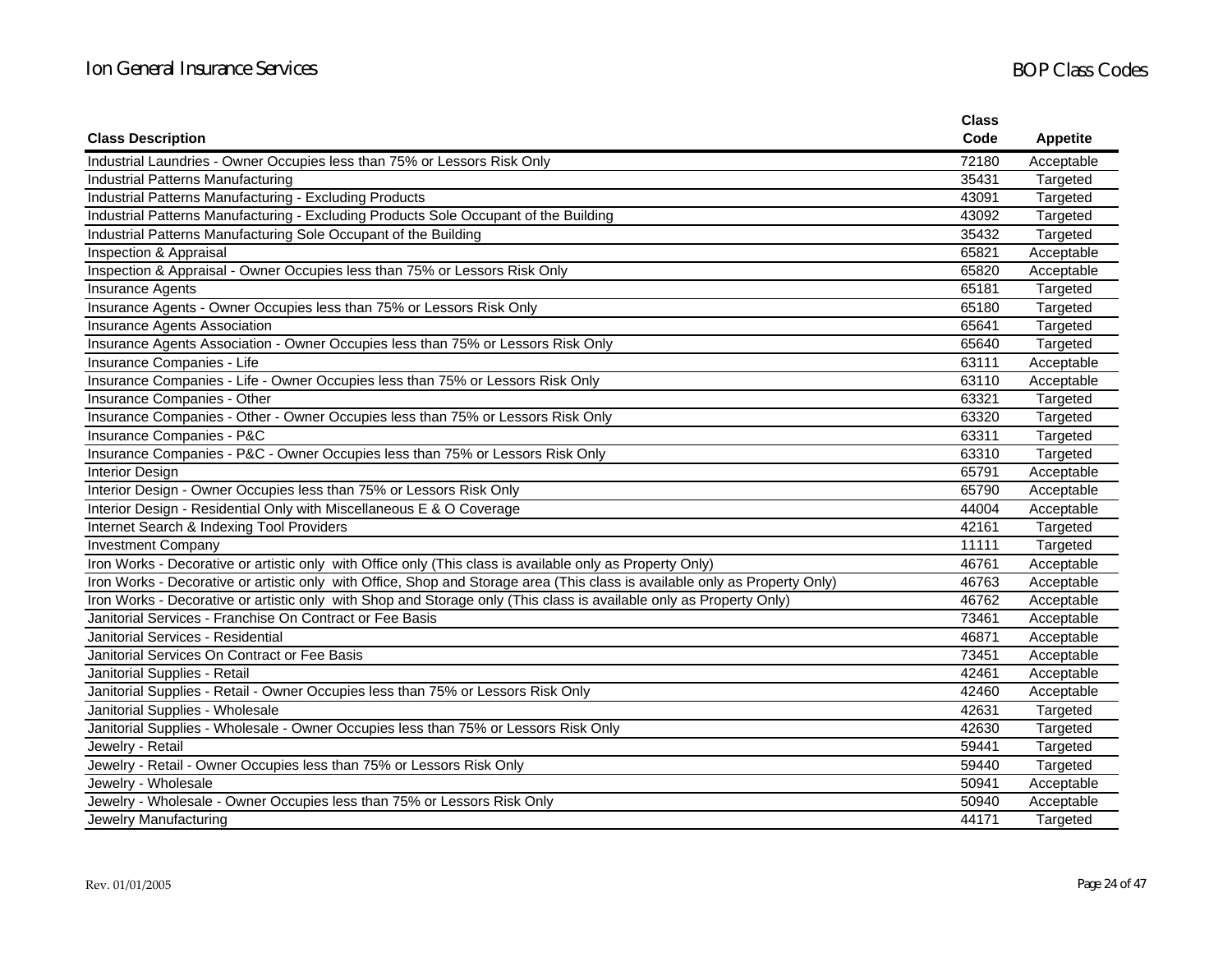|                                                                                                                                       | <b>Class</b> |                 |
|---------------------------------------------------------------------------------------------------------------------------------------|--------------|-----------------|
| <b>Class Description</b>                                                                                                              | Code         | <b>Appetite</b> |
| Jewelry Manufacturing Excluding Products                                                                                              | 44801        | Targeted        |
| Jewelry Manufacturing Excluding Products Sole Occupant of the Building                                                                | 44802        | Targeted        |
| Jewelry Manufacturing Sole Occupant of the Building                                                                                   | 44172        | Targeted        |
| Juice Bar - Owner Occupies less than 75% or Lessors Risk Only                                                                         | 42470        | Limited         |
| Juice Bar - Retail                                                                                                                    | 42471        | Limited         |
| Juice Manufacturing                                                                                                                   | 43891        | Limited         |
| Juice Manufacturing Excluding Products                                                                                                | 44461        | Limited         |
| Juice Manufacturing Excluding Products Sole Occupant of the Building                                                                  | 44462        | Limited         |
| Juice Manufacturing Sole Occupant of the Building                                                                                     | 43892        | Limited         |
| Kennels: Exposure Charge only to be combined with selected Class Codes                                                                | 41831        | Acceptable      |
| Kitchen Accessories - Retail                                                                                                          | 59631        | Targeted        |
| Kitchen Accessories - Retail - Owner Occupies less than 75% or Lessors Risk Only                                                      | 59630        | Targeted        |
| Kitchen Accessories - Wholesale                                                                                                       | 51141        | Acceptable      |
| Kitchen Accessories - Wholesale - Owner Occupies less than 75% or Lessors Risk Only                                                   | 51140        | Acceptable      |
| Knives & Scissors - Retail                                                                                                            | 57181        | Targeted        |
| Knives & Scissors - Retail - Owner Occupies less than 75% or Lessors Risk Only                                                        | 57180        | Targeted        |
| Lamp Shade Manufacturing                                                                                                              | 43971        | Targeted        |
| Lamp Shade Manufacturing Excluding Products                                                                                           | 44541        | Targeted        |
| Lamp Shade Manufacturing Excluding Products Sole Occupant of the Building                                                             | 44542        | Targeted        |
| Lamp Shade Manufacturing Sole Occupant of the Building                                                                                | 43972        | Targeted        |
| Lamps & Lighting Fixtures - Retail                                                                                                    | 57411        | Targeted        |
| Lamps & Lighting Fixtures - Retail - Owner Occupies less than 75% or Lessors Risk Only                                                | 57410        | Targeted        |
| Lamps & Lighting Fixtures - Wholesale                                                                                                 | 50621        | Targeted        |
| Lamps & Lighting Fixtures - Wholesale - Owner Occupies less than 75% or Lessors Risk Only                                             | 50620        | Targeted        |
| Land Occupied by other than Insured, Liability Exposure Charge                                                                        | 41691        | Limited         |
| Land Surveyors, Not Engaged in Actual Construction with Office only (This class is available only as Property Only)                   | 46771        | Targeted        |
| Land Surveyors, Not Engaged in Actual Construction with Office, Shop and Storage area (This class is available only as Property Only) | 46773        | Targeted        |
| Land Surveyors, Not Engaged in Actual Construction with Shop and Storage only (This class is available only as Property Only)         | 46772        | Targeted        |
| Landscaping (with no tree removal or snow plowing) with Office only (This class is available only as Property Only)                   | 18021        | Acceptable      |
| Landscaping (with no tree removal or snow plowing) with Office, Shop and Storage area (This class is available only as Property Only) | 18023        | Acceptable      |
| Landscaping (with no tree removal or snow plowing) with Shop and Storage only (This class is available only as Property Only)         | 18022        | Acceptable      |
| Lathing with Office only (This class is available only as Property Only)                                                              | 17531        | Limited         |
| Lathing with Office, Shop and Storage area (This class is available only as Property Only)                                            | 17533        | Limited         |
| Lathing with Shop and Storage only (This class is available only as Property Only)                                                    | 17532        | Limited         |
| Laundry/Drycleaner Pickup                                                                                                             | 72121        | Acceptable      |
| Laundry/Drycleaner Pickup - Owner Occupies less than 75% or Lessors Risk Only                                                         | 72120        | Acceptable      |
| Lawn Care (including mowing) with Office only (This class is available only as Property Only)                                         | 46321        | Acceptable      |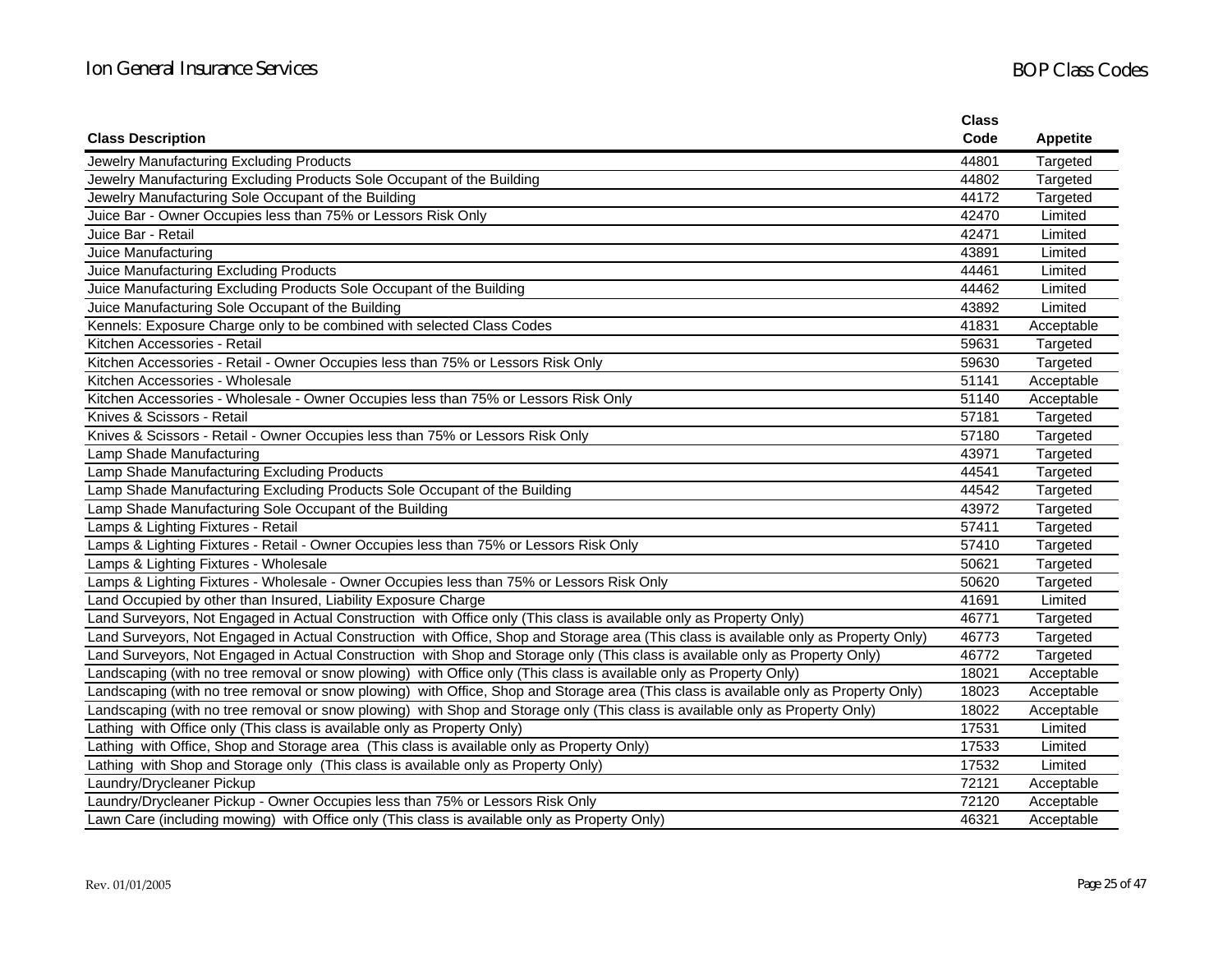|                                                                                                                                     | <b>Class</b> |                 |
|-------------------------------------------------------------------------------------------------------------------------------------|--------------|-----------------|
| <b>Class Description</b>                                                                                                            | Code         | <b>Appetite</b> |
| Lawn Care (including mowing) with Office, Shop and Storage area (This class is available only as Property Only)                     | 46323        | Acceptable      |
| Lawn Care (including mowing) with Shop and Storage only (This class is available only as Property Only)                             | 46322        | Acceptable      |
| Lawn Irrigation/ Sprinkler System Installation with Office only (This class is available only as Property Only)                     | 46031        | Acceptable      |
| Lawn Irrigation/ Sprinkler System Installation with Office, Shop and Storage area (This class is available only as Property Only)   | 46033        | Acceptable      |
| Lawn Irrigation/ Sprinkler System Installation with Shop and Storage only (This class is available only as Property Only)           | 46032        | Acceptable      |
| Lawn Seeding Services with Office only (This class is available only as Property Only)                                              | 46331        | Acceptable      |
| Lawn Seeding Services with Office, Shop and Storage area (This class is available only as Property Only)                            | 46333        | Acceptable      |
| Lawn Seeding Services with Shop and Storage only (This class is available only as Property Only)                                    | 46332        | Acceptable      |
| Lawn Sodding Services with Office only (This class is available only as Property Only)                                              | 46341        | Acceptable      |
| Lawn Sodding Services with Office, Shop and Storage area (This class is available only as Property Only)                            | 46343        | Acceptable      |
| Lawn Sodding Services with Shop and Storage only (This class is available only as Property Only)                                    | 46342        | Acceptable      |
| Lawyers/ Attorney Professional Offices                                                                                              | 65741        | Targeted        |
| Lawyers/ Attorney Professional Offices - Owner Occupies less than 75% or Lessors Risk Only                                          | 65740        | Targeted        |
| Learning Center: Language                                                                                                           | 40761        | Acceptable      |
| Learning Center: Language (Franchise)                                                                                               | 40771        | Acceptable      |
| Learning Center: Language (Franchise): Owner Occupies less than 75% or Lessors Risk Only                                            | 40770        | Acceptable      |
| Learning Center: Language: Owner Occupies less than 75% or Lessors Risk Only                                                        | 40760        | Acceptable      |
| Learning Center: Reading                                                                                                            | 40781        | Acceptable      |
| Learning Center: Reading (Franchise)                                                                                                | 40791        | Acceptable      |
| Learning Center: Reading (Franchise): Owner Occupies less than 75% or Lessors Risk Only                                             | 40790        | Acceptable      |
| Learning Center: Reading: Owner Occupies less than 75% or Lessors Risk Only                                                         | 40780        | Acceptable      |
| Leather Goods & Luggage - Retail                                                                                                    | 59541        | Targeted        |
| Leather Goods & Luggage - Retail - Owner Occupies less than 75% or Lessors Risk Only                                                | 59540        | Targeted        |
| Leather Goods & Luggage - Wholesale                                                                                                 | 50991        | Acceptable      |
| Leather Goods & Luggage - Wholesale - Owner Occupies less than 75% or Lessors Risk Only                                             | 50990        | Acceptable      |
| Letter Service                                                                                                                      | 73311        | Targeted        |
| Letter Service - Owner Occupies less than 75% or Lessors Risk Only                                                                  | 73310        | Targeted        |
| Library: Private, with Building Coverage                                                                                            | 49141        | Targeted        |
| Library: Private, with No Building Coverage                                                                                         | 49151        | Targeted        |
| Library: Public                                                                                                                     | 49161        | Targeted        |
| <b>Lighting Fixtures Manufacturing</b>                                                                                              | 44331        | Targeted        |
| Lighting Fixtures Manufacturing Sole Occupant of the Building                                                                       | 44332        | Targeted        |
| Lighting Fixtures Manufacturing Excluding Products                                                                                  | 44621        | Targeted        |
| Lighting Fixtures Manufacturing Excluding Products Sole Occupant of the Building                                                    | 44622        | Targeted        |
| Lighting Installation - Commercial & Residential with Office only (This class is available only as Property Only)                   | 46121        | Acceptable      |
| Lighting Installation - Commercial & Residential with Office, Shop and Storage area (This class is available only as Property Only) | 46123        | Acceptable      |
| Lighting Installation - Commercial & Residential with Shop and Storage only (This class is available only as Property Only)         | 46122        | Acceptable      |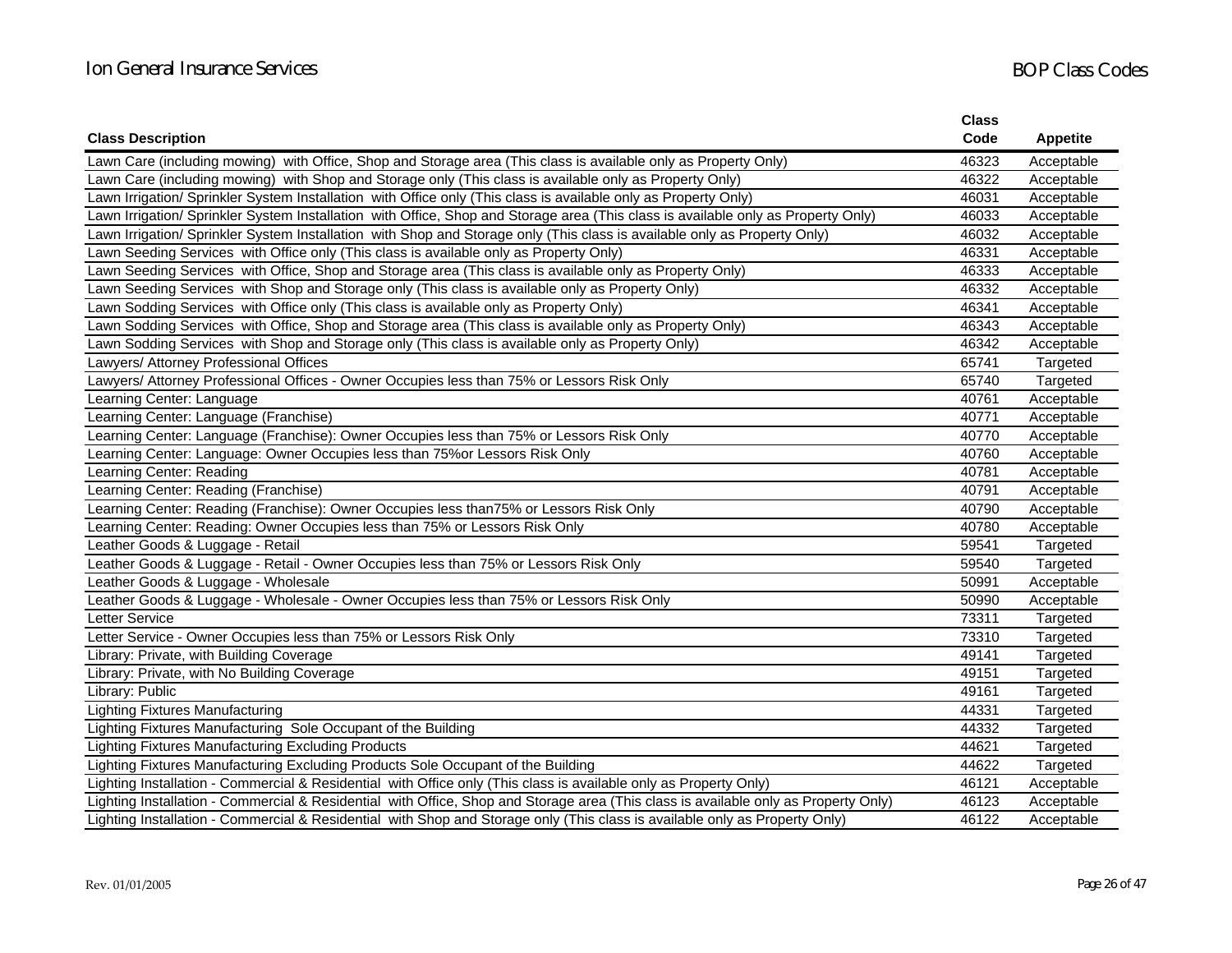|                                                                                                                                           | <b>Class</b><br>Code |                 |
|-------------------------------------------------------------------------------------------------------------------------------------------|----------------------|-----------------|
| <b>Class Description</b>                                                                                                                  |                      | <b>Appetite</b> |
| Lighting Maintenance Bulb Replacement & Cleaning                                                                                          | 73471                | Acceptable      |
| Lightweight Steel Framing & Installation (Metal Studs) with Office only (This class is available only as Property Only)                   | 46281                | Limited         |
| Lightweight Steel Framing & Installation (Metal Studs) with Office, Shop and Storage area (This class is available only as Property Only) | 46283                | Limited         |
| Lightweight Steel Framing & Installation (Metal Studs) with Shop and Storage only (This class is available only as Property Only)         | 46282                | Limited         |
| Linen & White Goods - Retail                                                                                                              | 59611                | Targeted        |
| Linen & White Goods - Retail - Owner Occupies less than 75% or Lessors Risk Only                                                          | 59610                | Targeted        |
| <b>Linen Supply</b>                                                                                                                       | 72171                | Acceptable      |
| Linen Supply - Owner Occupies less than 75% or Lessors Risk Only                                                                          | 72170                | Acceptable      |
| Linens - Bed & Bath - Wholesale                                                                                                           | 11391                | Acceptable      |
| Linens - Bed & Bath- Wholesale - Owner Occupies less than 75% or Lessors Risk Only                                                        | 11390                | Acceptable      |
| Lingerie Accessories Etc. - Retail                                                                                                        | 56311                | Acceptable      |
| Lingerie Accessories Etc. - Retail - Owner Occupies less than 75% or Lessors Risk Only                                                    | 56310                | Acceptable      |
| Linoleum Flooring Installation with Office only (This class is available only as Property Only)                                           | 46301                | Limited         |
| Linoleum Flooring Installation with Office, Shop and Storage area (This class is available only as Property Only)                         | 46303                | Limited         |
| Linoleum Flooring Installation with Shop and Storage only (This class is available only as Property Only)                                 | 46302                | Limited         |
| Liquors & Wines - Wholesale                                                                                                               | 51821                | Limited         |
| Liquors & Wines - Wholesale - Owner Occupies less than 75% or Lessors Risk Only                                                           | 51820                | Limited         |
| Locksmiths                                                                                                                                | 76991                | Acceptable      |
| Locksmiths - Owner Occupies less than 75% or Lessors Risk Only                                                                            | 76990                | Acceptable      |
| Luggage Manufacturer - Cloth                                                                                                              | 31611                | Limited         |
| Luggage Manufacturer - Cloth - Excluding Products                                                                                         | 11381                | Limited         |
| Luggage Manufacturer - Cloth - Excluding Products & Sole Occupant of the Building                                                         | 11382                | Limited         |
| Luggage Manufacturer - Cloth - Sole Occupant of the Building                                                                              | 31612                | Limited         |
| Macaroni, Spaghetti, Vermicelli & Noodles Manufacturing                                                                                   | 20981                | Limited         |
| Macaroni, Spaghetti, Vermicelli & Noodles Manufacturing Excluding Products                                                                | 43491                | Limited         |
| Macaroni, Spaghetti, Vermicelli & Noodles Manufacturing Excluding Products Sole Occupant of the Building                                  | 43492                | Limited         |
| Macaroni, Spaghetti, Vermicelli & Noodles Manufacturing Sole Occupant of the Building                                                     | 20982                | Limited         |
| Magnetic & Optical Recording Media Manufacturing                                                                                          | 36951                | Acceptable      |
| Magnetic & Optical Recording Media Manufacturing Excluding Products                                                                       | 43631                | Acceptable      |
| Magnetic & Optical Recording Media Manufacturing Excluding Products Sole Occupant of the Building                                         | 43632                | Acceptable      |
| Magnetic & Optical Recording Media Manufacturing Sole Occupant of the Building                                                            | 36952                | Acceptable      |
| Mail Order House - Books (Not Publishing Or Printing)                                                                                     | 59751                | Targeted        |
| Mail Order House - Books (Not Publishing Or Printing) - Owner Occupies less than 75% or Lessors Risk Only                                 | 59750                | Targeted        |
| Mail Order House - Cheese                                                                                                                 | 59681                | Targeted        |
| Mail Order House - Cheese - Owner Occupies less than 75% or Lessors Risk Only                                                             | 59680                | Targeted        |
| Mail Order House - Clothing - Men's                                                                                                       | 59771                | Targeted        |
| Mail Order House - Clothing - Owner Occupies less than 75% or Lessors Risk Only                                                           | 59770                | Targeted        |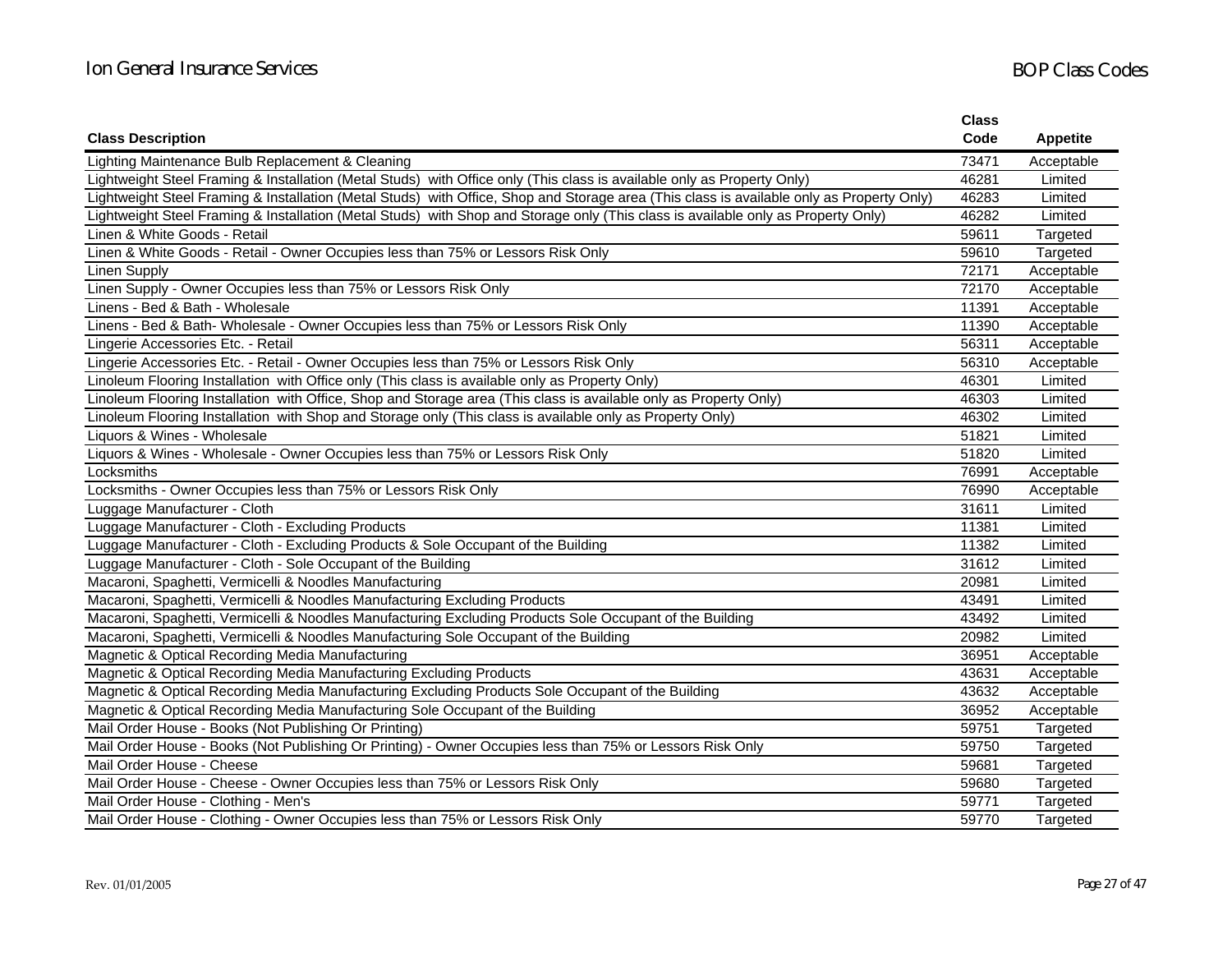|                                                                                                                 | <b>Class</b> |                 |
|-----------------------------------------------------------------------------------------------------------------|--------------|-----------------|
| <b>Class Description</b>                                                                                        | Code         | <b>Appetite</b> |
| Mail Order House - Clothing - Women's                                                                           | 59761        | Targeted        |
| Mail Order House - Clothing - Women's - Owner Occupies less than 75% or Lessors Risk Only                       | 59760        | Targeted        |
| Mail Order House - Computer Software & Peripheral Equipment                                                     | 59781        | Targeted        |
| Mail Order House - Computer Software & Peripheral Equipment - Owner Occupies less than 75% or Lessors Risk Only | 59780        | Targeted        |
| Mail Order House - Fruit                                                                                        | 59691        | Targeted        |
| Mail Order House - Fruit - Owner Occupies less than 75% or Lessors Risk Only                                    | 59690        | Targeted        |
| Mail Order House - NOC                                                                                          | 42641        | Targeted        |
| Mail Order House - NOC - Owner Occupies less than 75% or Lessors Risk Only                                      | 42640        | Targeted        |
| Mail Order House - Records, Tapes & CD's                                                                        | 59701        | Targeted        |
| Mail Order House - Records, Tapes & CD's - Owner Occupies less than 75% or Lessors Risk Only                    | 59700        | Targeted        |
| Malt Beverages Manufacturing (including beer)                                                                   | 20821        | Acceptable      |
| Malt Beverages Manufacturing (including beer) Excluding Products                                                | 43441        | Acceptable      |
| Malt Beverages Manufacturing (including beer) Excluding Products Sole Occupant of the Building                  | 43442        | Acceptable      |
| Malt Beverages Manufacturing (including beer) Sole Occupant of the Building                                     | 20822        | Acceptable      |
| Mantel Work - Masonry with Office only (This class is available only as Property Only)                          | 46171        | Limited         |
| Mantel Work - Masonry with Office, Shop and Storage area (This class is available only as Property Only)        | 46173        | Limited         |
| Mantel Work - Masonry with Shop and Storage only (This class is available only as Property Only)                | 46172        | Limited         |
| Manufacturers Representative With Average Products Exposure                                                     | 43761        | Targeted        |
| Manufacturers Representative With High Products Exposure                                                        | 43771        | Targeted        |
| Manufacturers Representative With Low Products Exposure                                                         | 43751        | Targeted        |
| Manufacturers Representatives - Excluding Products                                                              | 65951        | Targeted        |
| Manufacturers Representatives - Excluding Products - Owner Occupies less than 75% or Lessors Risk Only          | 65950        | Targeted        |
| <b>Market Research Firms</b>                                                                                    | 65941        | Targeted        |
| Market Research Firms - Owner Occupies less than 75% or Lessors Risk Only                                       | 65940        | Targeted        |
| Martial Arts Instruction Facility - Property Only                                                               | 47051        | Not Acceptable  |
| Masonry & Stonework with Office only (This class is available only as Property Only)                            | 46131        | Limited         |
| Masonry & Stonework with Office, Shop and Storage area (This class is available only as Property Only)          | 46133        | Limited         |
| Masonry & Stonework with Shop and Storage only (This class is available only as Property Only)                  | 46132        | Limited         |
| <b>Mausoleums for Profit</b>                                                                                    | 10291        | Limited         |
| Mausoleums, Not for Profit                                                                                      | 10281        | Limited         |
| Meat, Fish & Poultry - Retail                                                                                   | 54231        | Limited         |
| Meat, Fish & Poultry - Retail - Owner Occupies less than 75% or Lessors Risk Only                               | 54230        | Limited         |
| Meat, Fish & Poultry - Wholesale                                                                                | 51471        | Limited         |
| Meat, Fish & Poultry - Wholesale - Owner Occupies less than 75% or Lessors Risk Only                            | 51470        | Limited         |
| Meat, Prepared Products Manufacturing - Frozen                                                                  | 43921        | Limited         |
| Meat, Prepared Products Manufacturing - Frozen Excluding Products                                               | 44491        | Limited         |
| Meat, Prepared Products Manufacturing - Frozen Excluding Products Sole Occupant of the Building                 | 44492        | Limited         |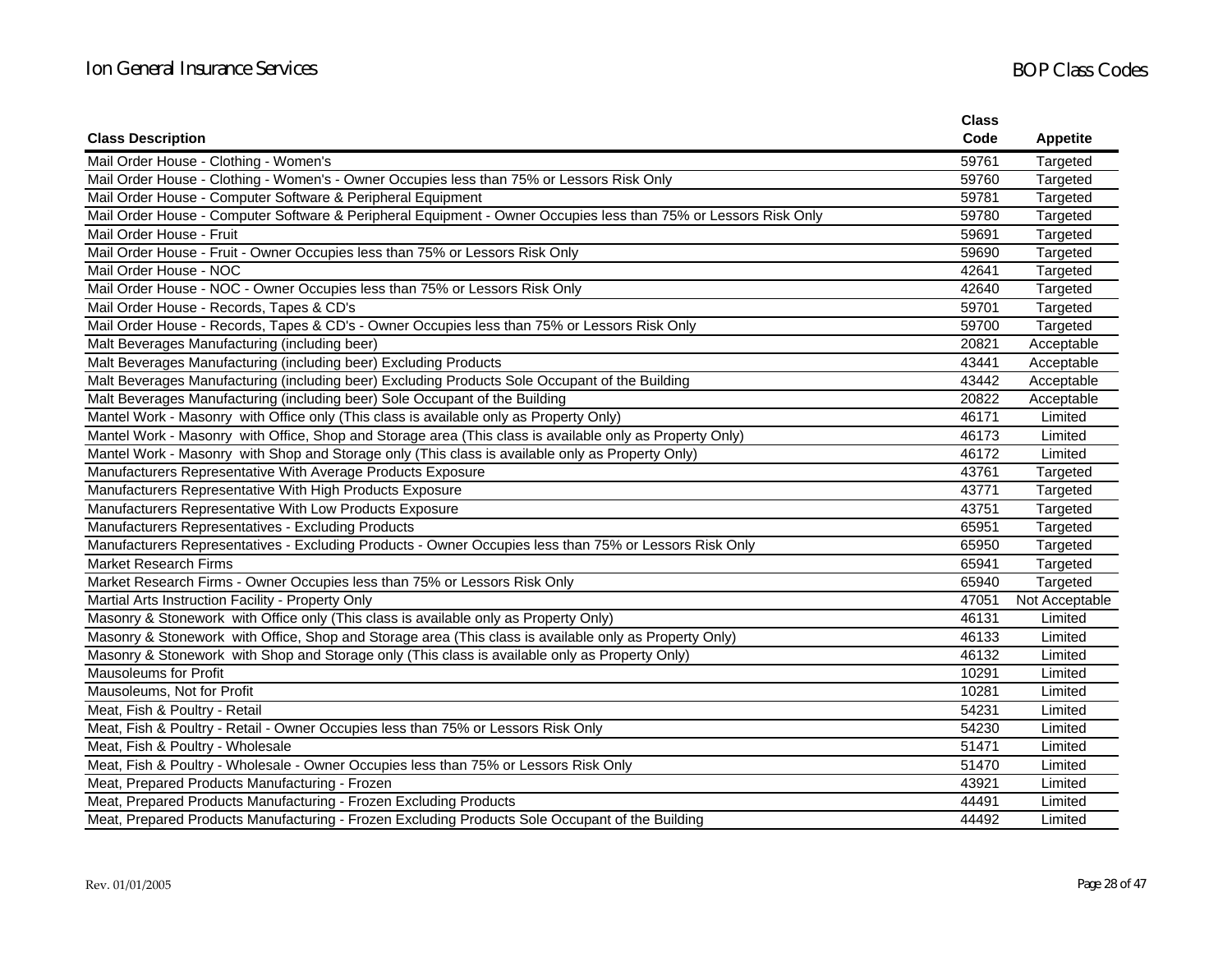|                                                                                                               | <b>Class</b> |                 |
|---------------------------------------------------------------------------------------------------------------|--------------|-----------------|
| <b>Class Description</b>                                                                                      | Code         | <b>Appetite</b> |
| Meat, Prepared Products Manufacturing - Frozen Sole Occupant of the Building                                  | 43922        | Limited         |
| Meats, Prepared Products Manufacturing in airtight packaging                                                  | 43911        | Limited         |
| Meats, Prepared Products Manufacturing in airtight packaging Excluding Products                               | 44481        | Limited         |
| Meats, Prepared Products Manufacturing in airtight packaging Excluding Products Sole Occupant of the Building | 44482        | Limited         |
| Meats, Prepared Products Manufacturing in airtight packaging Sole Occupant of the Building                    | 43912        | Limited         |
| <b>Media Duplication</b>                                                                                      | 42721        | Targeted        |
| Media Duplication - Owner Occupies less than 75% or Lessors Risk Only                                         | 42720        | Targeted        |
| <b>Medical Billing Office</b>                                                                                 | 44681        | Targeted        |
| Medical Billing Office - Owner Occupies less than 75% or Lessors Risk Only                                    | 44680        | Targeted        |
| Medical Billing Service with Miscellaneous E & O Coverage                                                     | 44005        | Targeted        |
| Medical Equipment Supply Stores - Property Only                                                               | 47191        | Targeted        |
| <b>Medical Offices: Acupuncturists</b>                                                                        | 44841        | Targeted        |
| Medical Offices: Acupuncturists - Owner Occupies less than 75% or Lessors Risk Only                           | 44840        | Targeted        |
| <b>Medical Offices: Chiropodist</b>                                                                           | 65681        | Targeted        |
| Medical Offices: Chiropodist - Owner Occupies less than 75% or Lessors Risk Only                              | 65680        | Targeted        |
| <b>Medical Offices: Chiropractors</b>                                                                         | 65691        | Targeted        |
| Medical Offices: Chiropractors - Owner Occupies less than 75% or Lessors Risk Only                            | 65690        | Targeted        |
| <b>Medical Offices: Dentist</b>                                                                               | 65671        | Targeted        |
| Medical Offices: Dentist - Owner Occupies less than 75% or Lessors Risk Only                                  | 65670        | Targeted        |
| <b>Medical Offices: Optometrists</b>                                                                          | 65711        | Targeted        |
| Medical Offices: Optometrists - Owner Occupies less than 75% or Lessors Risk Only                             | 65710        | Targeted        |
| Medical Offices: Other - Owner Occupies less than 75% or Lessors Risk Only                                    | 65720        | Targeted        |
| Medical Offices: Other Medical Offices                                                                        | 65721        | Targeted        |
| Medical Offices: Physician/ Doctor                                                                            | 65141        | Targeted        |
| Medical Offices: Physician/Doctor - Owner Occupies less than 75% or Lessors Risk Only                         | 65140        | Targeted        |
| Medical Offices: Physiotherapists                                                                             | 65701        | Targeted        |
| Medical Offices: Physiotherapists - Owner Occupies less than 75% or Lessors Risk Only                         | 65700        | Targeted        |
| Medical Offices: Radiology Labs                                                                               | 69951        | Targeted        |
| Medical Offices: Radiology Labs - Owner Occupies less than 75% or Lessors Risk Only                           | 69950        | Targeted        |
| Medical, Hospital & Surgical Equipment Rented to Others - Property Only                                       | 47181        | Not Acceptable  |
| Metal Cans & Beverage Containers Manufacturing                                                                | 34111        | Targeted        |
| Metal Cans & Beverage Containers Manufacturing Excluding Products                                             | 43141        | Targeted        |
| Metal Cans & Beverage Containers Manufacturing Excluding Products Sole Occupant of the Building               | 43142        | Targeted        |
| Metal Cans & Beverage Containers Manufacturing Sole Occupant of the Building                                  | 34112        | Targeted        |
| Metal Doors, Sashes & Frames Manufacturing                                                                    | 34421        | Targeted        |
| Metal Doors, Sashes & Frames Manufacturing Excluding Products                                                 | 43041        | Targeted        |
| Metal Doors, Sashes & Frames Manufacturing Excluding Products Sole Occupant of the Building                   | 43042        | Targeted        |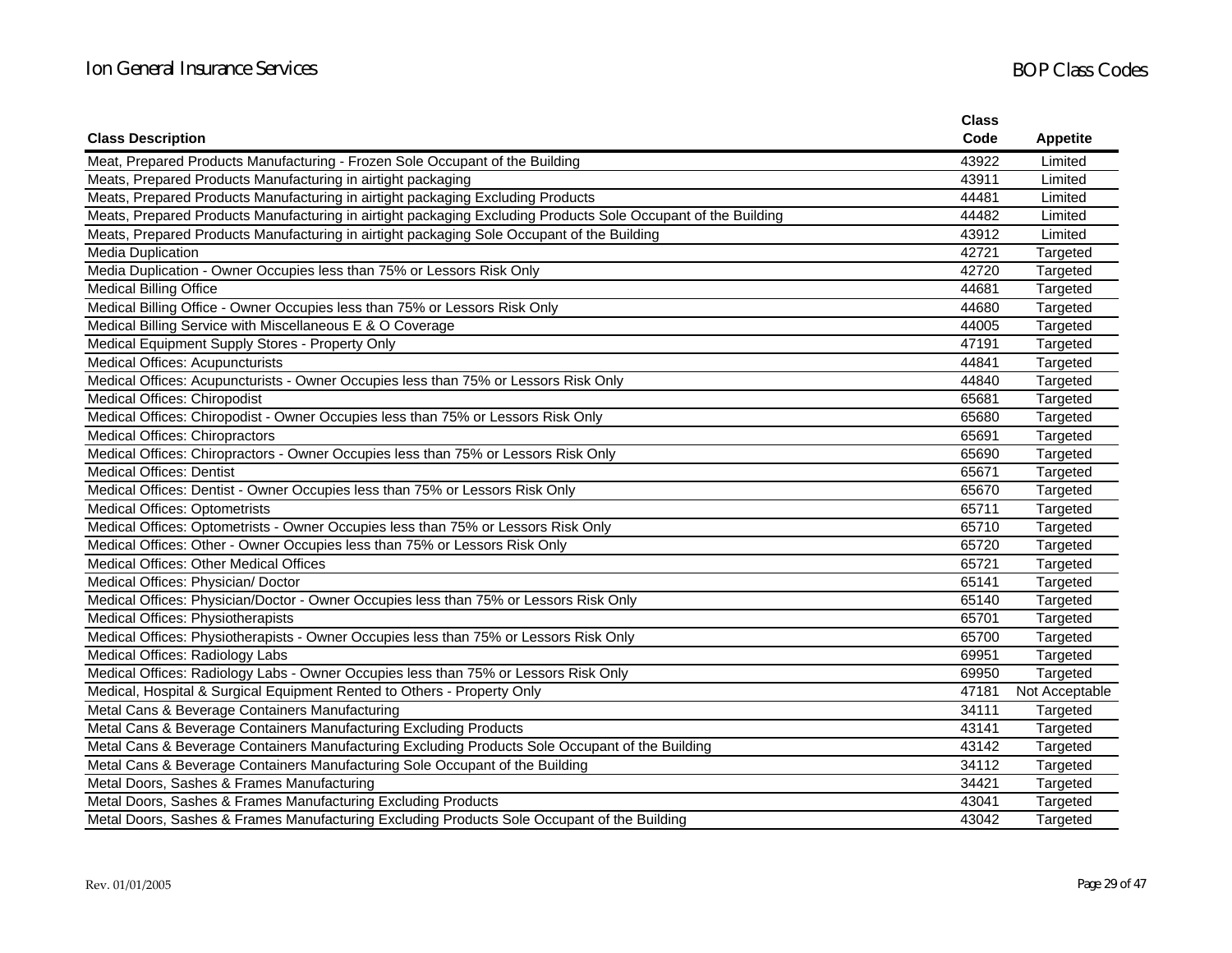|                                                                                                              | <b>Class</b> |                 |
|--------------------------------------------------------------------------------------------------------------|--------------|-----------------|
| <b>Class Description</b>                                                                                     | Code         | <b>Appetite</b> |
| Metal Doors, Sashes & Frames Manufacturing Sole Occupant of the Building                                     | 34422        | Targeted        |
| Metal Erection, Property Only                                                                                | 47201        | Acceptable      |
| Metal Finishing & Polishing Component Parts                                                                  | 34711        | Not Acceptable  |
| Metal Finishing & Polishing Component Parts Sole Occupant of the Building                                    | 34712        | Not Acceptable  |
| Metal Finishing & Polishing Component Parts Only Excluding Products                                          | 43181        | Not Acceptable  |
| Metal Finishing & Polishing Component Parts Only Excluding Products Sole Occupant of the Building            | 43182        | Not Acceptable  |
| Metal Goods Manufacturing Shop - Decorative or Artistic                                                      | 43821        | Targeted        |
| Metal Goods Manufacturing Shop - Decorative or Artistic Sole Occupant of the Building                        | 43822        | Targeted        |
| Metal Goods Manufacturing Shop - Decorative or Artistic Excluding Products                                   | 44401        | Targeted        |
| Metal Goods Manufacturing Shop - Decorative or Artistic Excluding Products Sole Occupant of the Building     | 44402        | Targeted        |
| Metal Job Shops: Component Parts Only                                                                        | 35991        | Targeted        |
| Metal Job Shops: Component Parts Only Sole Occupant of the Building                                          | 35992        | Targeted        |
| Metal Job Shops: Component Parts Only Excluding Products                                                     | 43011        | Targeted        |
| Metal Job Shops: Component Parts Only Excluding Products Sole Occupant of the Building                       | 43012        | Targeted        |
| Metal Shipping Barrels, Drums, Kegs and Pails Manufacturing                                                  | 34121        | Targeted        |
| Metal Shipping Barrels, Drums, Kegs and Pails Manufacturing Excluding Products                               | 43151        | Targeted        |
| Metal Shipping Barrels, Drums, Kegs and Pails Manufacturing Excluding Products Sole Occupant of the Building | 43152        | Targeted        |
| Metal Shipping Barrels, Drums, Kegs and Pails Manufacturing Sole Occupant of the Building                    | 34122        | Targeted        |
| Metal Works Shop - Load & Non Load Bearing Property Only                                                     | 47211        | Targeted        |
| <b>Micro Breweries</b>                                                                                       | 20831        | Acceptable      |
| <b>Micro Breweries Excluding Products</b>                                                                    | 43451        | Acceptable      |
| Micro Breweries Excluding Products Sole Occupant of the Building                                             | 43452        | Acceptable      |
| Micro Breweries Sole Occupant of the Building                                                                | 20832        | Acceptable      |
| Mold Manufacturing                                                                                           | 43101        | Targeted        |
| Mold Manufacturing Sole Occupant of the Building                                                             | 43102        | Targeted        |
| Mold Manufacturing Excluding Products                                                                        | 43111        | Targeted        |
| Mold Manufacturing Excluding Products Sole Occupant of the Building                                          | 43112        | Targeted        |
| Monument & Tombstone Sales - Including Installation with Office only                                         | 46791        | Limited         |
| Monument & Tombstone Sales - Including Installation with Office, Shop and Storage area                       | 46793        | Limited         |
| Monument & Tombstone Sales - Including Installation with Shop and Storage only                               | 46792        | Limited         |
| Monument & Tombstone Sales; No Installation - Retail                                                         | 42491        | Acceptable      |
| Monument & Tombstone Sales; No Installation - Retail - Owner Occupies less than 75% or Lessors Risk Only     | 42490        | Acceptable      |
| Monument and Tombstones - Wholesale                                                                          | 11431        | Acceptable      |
| Monument and Tombstones - Wholesale - Owner Occupies less than 75% or Lessors Risk Only                      | 11430        | Acceptable      |
| Mortgage Bankers                                                                                             | 11101        | Targeted        |
| Mortgage Brokers                                                                                             | 61631        | Targeted        |
| Mortgage Brokers - Owner Occupies less than 75% or Lessors Risk Only                                         | 61630        | Targeted        |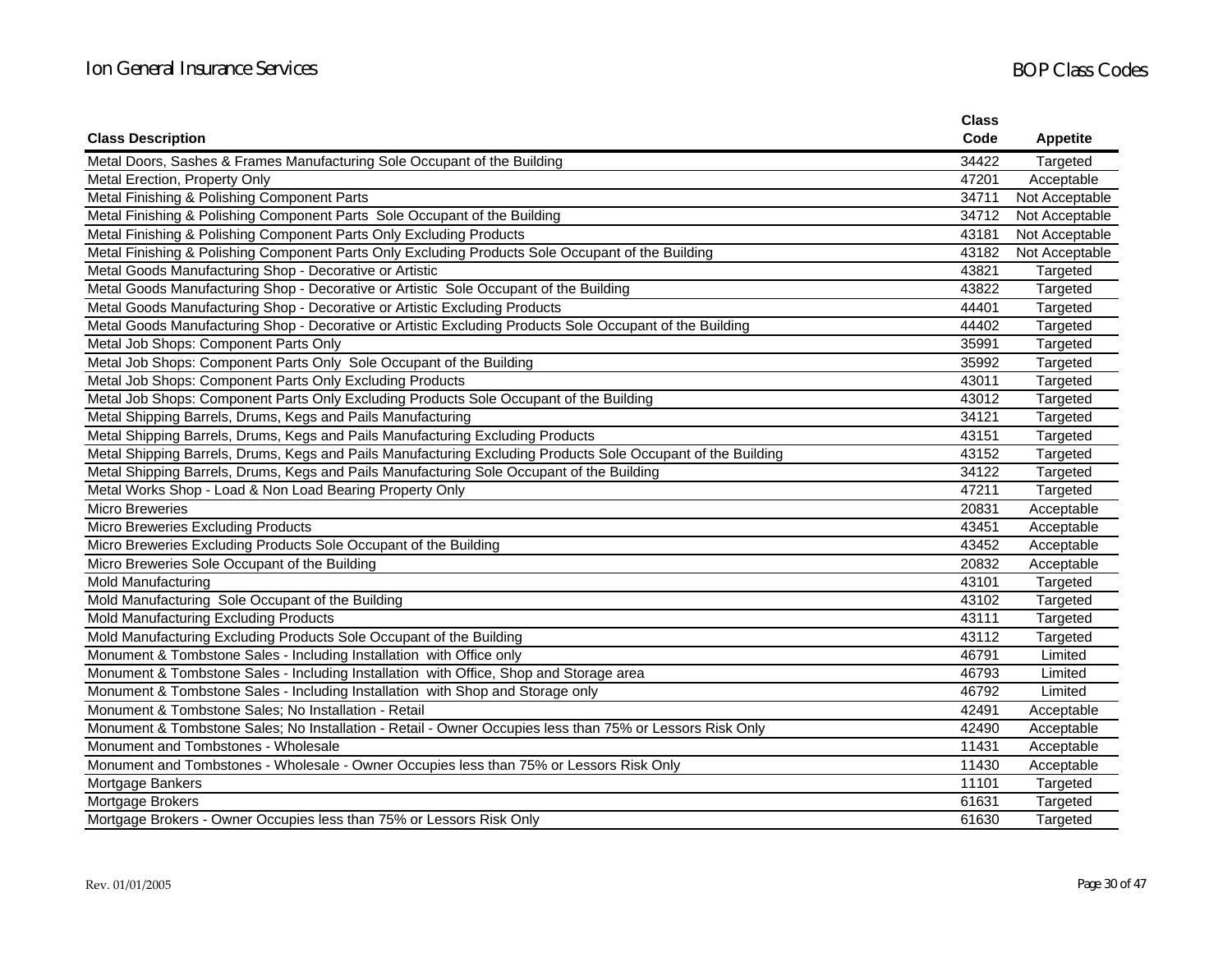|                                                                                                        | <b>Class</b> |                 |
|--------------------------------------------------------------------------------------------------------|--------------|-----------------|
| <b>Class Description</b>                                                                               | Code         | <b>Appetite</b> |
| Mosaic Work with Office only (This class is available only as Property Only)                           | 46181        | Limited         |
| Mosaic Work with Office, Shop and Storage area (This class is available only as Property Only)         | 46183        | Limited         |
| Mosaic Work with Shop and Storage only (This class is available only as Property Only)                 | 46182        | Limited         |
| Museum: For Profit, with Building Coverage                                                             | 49101        | Acceptable      |
| Museum: For Profit, with No Building Coverage                                                          | 49121        | Acceptable      |
| Museum: Non Profit, Interactive Childrens                                                              | 49131        | Acceptable      |
| Museum: Non Profit, with Building Coverage                                                             | 49091        | Acceptable      |
| Museum: Non Profit, with No Building Coverage                                                          | 49111        | Acceptable      |
| <b>Music Studios</b>                                                                                   | 73991        | Acceptable      |
| Music Studios - Owner Occupies less than 75% or Lessors Risk Only                                      | 73990        | Acceptable      |
| Musical Instrument Manufacturing - Metal & Electric                                                    | 44351        | Targeted        |
| Musical Instrument Manufacturing - Metal & Electric Sole Occupant of the Building                      | 44352        | Targeted        |
| Musical Instrument Manufacturing - Metal & Electric Excluding Products                                 | 44641        | Targeted        |
| Musical Instrument Manufacturing - Metal & Electric Excluding Products Sole Occupant of the Building   | 44642        | Targeted        |
| Musical Instrument Repair                                                                              | 76971        | Acceptable      |
| Musical Instrument Repair - Owner Occupies less than 75% or Lessors Risk Only                          | 76970        | Acceptable      |
| Musical Instrument Tuning & Repair with Office only                                                    | 46801        | Acceptable      |
| Musical Instrument Tuning & Repair with Office, Shop and Storage area                                  | 46803        | Acceptable      |
| Musical Instrument Tuning & Repair with Shop and Storage only                                          | 46802        | Acceptable      |
| Musical Instruments - Retail                                                                           | 57341        | Targeted        |
| Musical Instruments - Retail - Owner Occupies less than 75% or Lessors Risk Only                       | 57340        | Targeted        |
| Musical Instruments - Wholesale                                                                        | 50961        | Acceptable      |
| Musical Instruments - Wholesale - Owner Occupies less than 75% or Lessors Risk Only                    | 50960        | Acceptable      |
| Musical Instruments Manufacturing - Wood                                                               | 44111        | Targeted        |
| Musical Instruments Manufacturing - Wood Sole Occupant of the Building                                 | 44112        | Targeted        |
| Musical Instruments Manufacturing - Wood Excluding Products                                            | 44741        | Targeted        |
| Musical Instruments Manufacturing - Wood Excluding Products Sole Occupant of the Building              | 44742        | Targeted        |
| Napa Auto Parts Stores                                                                                 | 40071        | Targeted        |
| Napa Auto Parts Stores - Owner Occupies less than 75% or Lessors Risk Only                             | 40070        | Targeted        |
| Natural, Processed and Imitation Cheese Manufacturing                                                  | 20221        | Limited         |
| Natural, Processed and Imitation Cheese Manufacturing Excluding Products                               | 43311        | Limited         |
| Natural, Processed and Imitation Cheese Manufacturing Excluding Products Sole Occupant of the Building | 43312        | Limited         |
| Natural, Processed and Imitation Cheese Manufacturing Sole Occupant of the Building                    | 20222        | Limited         |
| Newspaper & Magazine Distributors - Wholesale                                                          | 42651        | Acceptable      |
| Newspaper & Magazine Distributors - Wholesale - Owner Occupies less than 75% or Lessors Risk Only      | 42650        | Acceptable      |
| Newspaper Stands - Retail                                                                              | 59941        | Acceptable      |
| Newspaper Stands - Retail - Owner Occupies less than 75% or Lessors Risk Only                          | 59940        | Acceptable      |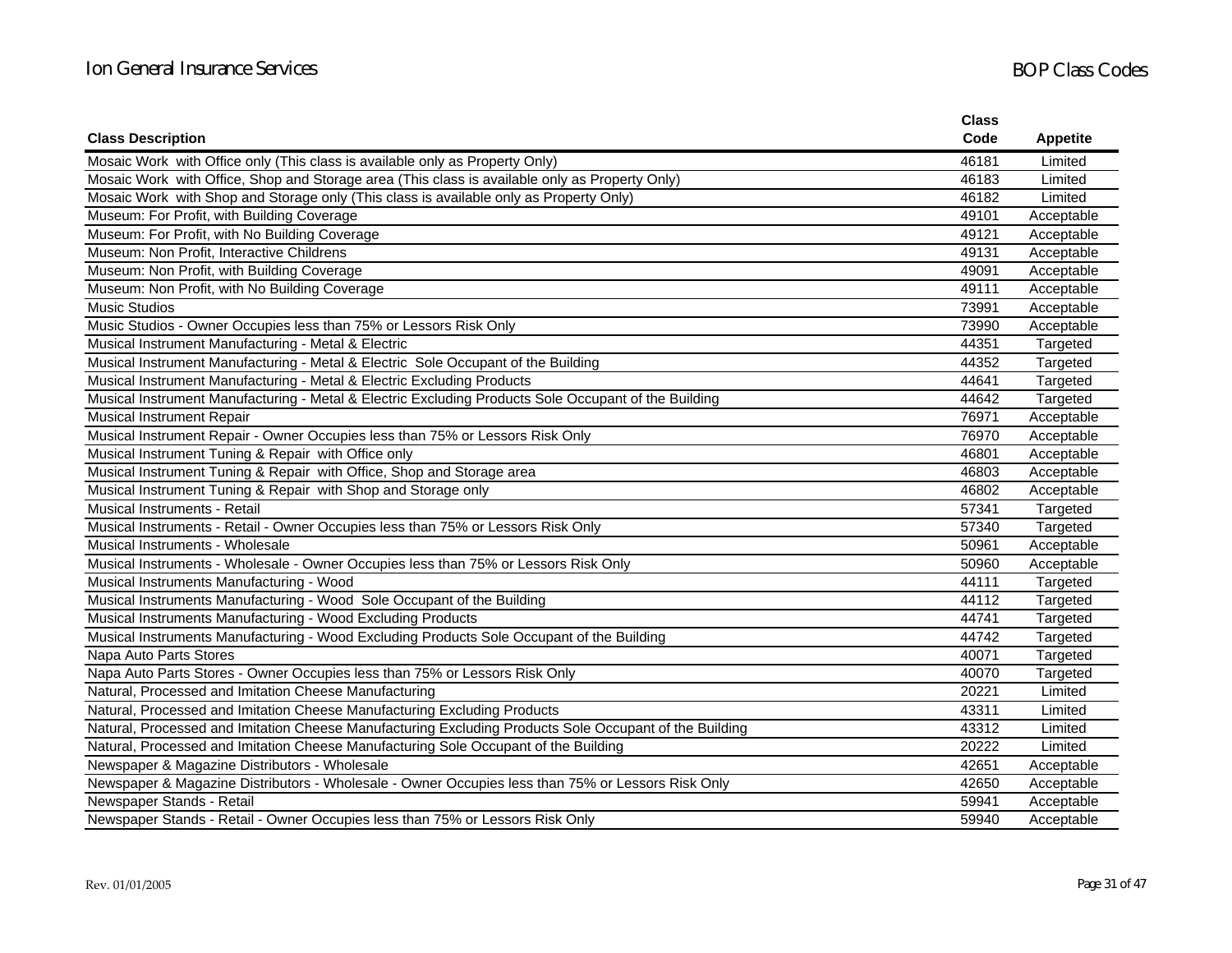|                                                                                                                 | <b>Class</b> |                 |
|-----------------------------------------------------------------------------------------------------------------|--------------|-----------------|
| <b>Class Description</b>                                                                                        | Code         | <b>Appetite</b> |
| Newspapers - Local (No Printing Operations)                                                                     | 69961        | Targeted        |
| Newspapers - Local (No Printing Operations) - Owner Occupies less than 75% or Lessors Risk Only                 | 69960        | Targeted        |
| Non-Alcoholic Beverage Dealers - Wholesale                                                                      | 51491        | Limited         |
| Non-Alcoholic Beverage Dealers - Wholesale - Owner Occupies less than 75% or Lessors Risk Only                  | 51490        | Limited         |
| <b>Notaries Public</b>                                                                                          | 42901        | Acceptable      |
| Notaries Public - Owner Occupies less than 75% or Lessors Risk Only                                             | 42900        | Acceptable      |
| Nurseries & Garden Shops - Retail                                                                               | 52611        | Acceptable      |
| Nurseries & Garden Shops - Retail - Owner Occupies less than 75% or Lessors Risk Only                           | 52610        | Acceptable      |
| Office & Store Fixtures, Partitions and Shelves Manufacturing                                                   | 25421        | Limited         |
| Office & Store Fixtures, Partitions and Shelves Manufacturing Sole Occupant of the Building                     | 25422        | Limited         |
| Office & Store Fixtures, Partitions and Shelving Manufacturing Excluding Products                               | 43191        | Limited         |
| Office & Store Fixtures, Partitions and Shelving Manufacturing Excluding Products Sole Occupant of the Building | 43192        | Limited         |
| <b>Office Cleaning Service</b>                                                                                  | 73481        | Acceptable      |
| Office Equipment & Supply - Retail                                                                              | 59721        | Acceptable      |
| Office Equipment & Supply - Retail - Owner Occupies less than 75% or Lessors Risk Only                          | 59720        | Acceptable      |
| Office Furniture - Retail                                                                                       | 59981        | Acceptable      |
| Office Furniture - Retail - Owner Occupies less than 75% or Lessors Risk Only                                   | 59980        | Acceptable      |
| Office Furniture - Wholesale                                                                                    | 50211        | Acceptable      |
| Office Furniture - Wholesale - Owner Occupies less than 75% or Lessors Risk Only                                | 50210        | Acceptable      |
| Office Machine Equip/Supply - Owner Occupies less than 75% or Lessors Risk Only                                 | 50810        | Targeted        |
| Office Machine Equip/Supply - Wholesale                                                                         | 50811        | Targeted        |
| Office Machine Repair                                                                                           | 76281        | Acceptable      |
| Office Machine Repair - Owner Occupies less than 75% or Lessors Risk Only                                       | 76280        | Acceptable      |
| <b>Office Machines Manufacturing</b>                                                                            | 35791        | Targeted        |
| Office Machines Manufacturing Excluding Products                                                                | 43551        | Targeted        |
| Office Machines Manufacturing Excluding Products Sole Occupant of the Building                                  | 43552        | Targeted        |
| Office Machines Manufacturing Sole Occupant of the Building                                                     | 35792        | Targeted        |
| Optical Goods & Opticians - Retail                                                                              | 59954        | Acceptable      |
| Optical Goods & Opticians - Retail - Owner Occupies less than 75% or Lessors Risk Only                          | 59950        | Acceptable      |
| Other Eligible Professional Offices with Miscellaneous E & O Coverage                                           | 44038        | Targeted        |
| Other Professional - Owner Occupies less than 75% or Lessors Risk Only                                          | 65770        | Targeted        |
| <b>Other Professional Offices</b>                                                                               | 65771        | Targeted        |
| Packaged Food Distributors: All Other - Owner Occupies less than 75% or Lessors Risk Only                       | 51460        | Limited         |
| Packaged Food Distributors: All Other - Wholesale                                                               | 51461        | Limited         |
| Packaged Food Distributors: Frozen Foods - Owner Occupies less than 75% or Lessors Risk Only                    | 42620        | Limited         |
| Packaged Food Distributors: Frozen Foods Wholesale                                                              | 42621        | Limited         |
| Packaged Food Distributors: Meat, Fish & Poultry - Owner Occupies less than 75% or Lessors Risk Only            | 51440        | Limited         |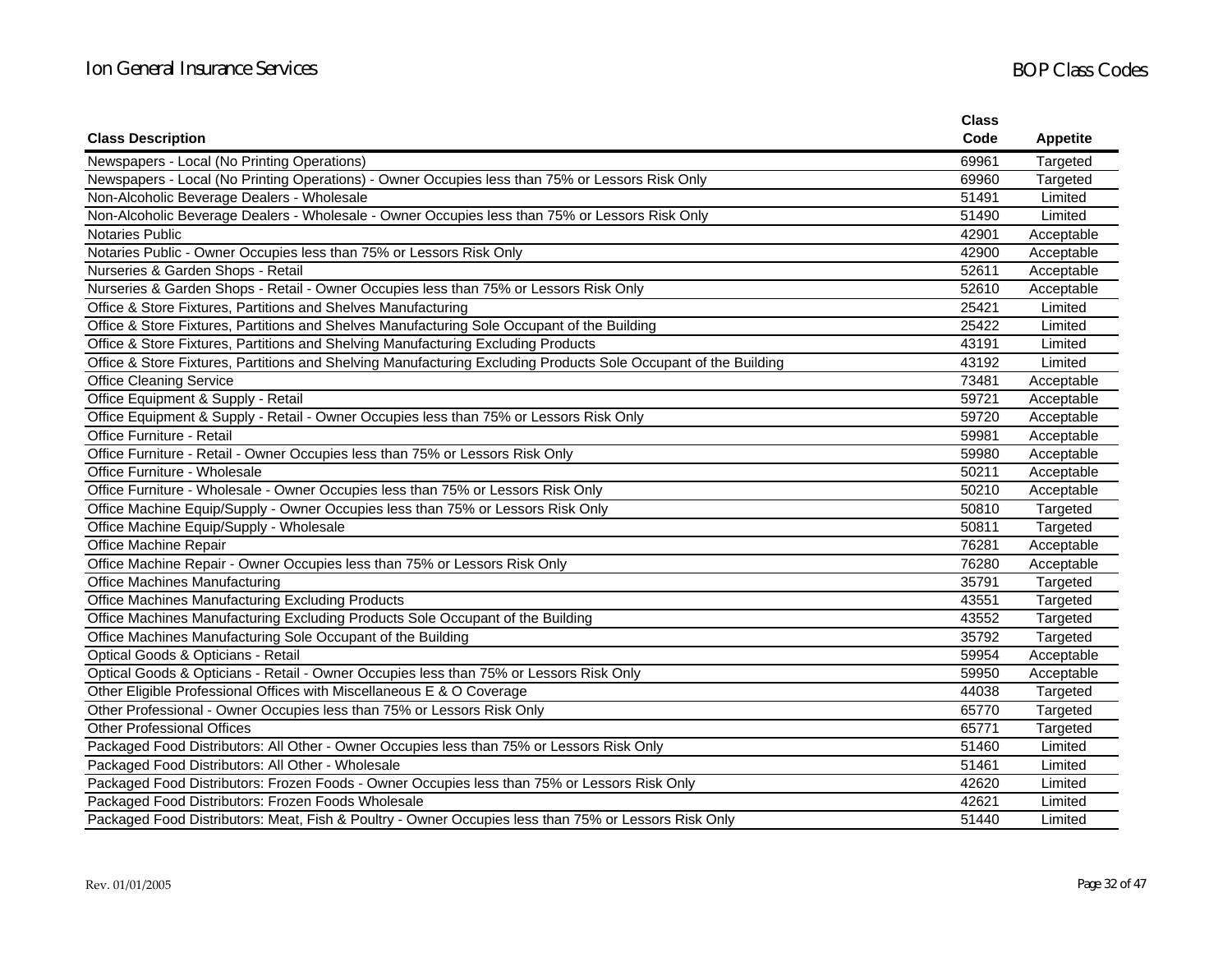|                                                                                                                    | <b>Class</b> |                 |
|--------------------------------------------------------------------------------------------------------------------|--------------|-----------------|
| <b>Class Description</b>                                                                                           | Code         | <b>Appetite</b> |
| Packaged Food Distributors: Meat, Fish & Poultry - Wholesale                                                       | 51441        | Limited         |
| Packaged Food Distributors: Specialty & Gourmet Foods - Owner Occupies less than 75% or Lessors Risk Only          | 42610        | Limited         |
| Packaged Food Distributors: Specialty & Gourmet Foods Wholesale                                                    | 42611        | Limited         |
| Paint & Wall Coverings - Retail                                                                                    | 52311        | Targeted        |
| Paint & Wall Coverings - Retail - Owner Occupies less than 75% or Lessors Risk Only                                | 52310        | Targeted        |
| Paint & Wall Coverings - Wholesale                                                                                 | 51981        | Acceptable      |
| Paint & Wall Coverings - Wholesale - Owner Occupies less than 75% or Lessors Risk Only                             | 51980        | Acceptable      |
| Painting Exterior - Commercial with Office only (This class is available only as Property Only)                    | 17221        | Acceptable      |
| Painting Exterior - Commercial with Office, Shop and Storage area (This class is available only as Property Only)  | 17223        | Acceptable      |
| Painting Exterior - Commercial with Shop and Storage only (This class is available only as Property Only)          | 17222        | Acceptable      |
| Painting Interior - Commercial with Office only (This class is available only as Property Only)                    | 17231        | Acceptable      |
| Painting Interior - Commercial with Office, Shop and Storage area (This class is available only as Property Only)  | 17233        | Acceptable      |
| Painting Interior - Commercial with Shop and Storage only (This class is available only as Property Only)          | 17232        | Acceptable      |
| Painting Residential - Exterior with Office, Shop and Storage area (This class is available only as Property Only) | 17213        | Acceptable      |
| Painting Residential - Exterior with Shop and Storage only (This class is available only as Property Only)         | 17212        | Acceptable      |
| Painting Residential- Exterior with Office only (This class is available only as Property Only)                    | 17211        | Acceptable      |
| Paper & Paper Products - Retail                                                                                    | 59451        | Targeted        |
| Paper & Paper Products - Retail - Owner Occupies less than 75% or Lessors Risk Only                                | 59450        | Targeted        |
| Paper & Paper Products - Wholesale                                                                                 | 51111        | Acceptable      |
| Paper & Paper Products - Wholesale - Owner Occupies less than 75% or Lessors Risk Only                             | 51110        | Acceptable      |
| Parking: Not Open Air, Liability Expos Charge                                                                      | 41771        | Not Acceptable  |
| Parking: Private, Liability Exposure Charge                                                                        | 41741        | Not Acceptable  |
| Parking: Public Open Air, Liability Exposure Charge                                                                | 41751        | Not Acceptable  |
| Parking: Public Shop Center, Maintained by Insured, Liability Expos                                                | 41761        | Not Acceptable  |
| Party Goods (Paper) - Retail                                                                                       | 59501        | Targeted        |
| Party Goods (Paper) - Retail - Owner Occupies less than 75% or Lessors Risk Only                                   | 59500        | Targeted        |
| <b>Patent Agents</b>                                                                                               | 42911        | Acceptable      |
| Patent Agents - Owner Occupies less than 75% or Lessors Risk Only                                                  | 42910        | Acceptable      |
| <b>Pearle Vision Centers</b>                                                                                       | 40061        | Acceptable      |
| Pearle Vision Centers - Owner Occupies less than 75% or Lessors Risk Only                                          | 40060        | Acceptable      |
| Pet Grooming - Mobile                                                                                              | 11361        | Acceptable      |
| Pet Grooming - Mobile - Owner Occupies less than 75% or Lessors Risk Only                                          | 11360        | Acceptable      |
| Pet Grooming Shop                                                                                                  | 65871        | Acceptable      |
| Pet Grooming Shop - Owner Occupies less than 75% or Lessors Risk Only                                              | 65870        | Acceptable      |
| Pet Shops & Supplies - Retail                                                                                      | 59997        | Acceptable      |
| Pet Shops & Supplies - Retail - Owner Occupies less than 75% or Lessors Risk Only                                  | 59990        | Acceptable      |
| Pet Supplies - Wholesale                                                                                           | 50481        | Acceptable      |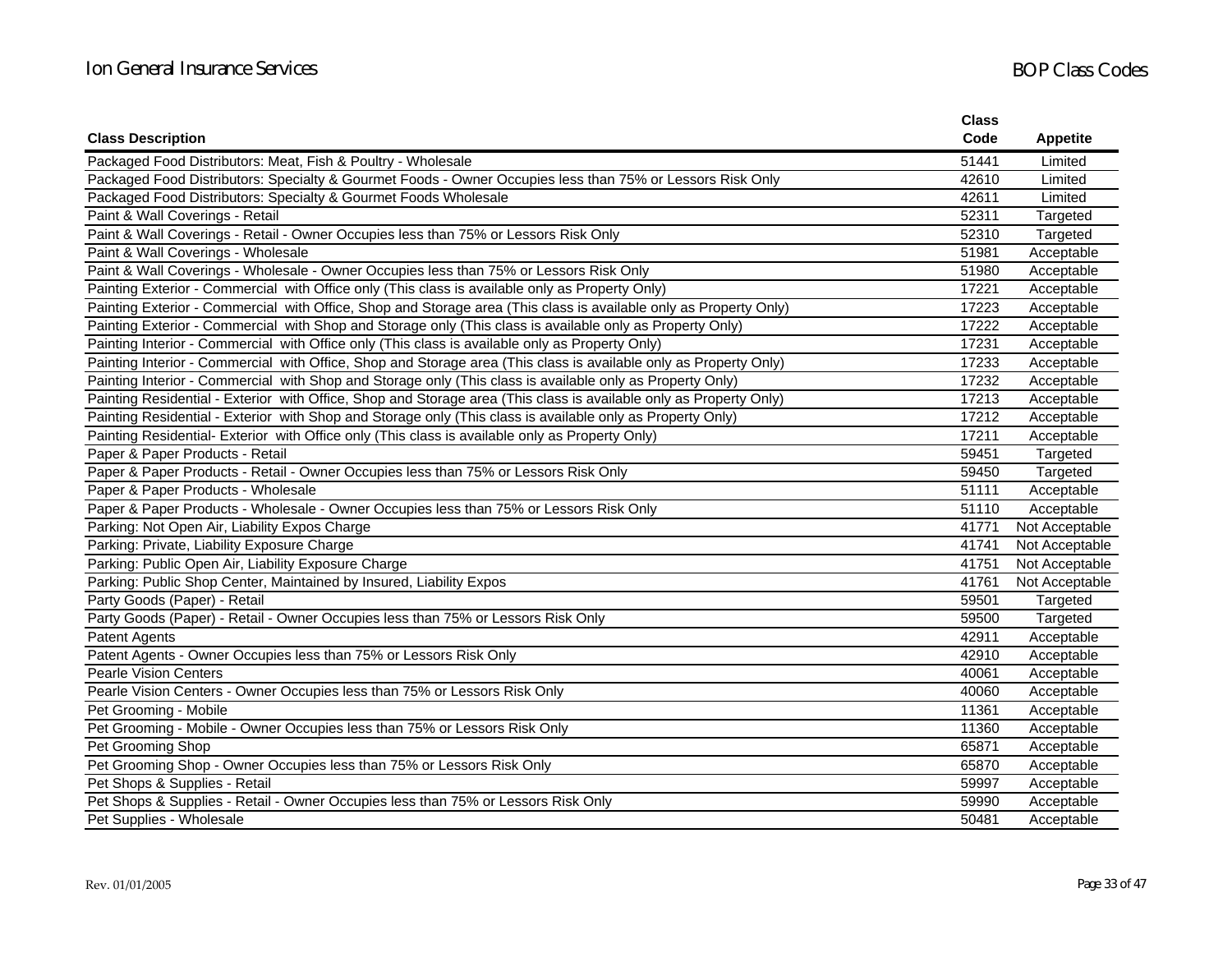|                                                                                                                                  | <b>Class</b> |                 |
|----------------------------------------------------------------------------------------------------------------------------------|--------------|-----------------|
| <b>Class Description</b>                                                                                                         | Code         | <b>Appetite</b> |
| Pet Supplies - Wholesale - Owner Occupies less than 75% or Lessors Risk Only                                                     | 50480        | Acceptable      |
| Pet Training                                                                                                                     | 42131        | Acceptable      |
| Pet Training - Owner Occupies less than 75% or Lessors Risk Only                                                                 | 42130        | Acceptable      |
| Photo Studio with Miscellaneous E & O Coverage                                                                                   | 44008        | Targeted        |
| <b>Photo Studios</b>                                                                                                             | 72211        | Targeted        |
| Photo Studios - Owner Occupies less than 75% or Lessors Risk Only                                                                | 72210        | Targeted        |
| Photocopying                                                                                                                     | 73391        | Targeted        |
| Photocopying - Owner Occupies less than 75% or Lessors Risk Only                                                                 | 73390        | Targeted        |
| Photofinishing                                                                                                                   | 73951        | Acceptable      |
| Photofinishing - Owner Occupies less than 75% or Lessors Risk Only                                                               | 73950        | Acceptable      |
| Physical Fit Facility No Pool Or Courts - Property Only                                                                          | 47011        | Not Acceptable  |
| Physical Fit Facility With Pool Or Courts - Property Only                                                                        | 47021        | Not Acceptable  |
| Piano & Organ Stores - Retail                                                                                                    | 57351        | Targeted        |
| Piano & Organ Stores - Retail - Owner Occupies less than 75% or Lessors Risk Only                                                | 57350        | Targeted        |
| Pickled Fruits & Vegetables, Vegetables, Vegetable Sauces and Seasonings and Salad Dressings Excluding Products                  | 43381        | Limited         |
| Pickled Fruits & Vegetables, Vegetables, Vegetable Sauces and Seasonings and Salad Dressings Excluding Products Sole Occupant of |              |                 |
| the Building                                                                                                                     | 43382        | Limited         |
| Pickled Fruits & Vegetables, Vegetables, Vegetable Sauces and Seasonings and Salad Dressings Mfg.                                | 20351        | Limited         |
| Pickled Fruits & Vegetables, Vegetables, Vegetable Sauces and Seasonings and Salad Dressings Mfg. Sole Occupant of the Building  | 20352        | Limited         |
| Picture Frames & Framing - Retail                                                                                                | 59911        | Acceptable      |
| Picture Frames & Framing - Retail - Owner Occupies less than 75% or Lessors Risk Only                                            | 59910        | Acceptable      |
| Plant Maintenance - Interior                                                                                                     | 11371        | Acceptable      |
| Plant Shops - Retail                                                                                                             | 59821        | Acceptable      |
| Plant Shops - Retail - Owner Occupies less than 75% or Lessors Risk Only                                                         | 59820        | Acceptable      |
| Plastering with Office only (This class is available only as Property Only)                                                      | 17541        | Limited         |
| Plastering with Office, Shop and Storage area (This class is available only as Property Only)                                    | 17543        | Limited         |
| Plastering with Shop and Storage only (This class is available only as Property Only)                                            | 17542        | Limited         |
| Plastic & Rubber Supply Goods - Wholesale                                                                                        | 42661        | Not Acceptable  |
| Plastic & Rubber Supply Goods - Wholesale - Owner Occupies less than 75% or Lessors Risk Only                                    | 42660        | Not Acceptable  |
| <b>Plastic Bottles Manufacturing</b>                                                                                             | 30851        | Targeted        |
| <b>Plastic Bottles Manufacturing Excluding Products</b>                                                                          | 43261        | Targeted        |
| Plastic Bottles Manufacturing Excluding Products Sole Occupant of the Building                                                   | 43262        | Targeted        |
| Plastic Bottles Manufacturing Sole Occupant of the Building                                                                      | 30852        | Targeted        |
| <b>Plastic Pipe Manufacturing</b>                                                                                                | 30841        | Targeted        |
| Plastic Pipe Manufacturing Excluding Products                                                                                    | 43251        | Targeted        |
| Plastic Pipe Manufacturing Excluding Products Sole Occupant of the Building                                                      | 43252        | Targeted        |
| Plastic Pipe Manufacturing Sole Occupant of the Building                                                                         | 30842        | Targeted        |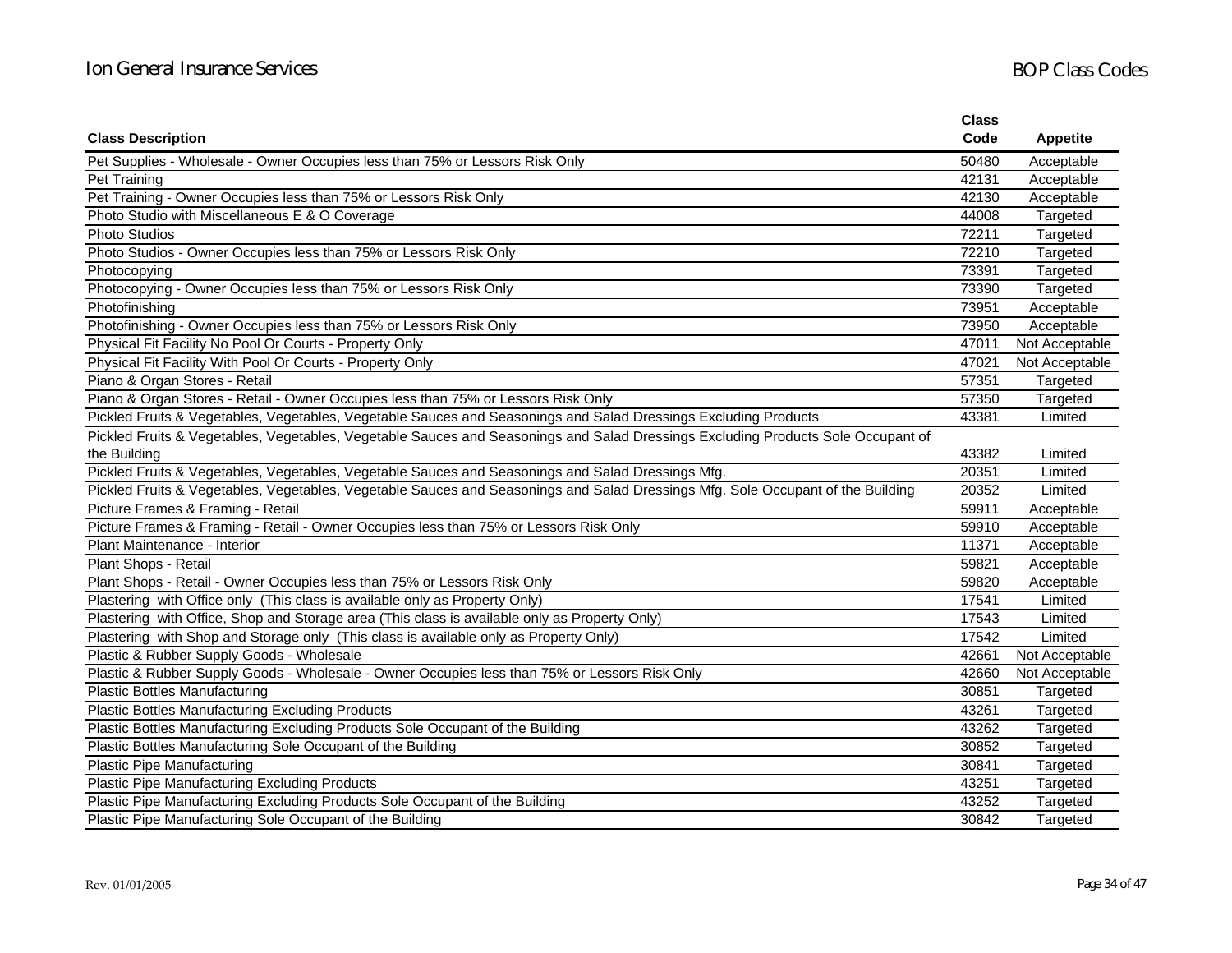|                                                                                                           | <b>Class</b> |                 |
|-----------------------------------------------------------------------------------------------------------|--------------|-----------------|
| <b>Class Description</b>                                                                                  | Code         | <b>Appetite</b> |
| <b>Plastic Plumbing Fixtures Manufacturing</b>                                                            | 30871        | Targeted        |
| Plastic Plumbing Fixtures Manufacturing Excluding Products                                                | 43271        | Targeted        |
| Plastic Plumbing Fixtures Manufacturing Excluding Products Sole Occupant of the Building                  | 43272        | Targeted        |
| Plastic Plumbing Fixtures Manufacturing Sole Occupant of the Building                                     | 30872        | Targeted        |
| Plastic Work Job Shops Component Parts Only Excluding Products                                            | 43241        | Targeted        |
| Plastic Work Job Shops Component Parts Only Excluding Products Sole Occupant of the Building              | 43242        | Targeted        |
| Plastic Work Job Shops Manufacturing: Component Parts Only                                                | 30891        | Targeted        |
| Plastic Work Job Shops Manufacturing: Component Parts Only Sole Occupant of the Building                  | 30892        | Targeted        |
| <b>Plastic Workers: Other Finished Products</b>                                                           | 43281        | Targeted        |
| Plastic Workers: Other Finished Products Sole Occupant of the Building                                    | 43282        | Targeted        |
| Plastic Workers: Other Finished Products Excluding Products                                               | 43291        | Targeted        |
| Plastic Workers: Other Finished Products Excluding Products Sole Occupant of the Building                 | 43292        | Targeted        |
| Plumbing - Commercial with Office only (This class is available only as Property Only)                    | 17121        | Acceptable      |
| Plumbing - Commercial with Office, Shop and Storage area (This class is available only as Property Only)  | 17123        | Acceptable      |
| Plumbing - Commercial with Shop and Storage only (This class is available only as Property Only)          | 17122        | Acceptable      |
| Plumbing - Residential with Office only (This class is available only as Property Only)                   | 46361        | Acceptable      |
| Plumbing - Residential with Office, Shop and Storage area (This class is available only as Property Only) | 46363        | Acceptable      |
| Plumbing - Residential with Shop and Storage only (This class is available only as Property Only)         | 46362        | Acceptable      |
| Plumbing Fixture/Supply - Retail                                                                          | 52551        | Acceptable      |
| Plumbing Fixture/Supply - Wholesale                                                                       | 50741        | Targeted        |
| Plumbing Fixture/Supply - Wholesale - Owner Occupies less than 75% or Lessors Risk Only                   | 50740        | Targeted        |
| Plumbing Fixture/Supply Retail - Owner Occupies less than 75% or Lessors Risk Only                        | 52550        | Acceptable      |
| <b>Plumbing Fixtures Manufacturing</b>                                                                    | 34321        | Targeted        |
| Plumbing Fixtures Manufacturing Excluding Products                                                        | 43031        | Targeted        |
| Plumbing Fixtures Manufacturing Excluding Products Sole Occupant of the Building                          | 43032        | Targeted        |
| Plumbing Fixtures Manufacturing Sole Occupant of the Building                                             | 34322        | Targeted        |
| Post Office Services - Retail                                                                             | 59661        | Acceptable      |
| Post Office Services - Retail - Owner Occupies less than 75% or Lessors Risk Only                         | 59660        | Acceptable      |
| Pottery - Retail                                                                                          | 42501        | Targeted        |
| Pottery - Retail - Owner Occupies less than 75% or Lessors Risk Only                                      | 42500        | Targeted        |
| Premium Coupon Redemption - Retail                                                                        | 59641        | Acceptable      |
| Premium Coupon Redemption - Retail - Owner Occupies less than 75% or Lessors Risk Only                    | 59640        | Acceptable      |
| Prepared Meals & Desserts Manufacturing                                                                   | 43901        | Limited         |
| Prepared Meals & Desserts Manufacturing Sole Occupant of the Building                                     | 43902        | Limited         |
| Prepared Meals & Desserts Manufacturing Excluding Products                                                | 44471        | Limited         |
| Prepared Meals & Desserts Manufacturing Excluding Products Sole Occupant of the Building                  | 44472        | Limited         |
| <b>Printed Circuit Boards Manufacturing</b>                                                               | 36721        | Targeted        |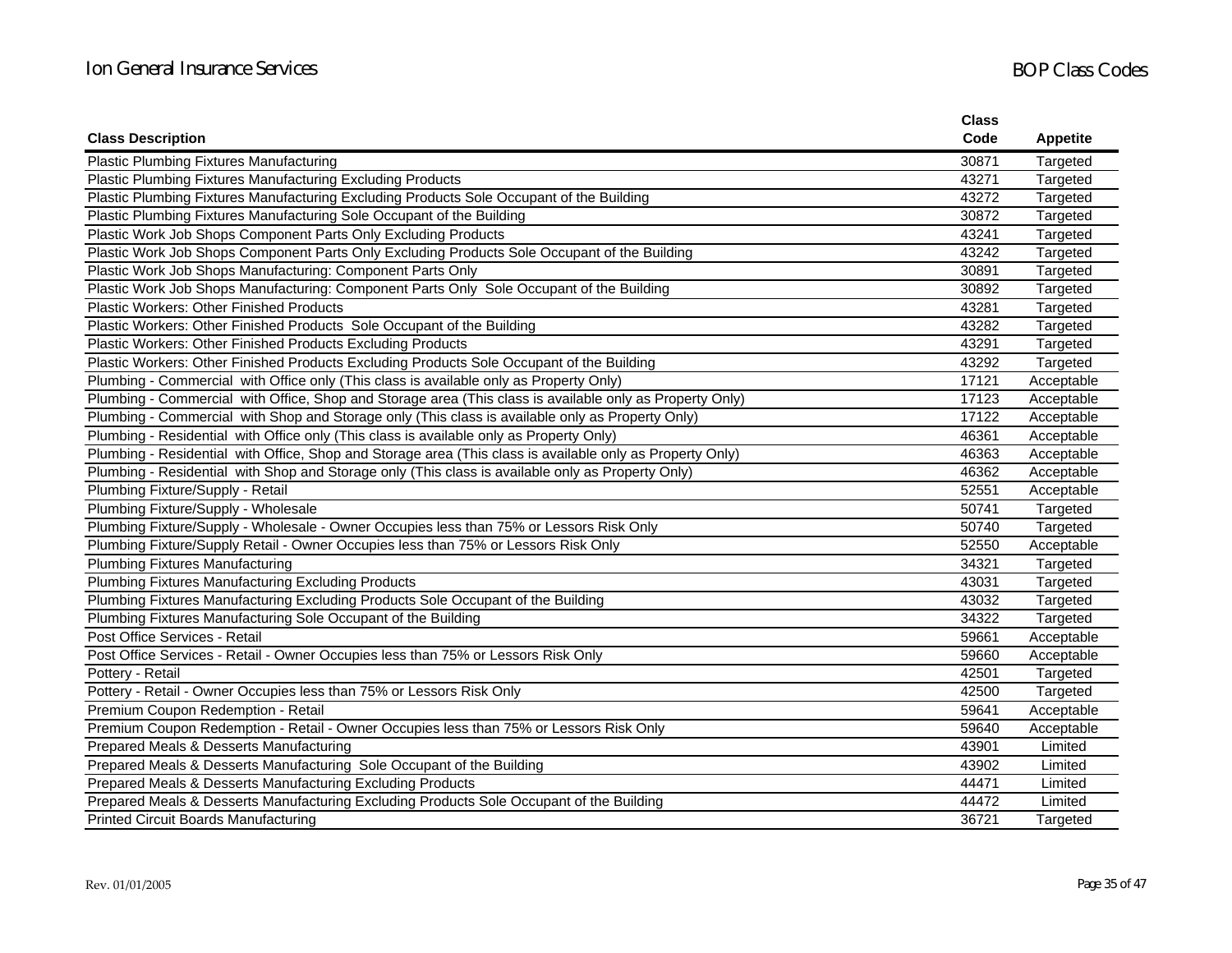|                                                                                                                | <b>Class</b> |                 |
|----------------------------------------------------------------------------------------------------------------|--------------|-----------------|
| <b>Class Description</b>                                                                                       | Code         | <b>Appetite</b> |
| Printed Circuit Boards Manufacturing Sole Occupant of the Building                                             | 36722        | Targeted        |
| <b>Printed Circuit Boards Manufacturing Excluding Products</b>                                                 | 43581        | Targeted        |
| Printed Circuit Boards Manufacturing Excluding Products Sole Occupant of the Building                          | 43582        | Targeted        |
| Printing & Bookbinding Supplies - Retail                                                                       | 59551        | Acceptable      |
| Printing & Bookbinding Supplies - Retail - Owner Occupies less than 75% or Lessors Risk Only                   | 59550        | Acceptable      |
| Printing & Linotype/Lithograph                                                                                 | 27411        | Targeted        |
| Printing & Linotype/Lithograph - Owner Occupies less than 75% or Lessors Risk Only                             | 27410        | Targeted        |
| <b>Produce Brokers</b>                                                                                         | 42801        | Limited         |
| Produce Brokers - Owner Occupies less than 75% or Lessors Risk Only                                            | 42800        | Limited         |
| Produce Dealers - Owner Occupies less than 75% or Lessors Risk Only                                            | 51480        | Limited         |
| Produce Dealers - Wholesale                                                                                    | 51481        | Limited         |
| Public Buildings - Property Only                                                                               | 47221        | Targeted        |
| <b>Public Speaker</b>                                                                                          | 10531        | Acceptable      |
| Publishers Of Books With Printing Operations                                                                   | 41991        | Targeted        |
| Publishers Of Books With Printing Operations - Owner Occupies less than 75% or Lessors Risk Only               | 41990        | Targeted        |
| Publishers Of Local Newspapers                                                                                 | 42001        | Targeted        |
| Publishers Of Local Newspapers - Owner Occupies less than 75% or Lessors Risk Only                             | 42000        | Targeted        |
| Publishing Offices (No Printing Operations)                                                                    | 69971        | Acceptable      |
| Publishing Offices (No Printing Operations) - Owner Occupies less than 75% or Lessors Risk Only                | 69970        | Acceptable      |
| <b>Quick Lube Centers</b>                                                                                      | 75481        | Not Acceptable  |
| Quick Lube Centers: Franchise                                                                                  | 75491        | Not Acceptable  |
| Racquet Sports Clubs - Property Only                                                                           | 47031        | Not Acceptable  |
| Radio & Television Communication Equipment Manufacturing                                                       | 36631        | Targeted        |
| Radio & Television Communication Equipment Manufacturing Excluding Products                                    | 43661        | Targeted        |
| Radio & Television Communication Equipment Manufacturing Excluding Products Sole Occupant of the Building      | 43662        | Targeted        |
| Radio & Television Communication Equipment Manufacturing Sole Occupant of the Building                         | 36632        | Targeted        |
| Radio or TV Broadcasting Stations                                                                              | 42011        | Targeted        |
| Radio/TV Repair                                                                                                | 76221        | Acceptable      |
| Radio/TV Repair - Owner Occupies less than 75% or Lessors Risk Only                                            | 76220        | Acceptable      |
| Radio/TV/Phonograph including Parts & Supplies - Retail                                                        | 57321        | Targeted        |
| Radio/TV/Phonograph including Parts & Supplies - Retail - Owner Occupies less than 75% or Lessors Risk Only    | 57320        | Targeted        |
| Radio/TV/Phonograph including Parts & Supplies - Wholesale                                                     | 50671        | Targeted        |
| Radio/TV/Phonograph including Parts & Supplies - Wholesale - Owner Occupies less than 75% or Lessors Risk Only | 50670        | Targeted        |
| <b>Real Estate Agents</b>                                                                                      | 65801        | Targeted        |
| Real Estate Agents - Owner Occupies less than 75% or Lessors Risk Only                                         | 65800        | Targeted        |
| Real Estate Development Property - Liability Exposure Charge                                                   | 41681        | Limited         |
| <b>Recording Studio</b>                                                                                        | 42091        | Acceptable      |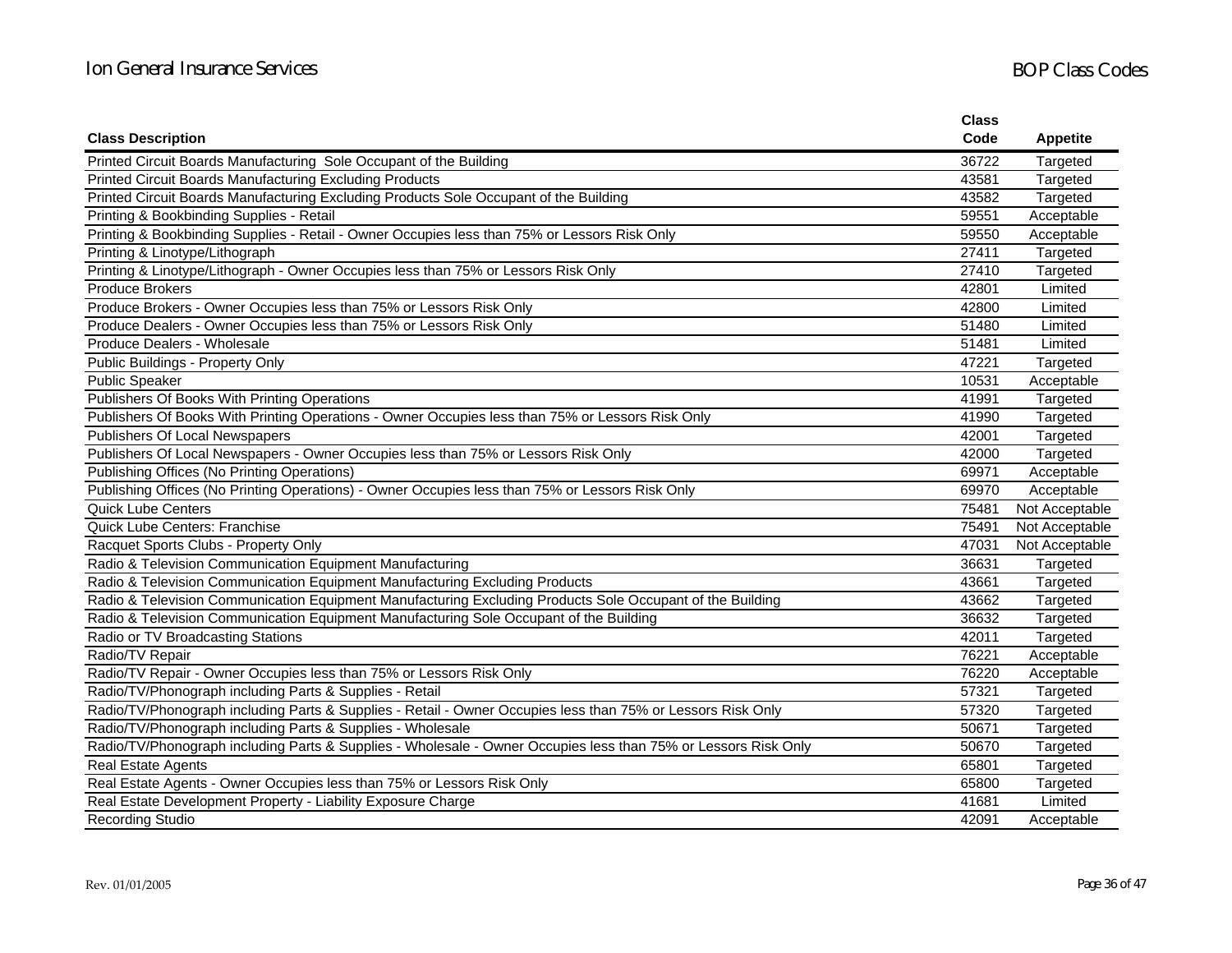|                                                                                                                    | <b>Class</b> |                 |
|--------------------------------------------------------------------------------------------------------------------|--------------|-----------------|
| <b>Class Description</b>                                                                                           | Code         | <b>Appetite</b> |
| Records & Sheet Music - Retail                                                                                     | 57331        | Targeted        |
| Records & Sheet Music - Retail - Owner Occupies less than 75% or Lessors Risk Only                                 | 57330        | Targeted        |
| Records & Sheet Music - Wholesale                                                                                  | 50951        | Acceptable      |
| Records & Sheet Music - Wholesale - Owner Occupies less than 75% or Lessors Risk Only                              | 50950        | Acceptable      |
| Records, Tapes & CDs (blank form) Manufacturing                                                                    | 36521        | Acceptable      |
| Records, Tapes & CDs (blank form) Manufacturing Sole Occupant of the Building                                      | 36522        | Acceptable      |
| Records, Tapes & CDs (blank form) Manufacturing Excluding Products                                                 | 43561        | Acceptable      |
| Records, Tapes & CDs (blank form) Manufacturing Excluding Products Sole Occupant of the Building                   | 43562        | Acceptable      |
| Refrigeration Equipment - Wholesale                                                                                | 42701        | Targeted        |
| Refrigeration Equipment - Wholesale - Owner Occupies less than 75% or Lessors Risk Only                            | 42700        | Targeted        |
| Refrigeration Equipment Manufacturing - Commercial                                                                 | 44311        | Limited         |
| Refrigeration Equipment Manufacturing - Commercial Sole Occupant of the Building                                   | 44312        | Limited         |
| Refrigeration Equipment Manufacturing - Commercial Excluding Products                                              | 44601        | Limited         |
| Refrigeration Equipment Manufacturing - Commercial Excluding Products Sole Occupant of the Building                | 44602        | Limited         |
| Refrigeration Equipment Manufacturing - Household                                                                  | 44301        | Limited         |
| Refrigeration Equipment Manufacturing - Household Sole Occupant of the Building                                    | 44302        | Limited         |
| Refrigeration Equipment Manufacturing - Household Excluding Products                                               | 44591        | Limited         |
| Refrigeration Equipment Manufacturing - Household Excluding Products Sole Occupant of the Building                 | 44592        | Limited         |
| Refrigeration Equipment, Including Installation & Service with Office only                                         | 46811        | Acceptable      |
| Refrigeration Equipment, Including Installation & Service with Office, Shop and Storage area                       | 46813        | Acceptable      |
| Refrigeration Equipment, Including Installation & Service with Shop and Storage only                               | 46812        | Acceptable      |
| Religious Articles & Church Supplies - Wholesale                                                                   | 42671        | Acceptable      |
| Religious Articles & Church Supplies - Wholesale - Owner Occupies less than 75% or Lessors Risk Only               | 42670        | Acceptable      |
| <b>Religious Reading Rooms</b>                                                                                     | 65931        | Targeted        |
| Religious Reading Rooms - Owner Occupies less than 75% or Lessors Risk Only                                        | 65930        | Targeted        |
| Renovation or Sandblasting of Outside of Buildings Property Only                                                   | 47241        | Acceptable      |
| <b>Research Laboratory</b>                                                                                         | 42961        | Acceptable      |
| Residential Painting - Interior with Office only (This class is available only as Property Only)                   | 46051        | Acceptable      |
| Residential Painting - Interior with Office, Shop and Storage area (This class is available only as Property Only) | 46053        | Acceptable      |
| Residential Painting - Interior with Shop and Storage only (This class is available only as Property Only)         | 46052        | Acceptable      |
| Resilient Floor Laying with Office only (This class is available only as Property Only)                            | 46291        | Limited         |
| Resilient Floor Laying with Office, Shop and Storage area (This class is available only as Property Only)          | 46293        | Limited         |
| Resilient Floor Laying with Shop and Storage only (This class is available only as Property Only)                  | 46292        | Limited         |
| Restaurant Family Style: Big Boy                                                                                   | 79681        | Limited         |
| Restaurant Family Style: Bonanza                                                                                   | 79521        | Limited         |
| Restaurant Family Style: Country Kitchen                                                                           | 79591        | Limited         |
| Restaurant Family Style: Family - Franchise Greater than 20 Units                                                  | 78901        | Limited         |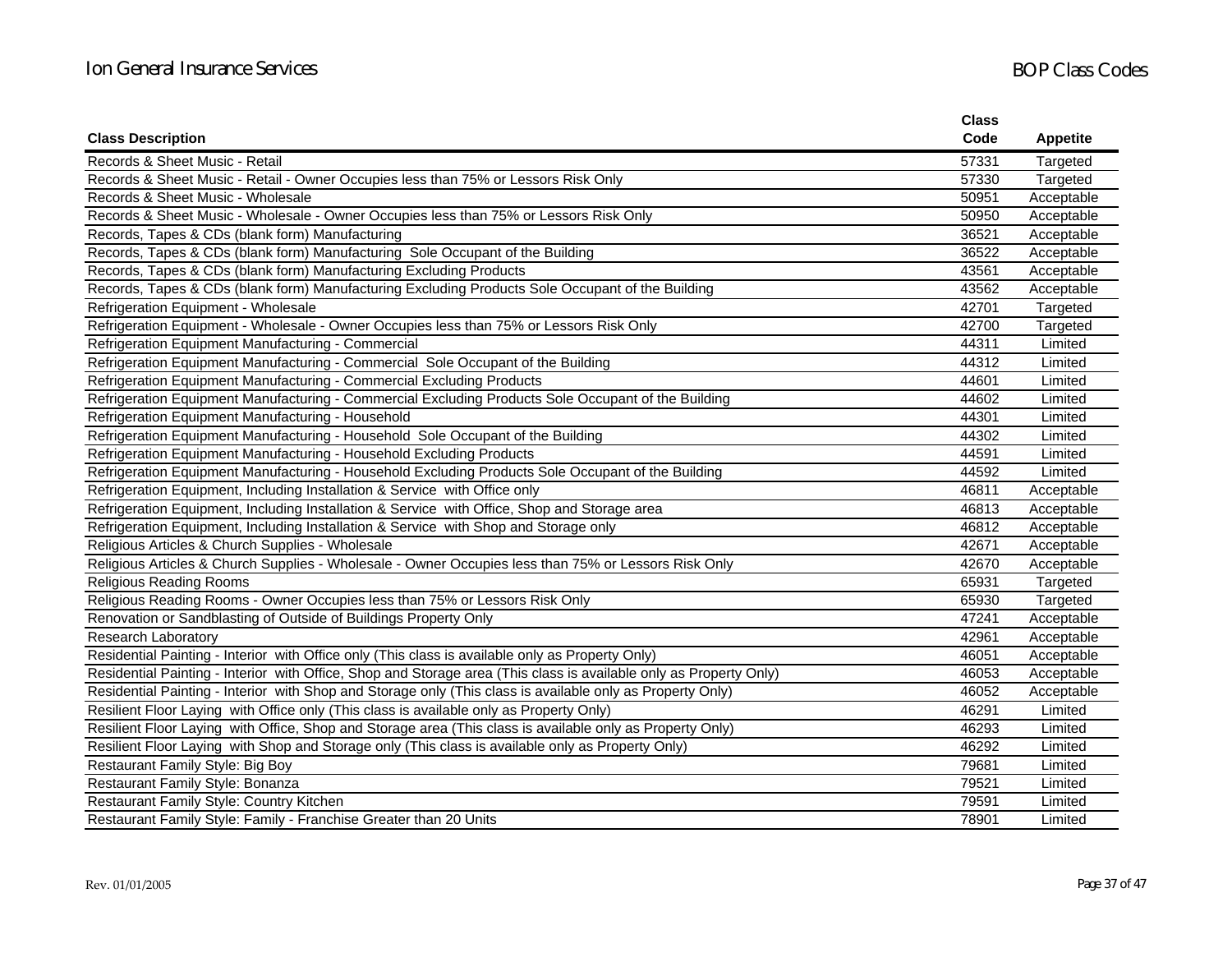|                                                                               | <b>Class</b> |                 |
|-------------------------------------------------------------------------------|--------------|-----------------|
| <b>Class Description</b>                                                      | Code         | <b>Appetite</b> |
| Restaurant Family Style: Franchise Less than 20 Units Or Non-Franchise        | 77901        | Limited         |
| Restaurant Family Style: Godfathers Pizza                                     | 79691        | Limited         |
| Restaurant Family Style: Howard Johnsons                                      | 79641        | Limited         |
| <b>Restaurant Family Style: IHOP</b>                                          | 79551        | Limited         |
| <b>Restaurant Family Style: Lums</b>                                          | 79631        | Limited         |
| Restaurant Family Style: Mr Steak                                             | 79661        | Limited         |
| Restaurant Family Style: Pasquales Pizza & Pasta                              | 79581        | Limited         |
| Restaurant Family Style: Perkins Cake & Steak                                 | 79651        | Limited         |
| Restaurant Family Style: Pizza Hut                                            | 79511        | Limited         |
| Restaurant Family Style: Pizza Inn                                            | 79561        | Limited         |
| Restaurant Family Style: Ponderosa                                            | 79611        | Limited         |
| Restaurant Family Style: Round Table Pizza                                    | 79671        | Limited         |
| <b>Restaurant Family Style: Shakeys</b>                                       | 79531        | Limited         |
| Restaurant Family Style: Sizzler Steak House                                  | 79541        | Limited         |
| Restaurant Family Style: Straw Hat Pizza                                      | 79601        | Limited         |
| <b>Restaurant Family Style: Swensons</b>                                      | 79621        | Limited         |
| Restaurant Family Style: Western Sizzlin Steak House                          | 79711        | Limited         |
| Restaurant Fast Food: A & W Root Beer with On Premises Consumption            | 73121        | Limited         |
| Restaurant Fast Food: Arby's with On Premises Consumption                     | 73151        | Limited         |
| Restaurant Fast Food: Arthur Treachers with On Premises Consumption           | 73051        | Limited         |
| Restaurant Fast Food: Big T Family Restaurant with On Premises Consumption    | 73061        | Limited         |
| Restaurant Fast Food: Burger King with On Premises Consumption                | 73041        | Limited         |
| Restaurant Fast Food: Burger King with On Premises Consumption                | 73141        | Limited         |
| Restaurant Fast Food: Dairy Queen with On Premises Consumption                | 73021        | Limited         |
| Restaurant Fast Food: Hardees with On Premises Consumption                    | 73101        | Limited         |
| Restaurant Fast Food: Hungry Howies Pizza N Subs On Premises Consumption      | 73201        | Limited         |
| Restaurant Fast Food: Jack In The Box with On Premises Consumption            | 73211        | Limited         |
| Restaurant Fast Food: Little Caesars Pizza with On Premises Consumption       | 73161        | Limited         |
| Restaurant Fast Food: Long John Silvers with On Premises Consumption          | 73091        | Limited         |
| Restaurant Fast Food: Long John Silvers with On Premises Consumption          | 73111        | Limited         |
| Restaurant Fast Food: McDonald's with On Premises Consumption                 | 73011        | Limited         |
| Restaurant Fast Food: Off Premises Consumption Only - A & W Root Beer         | 76121        | Limited         |
| Restaurant Fast Food: Off Premises Consumption Only - Arbys                   | 76151        | Limited         |
| Restaurant Fast Food: Off Premises Consumption Only - Arthur Treachers        | 76051        | Limited         |
| Restaurant Fast Food: Off Premises Consumption Only - Big T Family Restaurant | 76061        | Limited         |
| Restaurant Fast Food: Off Premises Consumption Only - Burger Chef             | 76141        | Limited         |
| Restaurant Fast Food: Off Premises Consumption Only - Burger King             | 76041        | Limited         |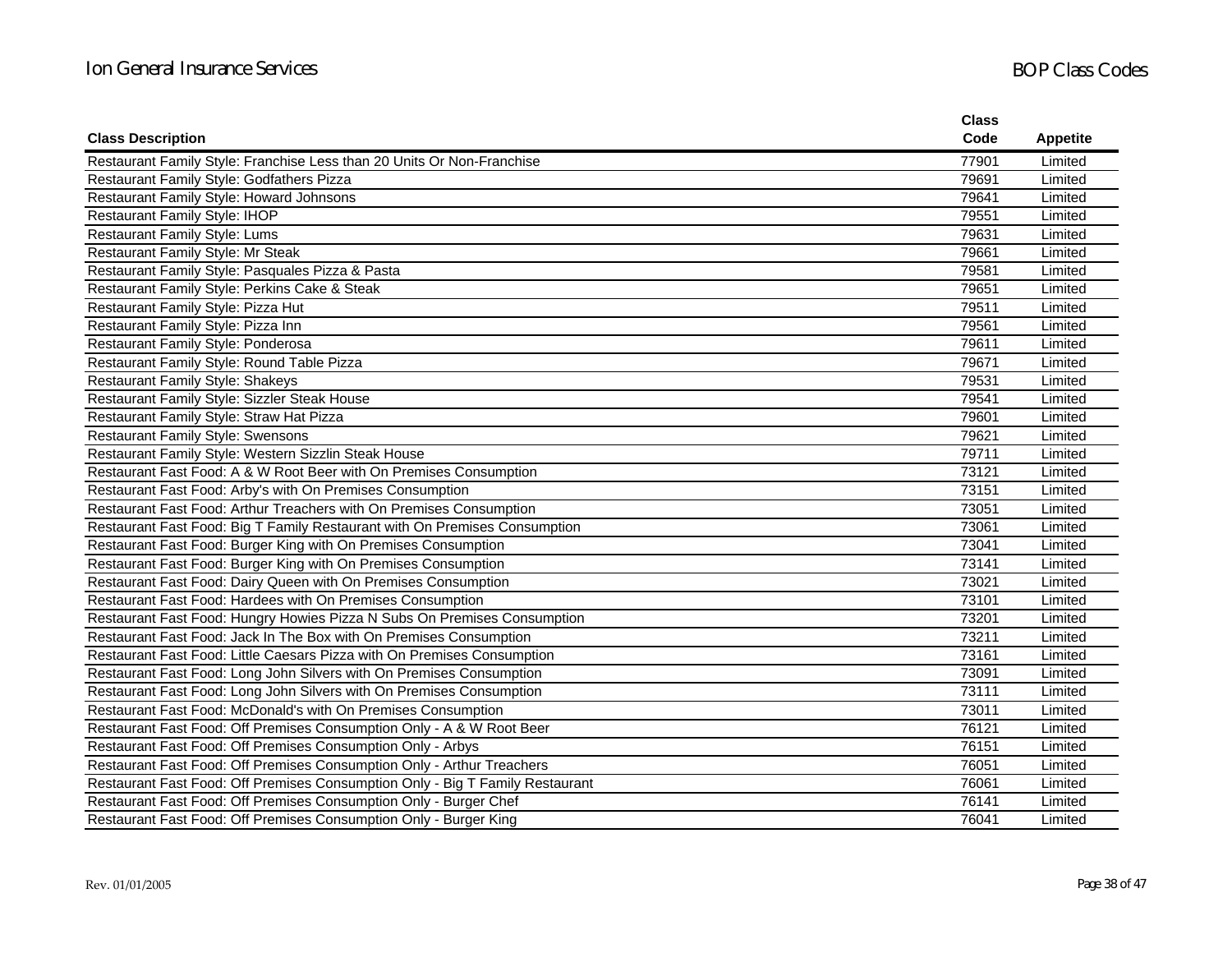|                                                                                                                | <b>Class</b> |                 |
|----------------------------------------------------------------------------------------------------------------|--------------|-----------------|
| <b>Class Description</b>                                                                                       | Code         | <b>Appetite</b> |
| Restaurant Fast Food: Off Premises Consumption Only - Dominos Pizza                                            | 76571        | Limited         |
| Restaurant Fast Food: Off Premises Consumption Only - Franchise 20 Units or More N.O.C.                        | 75901        | Limited         |
| Restaurant Fast Food: Off Premises Consumption Only - Franchise Less than 20 Units & Non-Franchise             | 74901        | Limited         |
| Restaurant Fast Food: Off Premises Consumption Only - Hardees                                                  | 76101        | Limited         |
| Restaurant Fast Food: Off Premises Consumption Only - Hungry Howies Pizza N Subs                               | 76201        | Limited         |
| Restaurant Fast Food: Off Premises Consumption Only - Jack In The Box                                          | 76211        | Limited         |
| Restaurant Fast Food: Off Premises Consumption Only - Kentucky Fried Chicken                                   | 76091        | Limited         |
| Restaurant Fast Food: Off Premises Consumption Only - Little Caesars Pizza                                     | 76161        | Limited         |
| Restaurant Fast Food: Off Premises Consumption Only - Long John Silvers                                        | 76111        | Limited         |
| Restaurant Fast Food: Off Premises Consumption Only - Orange Julius                                            | 76131        | Limited         |
| Restaurant Fast Food: Off Premises Consumption Only - Popeyes Famous Chicken                                   | 76181        | Limited         |
| Restaurant Fast Food: Off Premises Consumption Only - Rax                                                      | 76191        | Limited         |
| Restaurant Fast Food: Off Premises Consumption Only - Roy Rogers                                               | 76171        | Limited         |
| Restaurant Fast Food: Off Premises Consumption Only - Sonic Industries                                         | 76081        | Limited         |
| Restaurant Fast Food: Off Premises Consumption Only - Taco Bell                                                | 76031        | Limited         |
| Restaurant Fast Food: Off Premises Consumption Only - Wendys                                                   | 76071        | Limited         |
| Restaurant Fast Food: Off Premises Consumption Only -Dairy Queen                                               | 76021        | Limited         |
| Restaurant Fast Food: Off Premises Consumption Only -McDonalds                                                 | 76011        | Limited         |
| Restaurant Fast Food: On Premises Consumption - Franchise Greater than 20 Units N.O.C.                         | 72901        | Limited         |
| Restaurant Fast Food: On Premises Consumption - Franchise Less than 20 Units & Non-Franchise                   | 71901        | Limited         |
| Restaurant Fast Food: On Premises Consumption Only - Dominos Pizza                                             | 73571        | Limited         |
| Restaurant Fast Food: Orange Julius with On Premises Consumption                                               | 73131        | Limited         |
| Restaurant Fast Food: Popeyes Famous Chicken with On Premises Consumption                                      | 73181        | Limited         |
| Restaurant Fast Food: Rax with On Premises Consumption                                                         | 73191        | Limited         |
| Restaurant Fast Food: Roy Rogers with On Premises Consumption                                                  | 73171        | Limited         |
| Restaurant Fast Food: Sonic Industries with On Premises Consumption                                            | 73081        | Limited         |
| Restaurant Fast Food: Taco Bell with On Premises Consumption                                                   | 73031        | Limited         |
| Restaurant Fast Food: Wendys with On Premises Consumption                                                      | 73071        | Limited         |
| Restaurant/Retail Fixtures/Supplies - Retail                                                                   | 57231        | Targeted        |
| Restaurant/Retail Fixtures/Supplies - Retail - Owner Occupies less than 75% or Lessors Risk Only               | 57230        | Targeted        |
| Restaurant/Stores Fixture/Supply - Wholesale                                                                   | 50841        | Targeted        |
| Restaurant/Stores Fixture/Supply - Wholesale - Owner Occupies less than 75% or Lessors Risk Only               | 50840        | Targeted        |
| Retaining Wall Construction with Office only (This class is available only as Property Only)                   | 46141        | Limited         |
| Retaining Wall Construction with Office, Shop and Storage area (This class is available only as Property Only) | 46143        | Limited         |
| Retaining Wall Construction with Shop and Storage only (This class is available only as Property Only)         | 46142        | Limited         |
| Roasted Coffee Manufacturing                                                                                   | 20951        | Limited         |
| Roasted Coffee Manufacturing Excluding Products                                                                | 43481        | Limited         |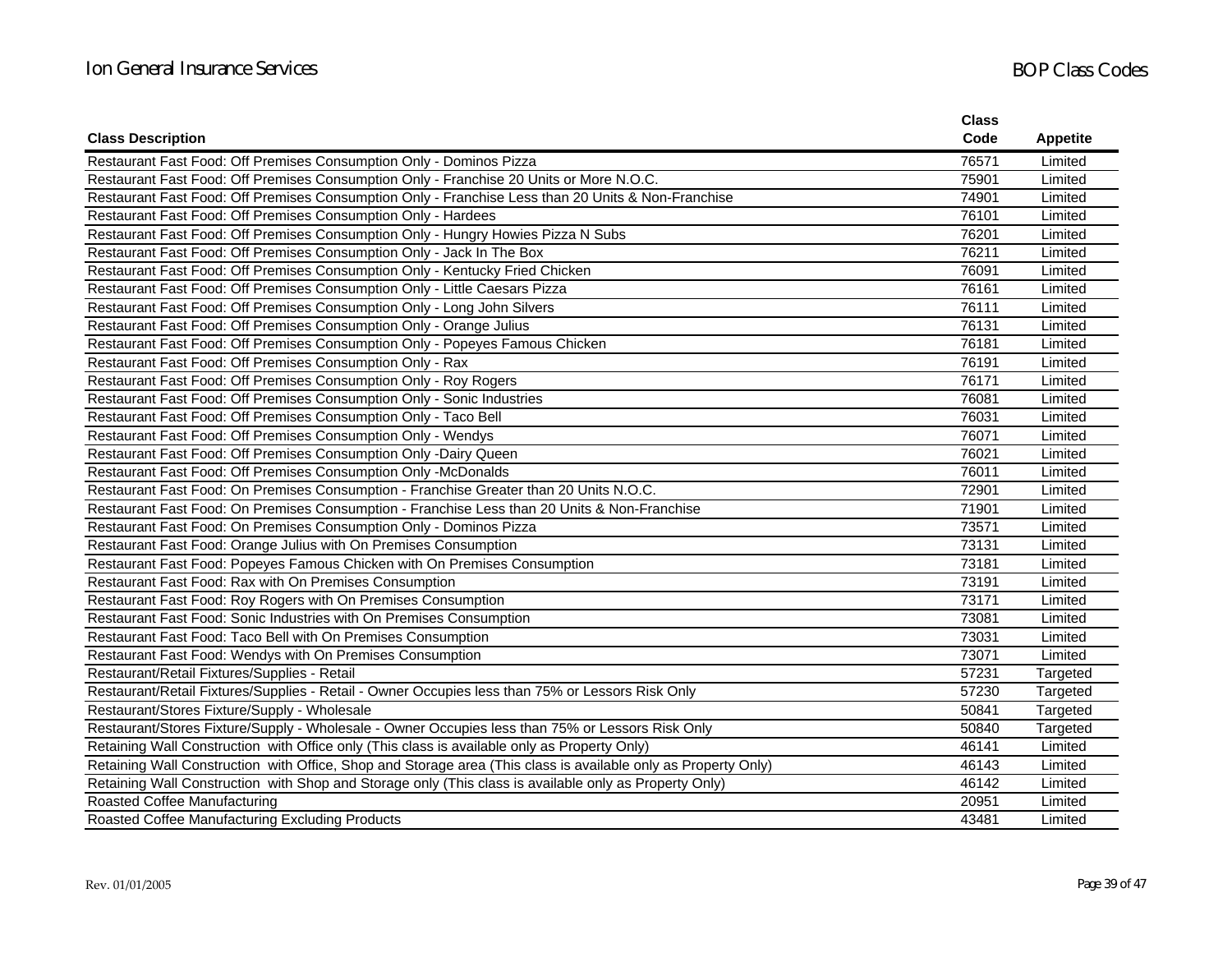|                                                                                                     | <b>Class</b> |                 |
|-----------------------------------------------------------------------------------------------------|--------------|-----------------|
| <b>Class Description</b>                                                                            | Code         | <b>Appetite</b> |
| Roasted Coffee Manufacturing Excluding Products Sole Occupant of the Building                       | 43482        | Limited         |
| Roasted Coffee Manufacturing Sole Occupant of the Building                                          | 20952        | Limited         |
| Rubber Stamps - Retail                                                                              | 42481        | Acceptable      |
| Rubber Stamps - Retail - Owner Occupies less than 75% or Lessors Risk Only                          | 42480        | Acceptable      |
| Running & Track Equipment and Supplies - Retail                                                     | 59591        | Targeted        |
| Running & Track Equipment and Supplies - Retail - Owner Occupies less than 75% or Lessors Risk Only | 59590        | Targeted        |
| RV Dealers Including Motorcycles - Retail - Property Only                                           | 47231        | Not Acceptable  |
| Sales & Service Organization                                                                        | 42971        | Targeted        |
| Salted & Roasted Nuts & Seeds Manufacturing                                                         | 20681        | Limited         |
| Salted & Roasted Nuts & Seeds Manufacturing Excluding Products                                      | 43431        | Limited         |
| Salted & Roasted Nuts & Seeds Manufacturing Excluding Products Sole Occupant of the Building        | 43432        | Limited         |
| Salted & Roasted Nuts & Seeds Manufacturing Sole Occupant of the Building                           | 20682        | Limited         |
| Savings & Loans                                                                                     | 10371        | Acceptable      |
| Schools: Art, Except Commercial                                                                     | 82501        | Acceptable      |
| Schools: Beauty, Cosmetology, Hair Dressing, Barber                                                 | 82481        | Targeted        |
| Schools: Business and Secretarial                                                                   | 82471        | Targeted        |
| Schools: Business College or School                                                                 | 82461        | Targeted        |
| Schools: Ceramics                                                                                   | 82451        | Acceptable      |
| Schools: Commercial                                                                                 | 82431        | Targeted        |
| Schools: Commercial Art                                                                             | 82441        | Targeted        |
| Schools: Commercial NOC For Profit                                                                  | 82141        | Acceptable      |
| Schools: Commercial NOC Not for Profit                                                              | 82151        | Acceptable      |
| Schools: Computer Operator and Data Processing                                                      | 82421        | Targeted        |
| Schools: Computer Repair Training                                                                   | 82411        | Targeted        |
| Schools: Computer Software Training                                                                 | 82401        | Targeted        |
| Schools: Continuing Education Programs                                                              | 82381        | Acceptable      |
| Schools: Cooking                                                                                    | 82371        | Acceptable      |
| Schools: Correspondence                                                                             | 82361        | Targeted        |
| <b>Schools: Court Reporting</b>                                                                     | 82351        | Targeted        |
| Schools: Drama                                                                                      | 82341        | Acceptable      |
| Schools: Modeling                                                                                   | 82321        | Acceptable      |
| Schools: Music                                                                                      | 82311        | Acceptable      |
| Schools: Nursing, Practical                                                                         | 82301        | Targeted        |
| Schools: Preparatory - Academy or Military Academy                                                  | 82291        | Acceptable      |
| Schools: Private - Elementary, Middle or Jr High                                                    | 82261        | Acceptable      |
| Schools: Private Academic NOC                                                                       | 82281        | Acceptable      |
| Schools: Private High                                                                               | 82271        | Acceptable      |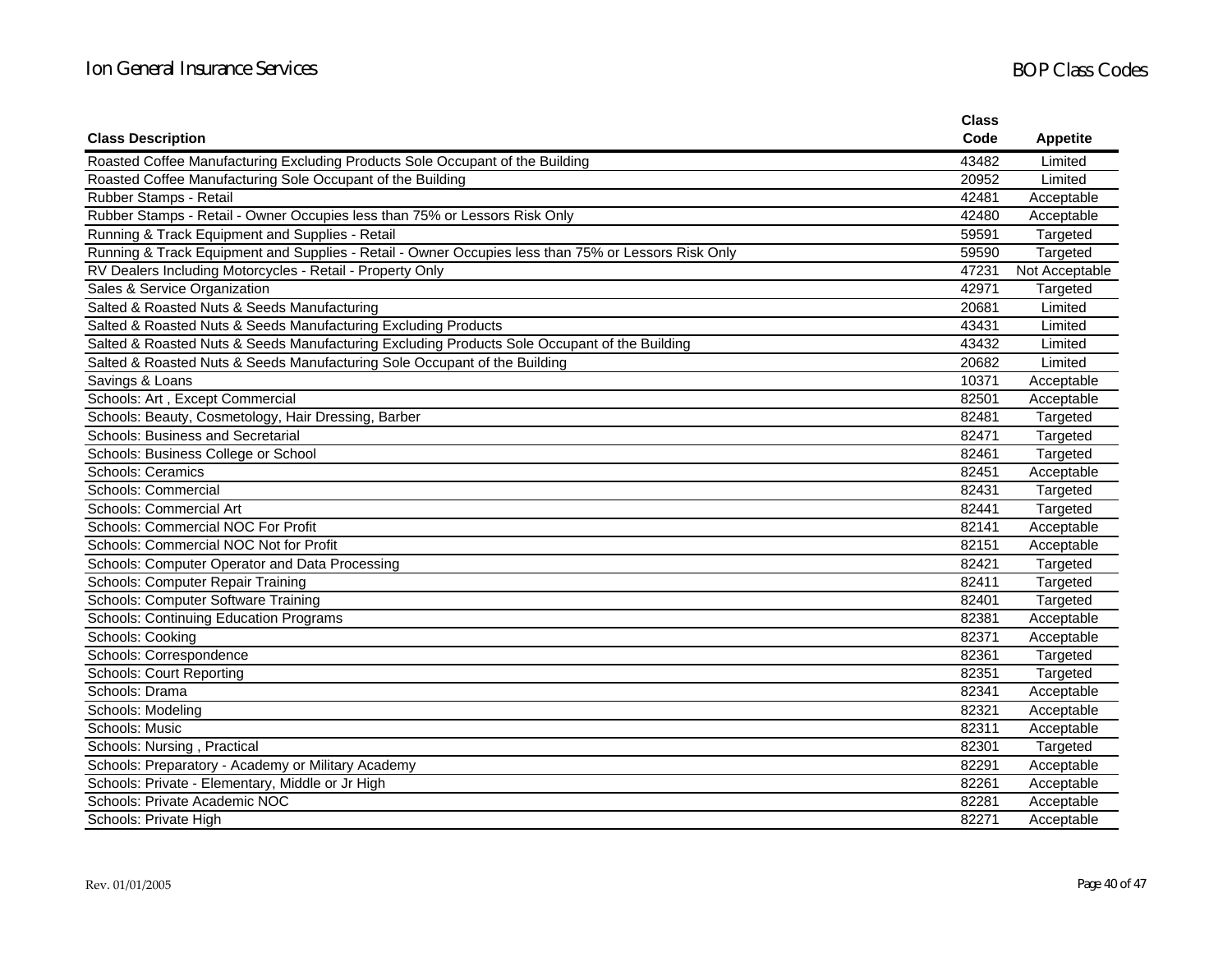|                                                                                                                                  | <b>Class</b> |                 |
|----------------------------------------------------------------------------------------------------------------------------------|--------------|-----------------|
| <b>Class Description</b>                                                                                                         | Code         | <b>Appetite</b> |
| Schools: Real Estate and Insurance Schools                                                                                       | 82251        | Targeted        |
| Schools: Religious - Elementary, Middle or Jr High                                                                               | 82231        | Acceptable      |
| Schools: Religious - Not Operated by Churches                                                                                    | 82221        | Acceptable      |
| Schools: Religious High Schools                                                                                                  | 82241        | Acceptable      |
| <b>Schools: Restaurant Operation</b>                                                                                             | 10201        | Targeted        |
| Schools: Secretarial                                                                                                             | 82051        | Targeted        |
| Schools: Trade                                                                                                                   | 82031        | Targeted        |
| <b>Screw Machine Products Manufacturing</b>                                                                                      | 34511        | Targeted        |
| Screw Machine Products Manufacturing Excluding Products                                                                          | 43071        | Targeted        |
| Screw Machine Products Manufacturing Excluding Products Sole Occupant of the Building                                            | 43072        | Targeted        |
| Screw Machine Products Manufacturing Sole Occupant of the Building                                                               | 34512        | Targeted        |
| Security Patrols - Property Only                                                                                                 | 47251        | Acceptable      |
| Sewing Machine Repair                                                                                                            | 76911        | Acceptable      |
| Sewing Machine Repair - Owner Occupies less than 75% or Lessors Risk Only                                                        | 76910        | Acceptable      |
| Sewing Machines - Retail                                                                                                         | 57221        | Targeted        |
| Sewing Machines - Retail - Owner Occupies less than 75% or Lessors Risk Only                                                     | 57220        | Targeted        |
| Sheet Metal Work & Ducts Manufacturing                                                                                           | 34441        | Targeted        |
| Sheet Metal Work & Ducts Manufacturing Excluding Products                                                                        | 43161        | Targeted        |
| Sheet Metal Work & Ducts Manufacturing Excluding Products Sole Occupant of the Building                                          | 43162        | Targeted        |
| Sheet Metal Work & Ducts Manufacturing Sole Occupant of the Building                                                             | 34442        | Targeted        |
| Shoe Repair                                                                                                                      | 72511        | Targeted        |
| Shoe Repair - Owner Occupies less than 75% or Lessors Risk Only                                                                  | 72510        | Targeted        |
| Shoes - Retail                                                                                                                   | 56611        | Acceptable      |
| Shoes - Retail - Owner Occupies less than 75% or Lessors Risk Only                                                               | 56610        | Acceptable      |
| Shoes - Wholesale                                                                                                                | 51391        | Targeted        |
| Shoes - Wholesale - Owner Occupies less than 75% or Lessors Risk Only                                                            | 51390        | Targeted        |
| Shrubbery Pruning and Trimming with Office only (This class is available only as Property Only)                                  | 46351        | Acceptable      |
| Shrubbery Pruning and Trimming with Office, Shop and Storage area (This class is available only as Property Only)                | 46353        | Acceptable      |
| Shrubbery Pruning and Trimming with Shop and Storage only (This class is available only as Property Only)                        | 46352        | Acceptable      |
| Siding - Residential (not over three stories) with Office only (This class is available only as Property Only)                   | 17731        | Not Acceptable  |
| Siding - Residential (not over three stories) with Office, Shop and Storage area (This class is available only as Property Only) | 17733        | Not Acceptable  |
| Siding - Residential (not over three stories) with Shop and Storage only (This class is available only as Property Only)         | 17732        | Not Acceptable  |
| Sign Lettering and Painting (Inside Only) with Office only                                                                       | 46781        | Acceptable      |
| Sign Lettering and Painting (Inside Only) with Office, Shop and Storage area                                                     | 46783        | Acceptable      |
| Sign Lettering and Painting (Inside Only) with Shop and Storage only                                                             | 46782        | Acceptable      |
| Sign Manufacturing - Electrical                                                                                                  | 44341        | Acceptable      |
| Sign Manufacturing - Electrical Sole Occupant of the Building                                                                    | 44342        | Acceptable      |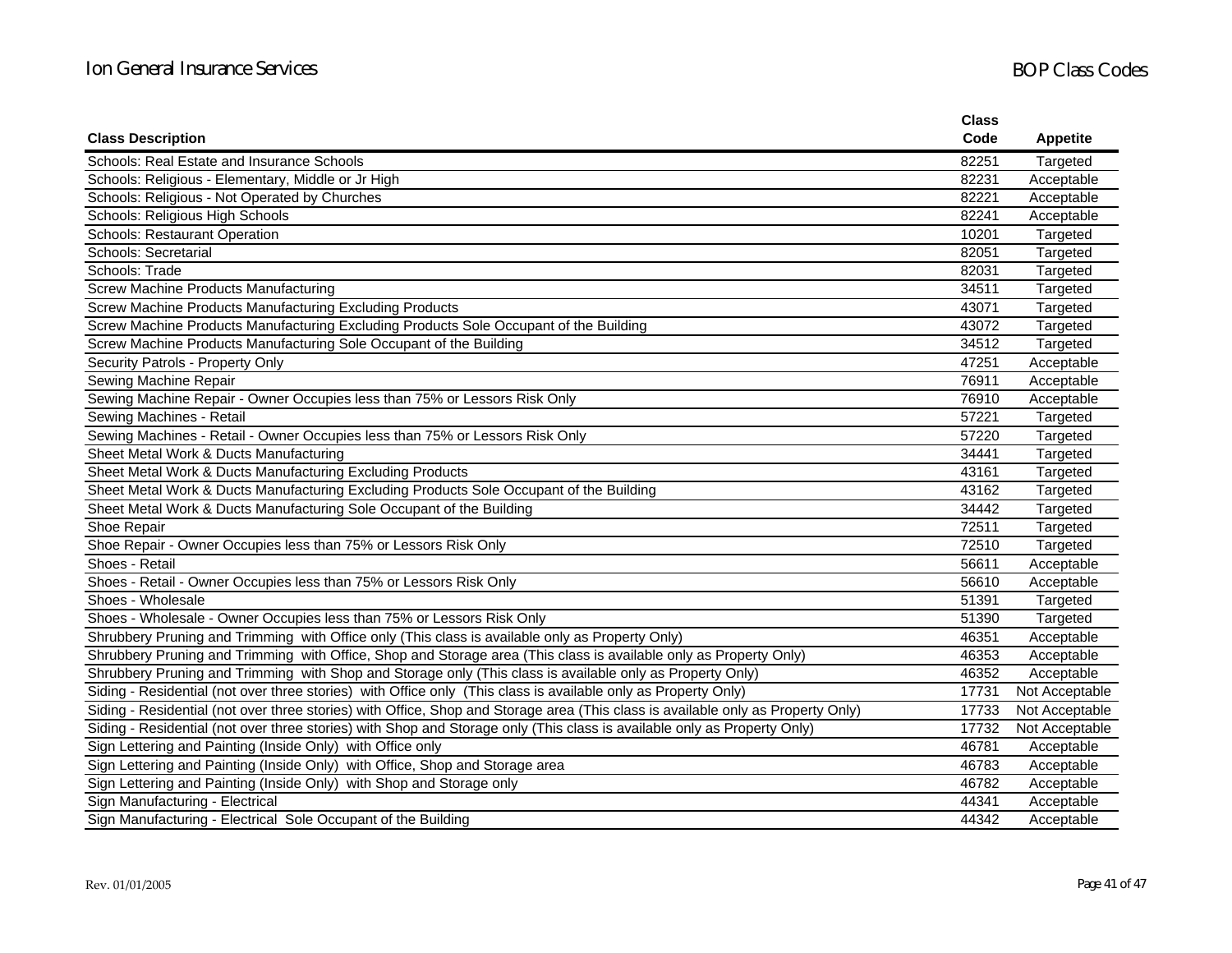|                                                                                                                                                                        | <b>Class</b> |                 |
|------------------------------------------------------------------------------------------------------------------------------------------------------------------------|--------------|-----------------|
| <b>Class Description</b>                                                                                                                                               | Code         | <b>Appetite</b> |
| Sign Manufacturing - Electrical Excluding Products                                                                                                                     | 44631        | Acceptable      |
| Sign Manufacturing - Electrical Excluding Products Sole Occupant of the Building                                                                                       | 44632        | Acceptable      |
| Sign Manufacturing - Metal                                                                                                                                             | 43791        | Acceptable      |
| Sign Manufacturing - Metal Sole Occupant of the Building                                                                                                               | 43792        | Acceptable      |
| Sign Manufacturing - Metal Excluding Products                                                                                                                          | 44371        | Acceptable      |
| Sign Manufacturing - Metal Excluding Products Sole Occupant of the Building                                                                                            | 44372        | Acceptable      |
| Sign Manufacturing - Vinyl                                                                                                                                             | 48031        | Acceptable      |
| Sign Manufacturing - Vinyl Excluding Products                                                                                                                          | 48281        | Acceptable      |
| Sign Manufacturing - Vinyl Excluding Products Sole Occupant of the Building                                                                                            | 48282        | Acceptable      |
| Sign Manufacturing - Vinyl Sole Occupant of the Building                                                                                                               | 48032        | Acceptable      |
| Sign Manufacturing - Wood                                                                                                                                              | 44101        | Acceptable      |
| Sign Manufacturing - Wood Sole Occupant of the Building                                                                                                                | 44102        | Acceptable      |
| Sign Manufacturing - Wood Excluding Products                                                                                                                           | 44731        | Acceptable      |
| Sign Manufacturing - Wood Excluding Products Sole Occupant of the Building                                                                                             | 44732        | Acceptable      |
| Small Motor & Engine Repair Equipment, Lawn Mowers, etc With Office only                                                                                               | 48751        | Acceptable      |
| Small Motor & Engine Repair Equipment, Lawn Mowers, etc With Office, Shop and Storage area                                                                             | 48753        | Acceptable      |
| Small Motor & Engine Repair Equipment, Lawn Mowers, etc With Shop and Storage only                                                                                     | 48752        | Acceptable      |
| Soccer Apparel & Equipment - Retail                                                                                                                                    | 42511        | Targeted        |
| Soccer Apparel & Equipment - Retail - Owner Occupies less than 75% or Lessors Risk Only                                                                                | 42510        | Targeted        |
| Soda Shops - Retail                                                                                                                                                    | 54931        | Limited         |
| Soda Shops - Retail - Owner Occupies less than 75% or Lessors Risk Only                                                                                                | 54930        | Limited         |
| Soft Drinks, Fruit Drinks, Non-Alcoholic Cider, Iced Tea, Lemonade & Carbonated Water Manufacturing - In Cans or Plastic Containers                                    | 20861        | Acceptable      |
| Soft Drinks, Fruit Drinks, Non-Alcoholic Cider, Iced Tea, Lemonade & Carbonated Water Manufacturing - In Cans or Plastic Containers -<br><b>Excluding Products</b>     | 43461        | Acceptable      |
| Soft Drinks, Fruit Drinks, Non-Alcoholic Cider, Iced Tea, Lemonade & Carbonated Water Manufacturing - In Cans or Plastic Containers -                                  |              |                 |
| Excluding Products Sole Occupant of the Building                                                                                                                       | 43462        | Acceptable      |
| Soft Drinks, Fruit Drinks, Non-Alcoholic Cider, Iced Tea, Lemonade & Carbonated Water Manufacturing - In Cans or Plastic Containers -<br>Sole Occupant of the Building | 20862        | Acceptable      |
| Soft Drinks, Fruit Drinks, Non-Alcoholic Cider, Iced Tea, Lemonade & Carbonated Water Manufacturing - In Glass Containers                                              | 43731        | Acceptable      |
| Soft Drinks, Fruit Drinks, Non-Alcoholic Cider, Iced Tea, Lemonade & Carbonated Water Manufacturing - In Glass Containers - Excluding                                  |              |                 |
| Products Sole Occupant of the Building                                                                                                                                 | 43742        | Acceptable      |
| Soft Drinks, Fruit Drinks, Non-Alcoholic Cider, Iced Tea, Lemonade & Carbonated Water Manufacturing - In Glass Containers - Sole                                       |              |                 |
| Occupant of the Building                                                                                                                                               | 43732        | Acceptable      |
| Soft Drinks, Fruit Drinks, Non-Alcoholic Cider, Iced Tea, Lemonade & Carbonated Water Manufacturing - In Glass Containers -Excluding                                   |              |                 |
| Products                                                                                                                                                               | 43741        | Acceptable      |
| Software & Internet Design Services                                                                                                                                    | 11171        | Targeted        |
| Software Development - Prepackaged                                                                                                                                     | 73371        | Targeted        |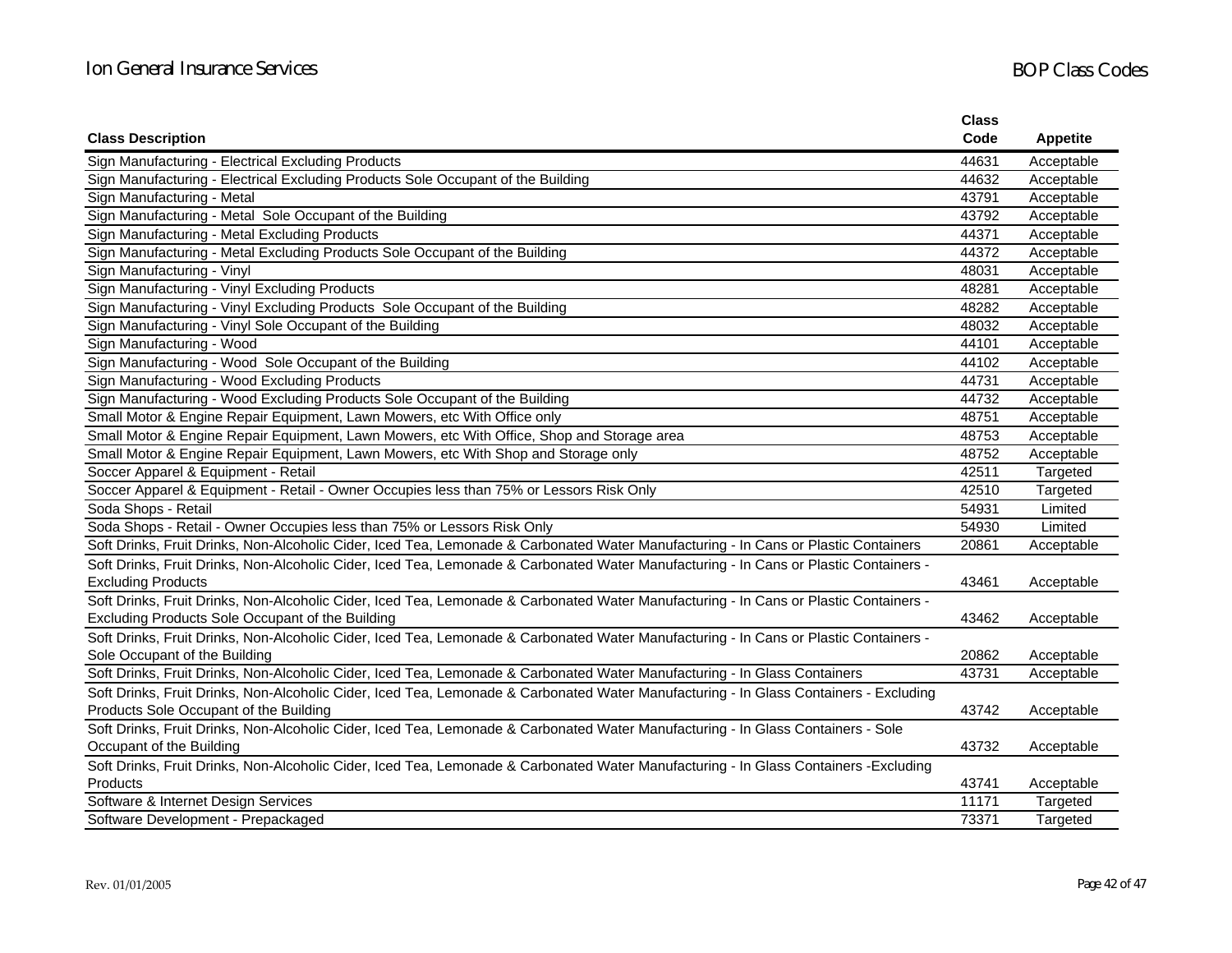|                                                                                                                         | <b>Class</b> |                 |
|-------------------------------------------------------------------------------------------------------------------------|--------------|-----------------|
| <b>Class Description</b>                                                                                                | Code         | <b>Appetite</b> |
| Solar Energy (Installation & Repair) with Office only (This class is available only as Property Only)                   | 46041        | Acceptable      |
| Solar Energy (Installation & Repair) with Office, Shop and Storage area (This class is available only as Property Only) | 46043        | Acceptable      |
| Solar Energy (Installation & Repair) with Shop and Storage only (This class is available only as Property Only)         | 46042        | Acceptable      |
| Sound Equipment Installation with Office only (This class is available only as Property Only)                           | 46091        | Acceptable      |
| Sound Equipment Installation with Office, Shop and Storage area (This class is available only as Property Only)         | 46093        | Acceptable      |
| Sound Equipment Installation with Shop and Storage only (This class is available only as Property Only)                 | 46092        | Acceptable      |
| Speech Therapists                                                                                                       | 65851        | Targeted        |
| Speech Therapists - Owner Occupies less than 75% or Lessors Risk Only                                                   | 65850        | Targeted        |
| Sporting Goods & Equipment - Retail                                                                                     | 59411        | Targeted        |
| Sporting Goods & Equipment - Retail - Owner Occupies less than 75% or Lessors Risk Only                                 | 59410        | Targeted        |
| Sporting Goods Distributors - Wholesale                                                                                 | 42681        | Acceptable      |
| Sporting Goods Distributors - Wholesale - Owner Occupies less than 75% or Lessors Risk Only                             | 42680        | Acceptable      |
| <b>Stationery Supplies - Retail</b>                                                                                     | 59431        | Targeted        |
| Stationery Supplies - Retail - Owner Occupies less than 75% or Lessors Risk Only                                        | 59430        | Targeted        |
| <b>Stenographic Services</b>                                                                                            | 65861        | Targeted        |
| Stenographic Services - Owner Occupies less than 75% or Lessors Risk Only                                               | 65860        | Targeted        |
| <b>Stock Brokers</b>                                                                                                    | 62111        | Targeted        |
| Stock Brokers - Owner Occupies less than 75% or Lessors Risk Only                                                       | 62110        | Targeted        |
| Stonework - Exterior Only with Office only (This class is available only as Property Only)                              | 17431        | Limited         |
| Stonework - Exterior Only with Office, Shop and Storage area (This class is available only as Property Only)            | 17433        | Limited         |
| Stonework - Exterior Only with Shop and Storage only (This class is available only as Property Only)                    | 17432        | Limited         |
| Subway Sandwich And Salad                                                                                               | 40021        | Limited         |
| Subway Sandwich And Salad - Owner Occupies less than 75% or Lessors Risk Only                                           | 40020        | Limited         |
| Sun Tanning Salons - Property Only                                                                                      | 47261        | Acceptable      |
| Sunglasses - Wholesale                                                                                                  | 11441        | Acceptable      |
| Sunglasses - Wholesale - Owner Occupies less than 75% or Lessors Risk Only                                              | 11440        | Acceptable      |
| Swim Clubs - Property Only                                                                                              | 47041        | Not Acceptable  |
| Swimming Pool Cleaning & Maintenance - No Repair Work with Office only                                                  | 46821        | Acceptable      |
| Swimming Pool Cleaning & Maintenance - No Repair Work with Office, Shop and Storage area                                | 46823        | Acceptable      |
| Swimming Pool Cleaning & Maintenance - No Repair Work with Shop and Storage only                                        | 46822        | Acceptable      |
| Swimming Pool Installation, Property Only                                                                               | 47271        | Acceptable      |
| Swimming Pool Supplies - Retail                                                                                         | 59671        | Acceptable      |
| Swimming Pool Supplies - Retail - Owner Occupies less than 75% or Lessors Risk Only                                     | 59670        | Acceptable      |
| Taping & Finishing Drywall with Office only (This class is available only as Property Only)                             | 17551        | Limited         |
| Taping & Finishing Drywall with Office, Shop and Storage area (This class is available only as Property Only)           | 17553        | Limited         |
| Taping & Finishing Drywall with Shop and Storage only (This class is available only as Property Only)                   | 17552        | Limited         |
| <b>Tax Preparers</b>                                                                                                    | 65161        | Acceptable      |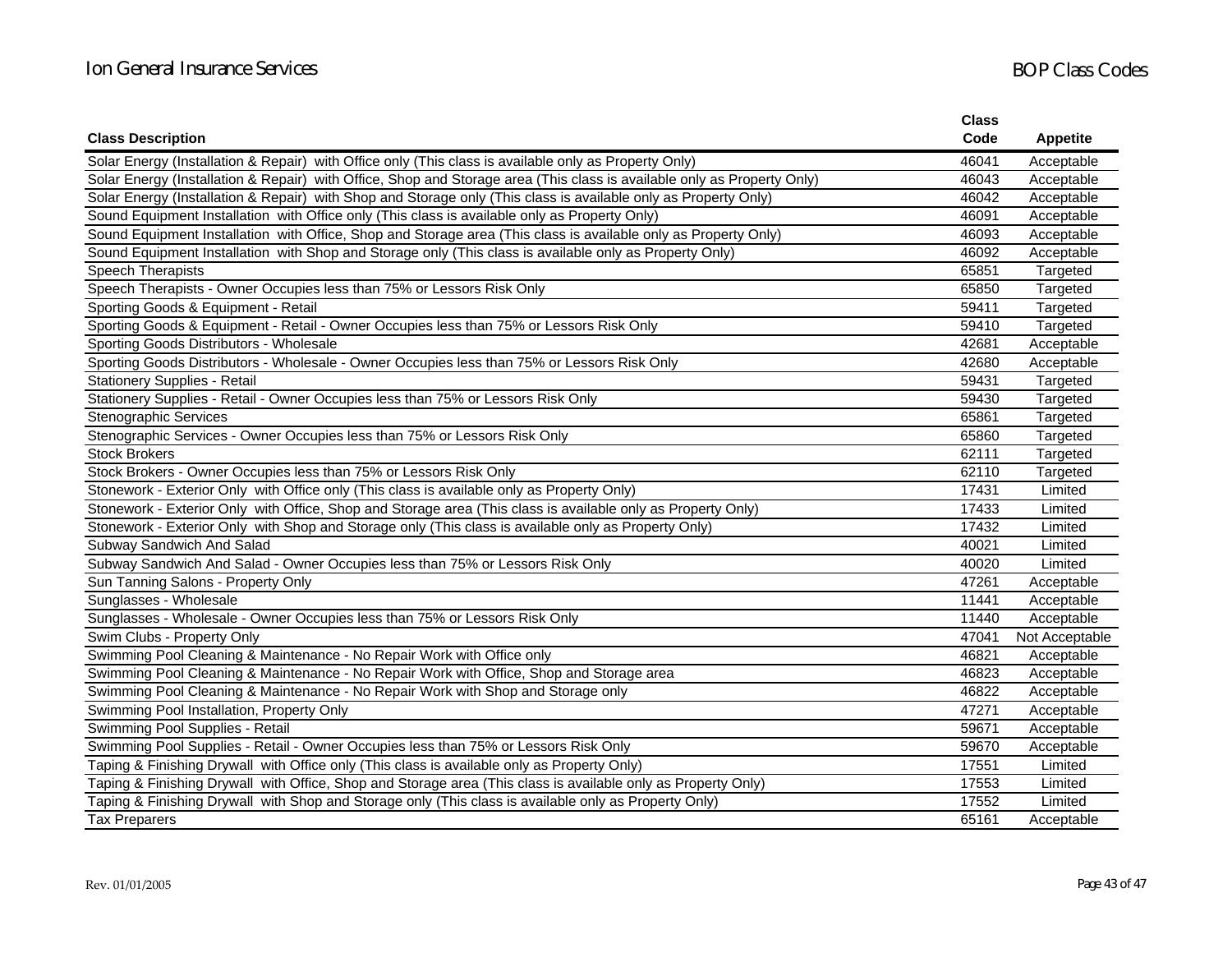|                                                                                                                     | <b>Class</b> |                 |
|---------------------------------------------------------------------------------------------------------------------|--------------|-----------------|
| <b>Class Description</b>                                                                                            | Code         | <b>Appetite</b> |
| Tax Preparers - Owner Occupies less than 75% or Lessors Risk Only                                                   | 65160        | Acceptable      |
| <b>Taxidermists</b>                                                                                                 | 76961        | Acceptable      |
| Taxidermists - Owner Occupies less than 75% or Lessors Risk Only                                                    | 76960        | Acceptable      |
| <b>TCBY Yogurt Shops</b>                                                                                            | 40031        | Limited         |
| TCBY Yogurt Shops - Owner Occupies less than 75% or Lessors Risk Only                                               | 40030        | Limited         |
| <b>Technology Service Providers</b>                                                                                 | 11041        | Targeted        |
| <b>Telemarketing Offices</b>                                                                                        | 42791        | Acceptable      |
| Telemarketing Offices - Owner Occupies less than 75% or Lessors Risk Only                                           | 42790        | Acceptable      |
| Telephone & Pager Store - No Installation - Owner Occupies less than 75% or Lessors Risk Only                       | 42520        | Targeted        |
| Telephone & Pager Store - No Installation - Retail                                                                  | 42521        | Targeted        |
| Telephone & Telegraph Apparatus Manufacturing                                                                       | 36611        | Targeted        |
| Telephone & Telegraph Apparatus Manufacturing Sole Occupant of the Building                                         | 36612        | Targeted        |
| Telephone & Telegraph Apparatus Manufacturing Excluding Products                                                    | 43651        | Targeted        |
| Telephone & Telegraph Apparatus Manufacturing Excluding Products Sole Occupant of the Building                      | 43652        | Targeted        |
| <b>Telephone Answering Services</b>                                                                                 | 65921        | Acceptable      |
| Telephone Answering Services - Owner Occupies less than 75% or Lessors Risk Only                                    | 65920        | Acceptable      |
| Telephone Booth - Cleaning & Maintenance                                                                            | 73491        | Acceptable      |
| Telephone Equipment Installation with Office only (This class is available only as Property Only)                   | 46111        | Acceptable      |
| Telephone Equipment Installation with Office, Shop and Storage area (This class is available only as Property Only) | 46113        | Acceptable      |
| Telephone Equipment Installation with Shop and Storage only (This class is available only as Property Only)         | 46112        | Acceptable      |
| Telephone Pagers & Beepers - Wholesale                                                                              | 42691        | Targeted        |
| Telephone Pagers & Beepers - Wholesale - Owner Occupies less than 75% or Lessors Risk Only                          | 42690        | Targeted        |
| Television or Radio Receiving Set Installation & Repair at the customer premises with Office only                   | 46831        | Acceptable      |
| Television or Radio Receiving Set Installation & Repair at the customer premises with Office, Shop and Storage area | 46833        | Acceptable      |
| Television or Radio Receiving Set Installation & Repair at the customer premises with Shop and Storage only         | 46832        | Acceptable      |
| Tennis Equipment Supplies - Retail                                                                                  | 59561        | Targeted        |
| Tennis Equipment Supplies - Retail - Owner Occupies less than 75% or Lessors Risk Only                              | 59560        | Targeted        |
| Terrazzo Work with Office only (This class is available only as Property Only)                                      | 46191        | Limited         |
| Terrazzo Work with Office, Shop and Storage area (This class is available only as Property Only)                    | 46193        | Limited         |
| Terrazzo Work with Shop and Storage only (This class is available only as Property Only)                            | 46192        | Limited         |
| <b>Ticket Agencies</b>                                                                                              | 42811        | Not Acceptable  |
| Ticket Agencies - Owner Occupies less than 75% or Lessors Risk Only                                                 | 42810        | Not Acceptable  |
| Tie Shops - Retail                                                                                                  | 56121        | Acceptable      |
| Tie Shops - Retail - Owner Occupies less than 75% or Lessors Risk Only                                              | 56120        | Acceptable      |
| Tile, Stone, Marble (Interior) with Office only (This class is available only as Property Only)                     | 17611        | Limited         |
| Tile, Stone, Marble (Interior) with Office, Shop and Storage area (This class is available only as Property Only)   | 17613        | Limited         |
| Tile, Stone, Marble (Interior) with Shop and Storage only (This class is available only as Property Only)           | 17612        | Limited         |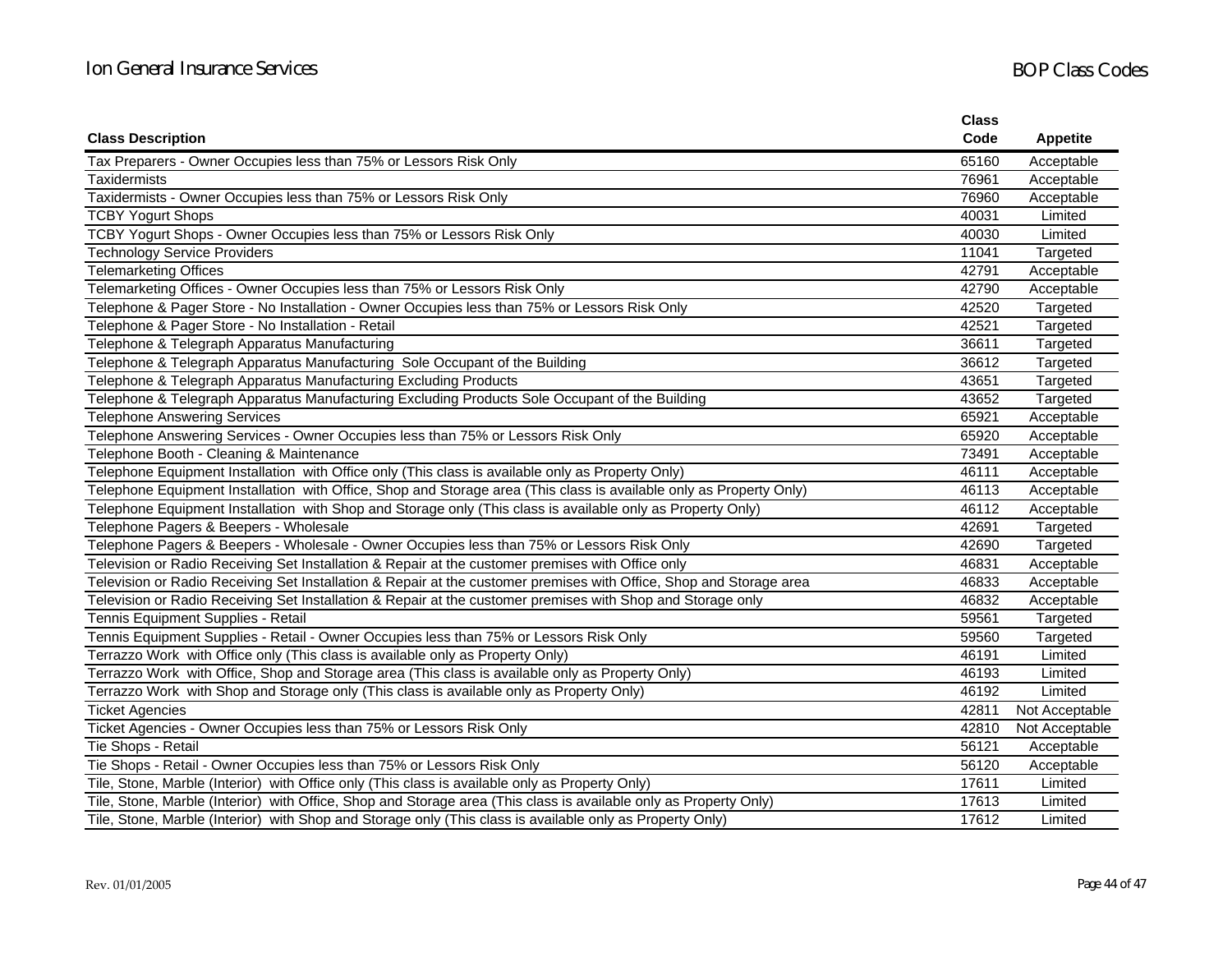|                                                                                                | Class |                 |
|------------------------------------------------------------------------------------------------|-------|-----------------|
| <b>Class Description</b>                                                                       | Code  | <b>Appetite</b> |
| Title Agents, Abstractors & Closing Agents                                                     | 42921 | Targeted        |
| Title Agents, Abstractors & Closing Agents - Owner Occupies less than 75% or Lessors Risk Only | 42920 | Targeted        |
| Title Agents, Abstractors & Closing Agents with Miscellaneous E & O Coverage                   | 44032 | Targeted        |
| Tobacco Shops - Retail                                                                         | 59931 | Acceptable      |
| Tobacco Shops - Retail - Owner Occupies less than 75% or Lessors Risk Only                     | 59930 | Acceptable      |
| Tobacco Shops - Wholesale                                                                      | 51941 | Acceptable      |
| Tobacco Shops - Wholesale - Owner Occupies less than 75% or Lessors Risk Only                  | 51940 | Acceptable      |
| Toys - Retail                                                                                  | 59511 | Targeted        |
| Toys - Retail - Owner Occupies less than 75% or Lessors Risk Only                              | 59510 | Targeted        |
| Translators                                                                                    | 42931 | Acceptable      |
| Translators - Owner Occupies less than 75% or Lessors Risk Only                                | 42930 | Acceptable      |
| Translators with Miscellaneous E & O Coverage                                                  | 44012 | Acceptable      |
| <b>Travel Agents</b>                                                                           | 65811 | Acceptable      |
| Travel Agents - Excl Tour Operations with Miscellaneous E & O Coverage                         | 44014 | Acceptable      |
| Travel Agents - Owner Occupies less than 75% or Lessors Risk Only                              | 65810 | Acceptable      |
| Trophy - Wholesale                                                                             | 42711 | Acceptable      |
| Trophy - Wholesale - Owner Occupies less than 75% or Lessors Risk Only                         | 42710 | Acceptable      |
| Truckers Office Only - No Terminals - Property Only                                            | 47281 | Not Acceptable  |
| <b>Trust Company</b>                                                                           | 10361 | Acceptable      |
| <b>T-Shirt Stores - Retail</b>                                                                 | 56131 | Acceptable      |
| T-Shirt Stores - Retail - Owner Occupies less than 75% or Lessors Risk Only                    | 56130 | Acceptable      |
| <b>Typewriter Sales/Service</b>                                                                | 76981 | Acceptable      |
| Typewriter Sales/Service - Owner Occupies less than 75% or Lessors Risk Only                   | 76980 | Acceptable      |
| Uniform Or Maternity Shops - Retail                                                            | 56231 | Acceptable      |
| Uniform Or Maternity Shops - Retail - Owner Occupies less than 75% or Lessors Risk Only        | 56230 | Acceptable      |
| Upholstery - Shop only                                                                         | 42121 | Acceptable      |
| Upholstery Cleaning - Shop                                                                     | 42041 | Acceptable      |
| Vacant Land: For Profit, Liability Exposure Charge                                             | 41671 | Limited         |
| Vacant Land: Non Profit, Liability Exposure Charge                                             | 41661 | Limited         |
| Vacuum Sales/Service                                                                           | 76271 | Acceptable      |
| Vacuum Sales/Service - Owner Occupies less than 75% or Lessors Risk Only                       | 76270 | Acceptable      |
| <b>Valet Service</b>                                                                           | 72131 | Acceptable      |
| Valet Service - Owner Occupies less than 75% or Lessors Risk Only                              | 72130 | Acceptable      |
| Valves and Pipe Fittings Manufacturing                                                         | 34941 | Acceptable      |
| Valves and Pipe Fittings Manufacturing Excluding Products                                      | 43211 | Acceptable      |
| Valves and Pipe Fittings Manufacturing Excluding Products Sole Occupant of the Building        | 43212 | Acceptable      |
| Valves and Pipe Fittings Manufacturing Sole Occupant of the Building                           | 34942 | Acceptable      |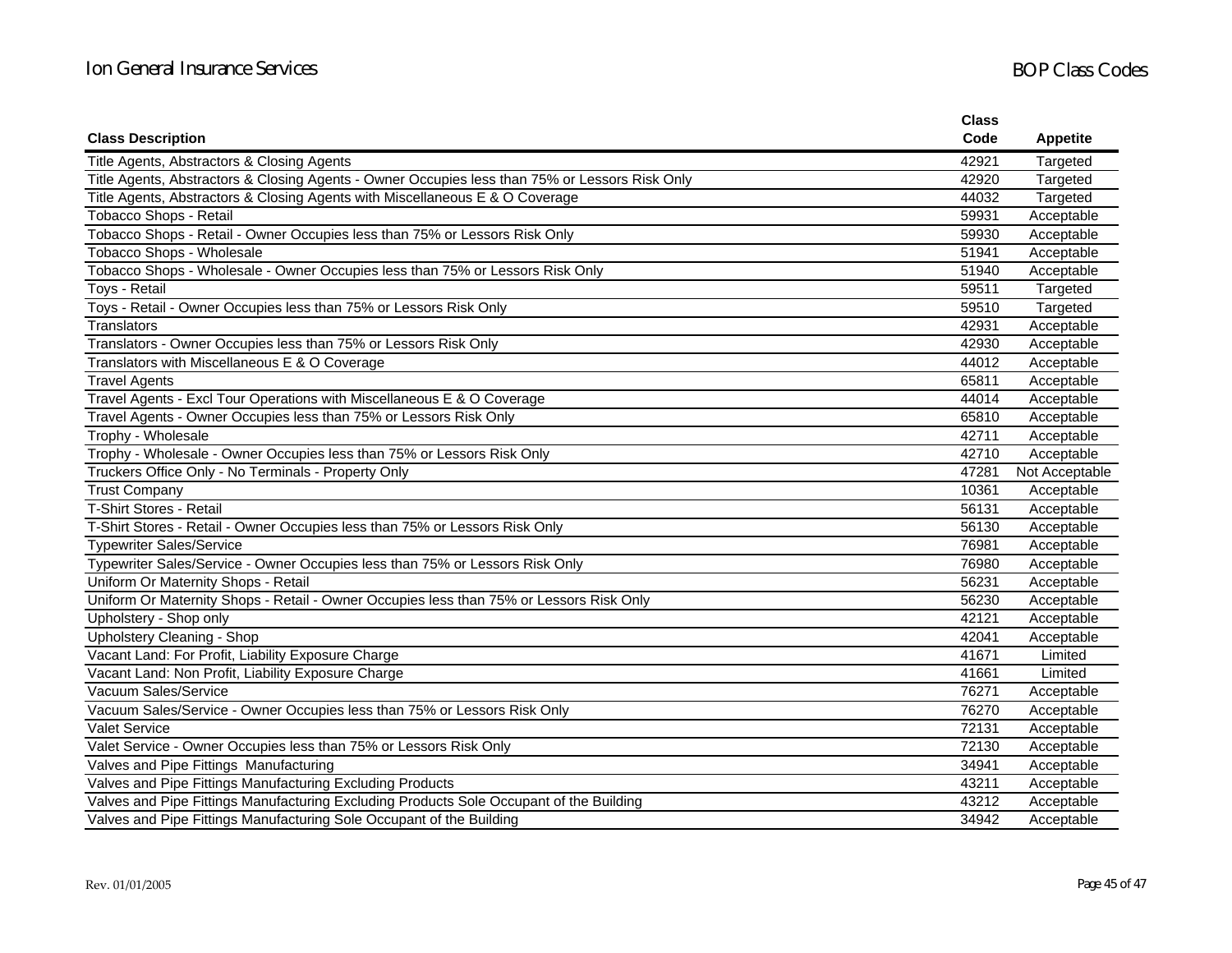|                                                                                                                                           | <b>Class</b> |                 |
|-------------------------------------------------------------------------------------------------------------------------------------------|--------------|-----------------|
| <b>Class Description</b>                                                                                                                  | Code         | <b>Appetite</b> |
| Variety Stores - Retail                                                                                                                   | 53311        | Acceptable      |
| Variety Stores - Retail - Owner Occupies less than 75% or Lessors Risk Only                                                               | 53310        | Acceptable      |
| Vending Machine Manufacturing                                                                                                             | 44321        | Limited         |
| Vending Machine Manufacturing Sole Occupant of the Building                                                                               | 44322        | Limited         |
| Vending Machine Manufacturing Excluding Products                                                                                          | 44611        | Limited         |
| Vending Machine Manufacturing Excluding Products Sole Occupant of the Building                                                            | 44612        | Limited         |
| <b>Vending Machine Operations</b>                                                                                                         | 42061        | Targeted        |
| Venetian & Vertical Blinds Manufacturing                                                                                                  | 43961        | Limited         |
| Venetian & Vertical Blinds Manufacturing Sole Occupant of the Building                                                                    | 43962        | Limited         |
| Venetian & Vertical Blinds Manufacturing Excluding Products                                                                               | 44531        | Limited         |
| Venetian & Vertical Blinds Manufacturing Excluding Products Sole Occupant of the Building                                                 | 44532        | Limited         |
| Veterinarians                                                                                                                             | 65151        | Acceptable      |
| Veterinarians - Owner Occupies less than 75% or Lessors Risk Only                                                                         | 65150        | Acceptable      |
| Video Service with Miscellaneous E & O Coverage                                                                                           | 44015        | Targeted        |
| Video Tape Stores - Retail                                                                                                                | 57431        | Targeted        |
| Video Tape Stores - Retail - Owner Occupies less than 75% or Lessors Risk Only                                                            | 57430        | Targeted        |
| Videographer - Photographer with off-premises exposure                                                                                    | 42081        | Targeted        |
| Vinyl Floor Installation with Office only (This class is available only as Property Only)                                                 | 46311        | Limited         |
| Vinyl Floor Installation with Office, Shop and Storage area (This class is available only as Property Only)                               | 46313        | Limited         |
| Vinyl Floor Installation with Shop and Storage only (This class is available only as Property Only)                                       | 46312        | Limited         |
| Vitamin Store - Retail                                                                                                                    | 42531        | Limited         |
| Vitamin Store - Retail - Owner Occupies less than 75% or Lessors Risk Only                                                                | 42530        | Limited         |
| Vocational Counseling, Except Rehabilitation Counseling                                                                                   | 82001        | Acceptable      |
| Wallpaper - Commercial & Residential with Office only (This class is available only as Property Only)                                     | 46061        | Acceptable      |
| Wallpaper - Commercial & Residential with Office, Shop and Storage area (This class is available only as Property Only)                   | 46063        | Acceptable      |
| Wallpaper - Commercial & Residential with Shop and Storage only (This class is available only as Property Only)                           | 46062        | Acceptable      |
| Watch/Clock/Jewelry Repair                                                                                                                | 76311        | Targeted        |
| Watch/Clock/Jewelry Repair - Owner Occupies less than 75% or Lessors Risk Only                                                            | 76310        | Targeted        |
| Water Companies, Property Only                                                                                                            | 47291        | Not Acceptable  |
| Water Softening Equipment, Sales Only - Retail                                                                                            | 42541        | Acceptable      |
| Water Softening Equipment, Sales Only - Retail - Owner Occupies less than 75% or Lessors Risk Only                                        | 42540        | Acceptable      |
| Water Softening System Installation and Water Purification System Installation & Repair with Office only (This class is available only as |              |                 |
| Property Only)                                                                                                                            | 46841        | Acceptable      |
| Water Softening System Installation and Water Purification System Installation & Repair with Office, Shop and Storage area (This class is |              |                 |
| available only as Property Only)                                                                                                          | 46843        | Acceptable      |
| Water Softening System Installation and Water Purification System Installation & Repair with Shop and Storage only (This class is         |              |                 |
| available only as Property Only)                                                                                                          | 46842        | Acceptable      |